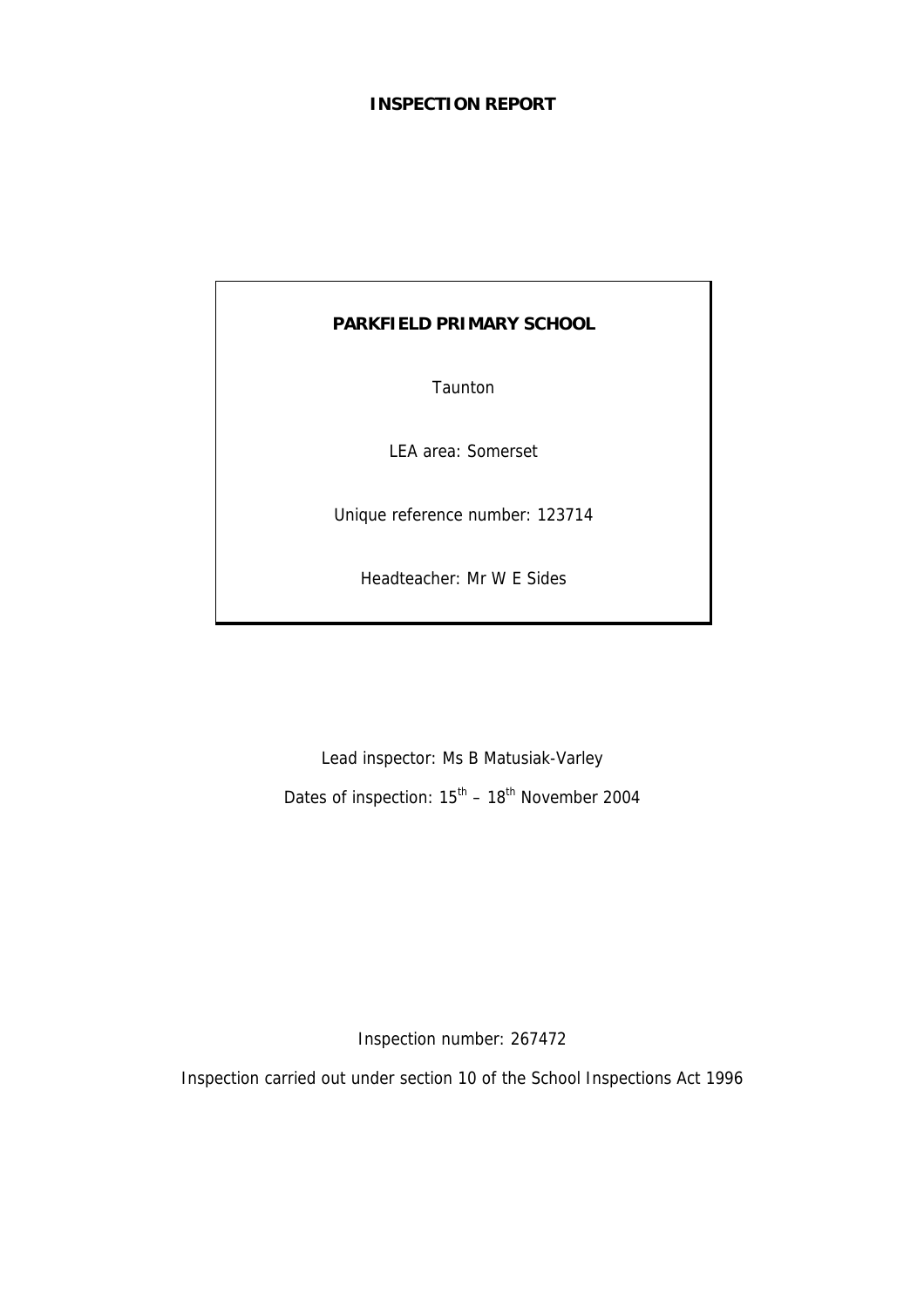# © Crown copyright 2004

This report may be reproduced in whole or in part for non-commercial educational purposes, provided that all extracts quoted are reproduced verbatim without adaptation and on condition that the source and date thereof are stated.

Further copies of this report are obtainable from the school. Under the School Inspections Act 1996, the school must provide a copy of this report and/or its summary free of charge to certain categories of people. A charge not exceeding the full cost of reproduction may be made for any other copies supplied.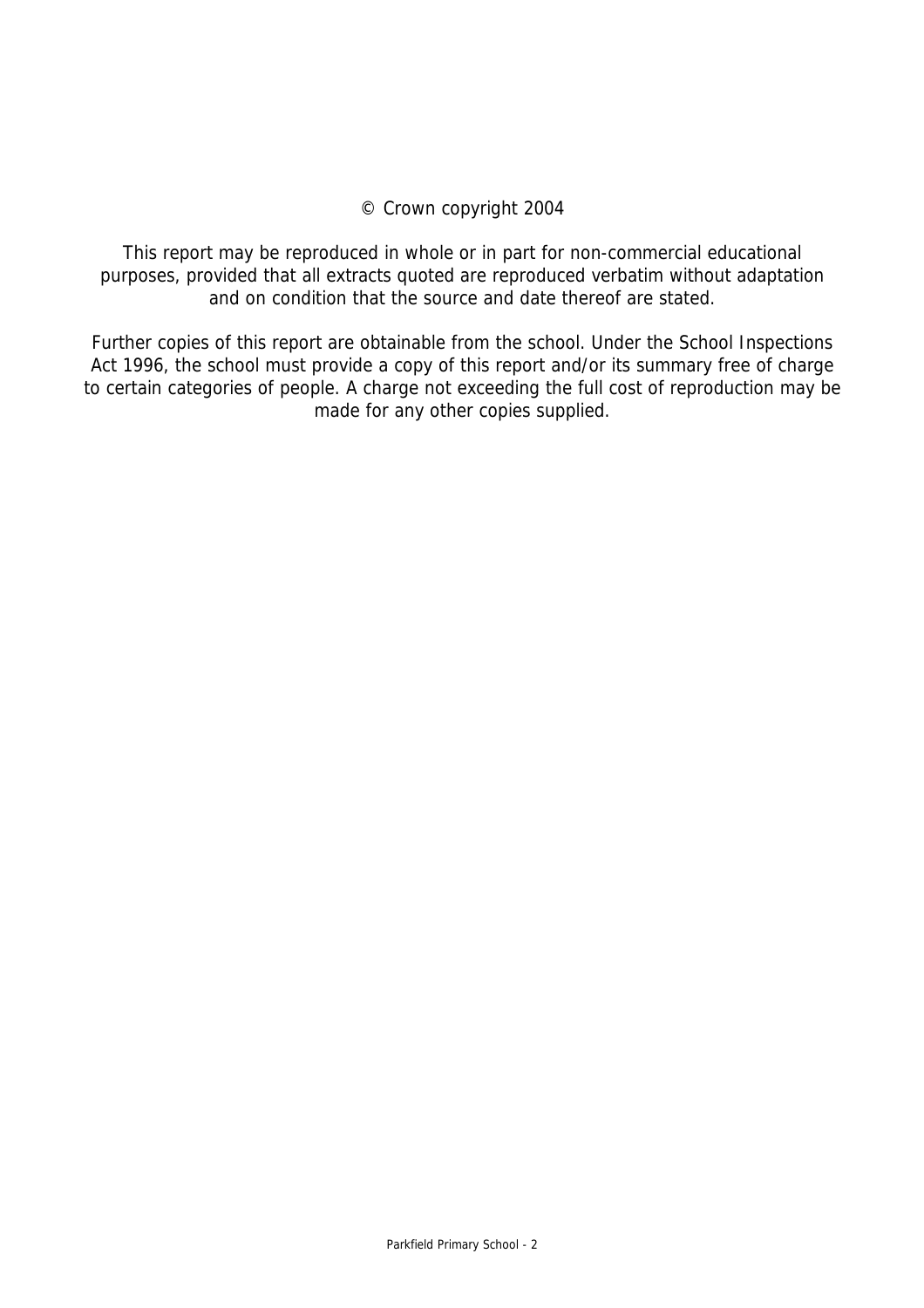#### **INFORMATION ABOUT THE SCHOOL**

| Type of school:              | Primary                                |
|------------------------------|----------------------------------------|
| School category:             | Community                              |
| Age range of pupils:         | 5 to 11                                |
| Gender of pupils:            | Mixed                                  |
| Number on roll:              | 414                                    |
| School address:              | Parkfield Road                         |
|                              | Taunton                                |
|                              | Somerset                               |
| Postcode:                    | <b>TA1 4RT</b>                         |
| Telephone number:            | 01823 282125                           |
| Fax number:                  | 01823 352137                           |
|                              |                                        |
| Appropriate authority:       | The governing body                     |
| Name of chair of governors:  | Mr S Summerill                         |
| Date of previous inspection: | $8^{th}$ – 11 <sup>th</sup> March 1999 |

#### **CHARACTERISTICS OF THE SCHOOL**

Parkfield Primary School is a large school with 414 pupils on roll. The school has a good reputation and is very popular with many parents. It is situated in a residential area of Taunton but the vast majority of pupils come from out of catchment area. Attainment on entry to the reception class is average and nearly all children have experienced pre-school education. The school has a very small minority of pupils with English as an additional language. These pupils are of Cantonese and Portuguese origin and are at the early stages of acquiring English. The percentage of pupils eligible for free school meals, 3.6 per cent, is below the national average. The percentage of pupils identified as having special educational needs, 2.7 per cent, is well below the national average. The percentage of pupils with Statements of Special Educational Need, 0.5 per cent, is below the national average. The nature and range of special educational needs are largely connected with social, emotional and behavioural problems and learning difficulties. The school is at present involved in the Leadership Development Strategy in Primary Schools. French is taught on a weekly basis to pupils in the junior class.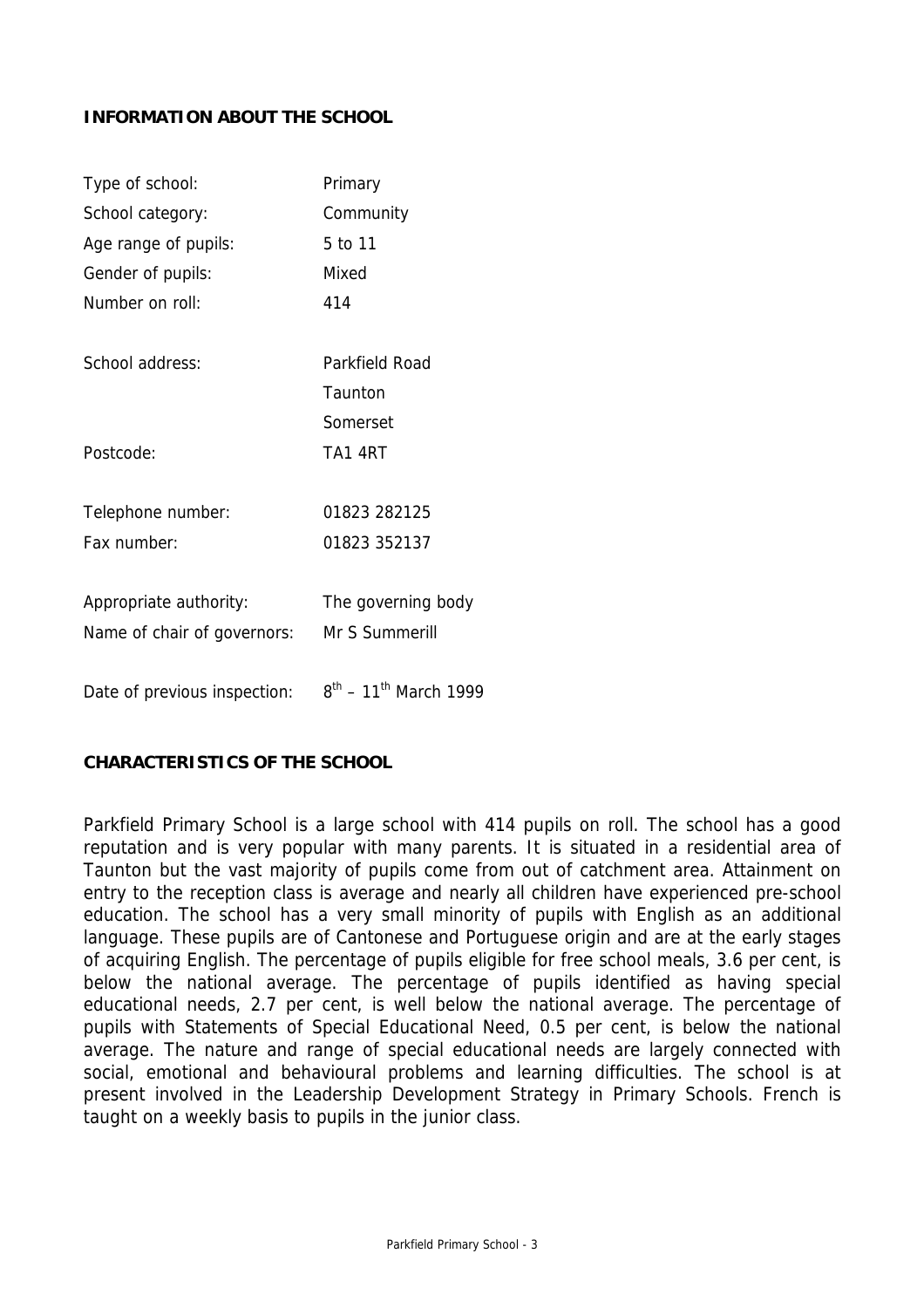# **INFORMATION ABOUT THE INSPECTION TEAM**

| Members of the inspection team |                          | <b>Subject responsibilities</b> |                                                                  |
|--------------------------------|--------------------------|---------------------------------|------------------------------------------------------------------|
| 19938                          | <b>B Matusiak-Varley</b> | Lead inspector                  | Science                                                          |
|                                |                          |                                 | <b>Music</b>                                                     |
|                                |                          |                                 | Provision for pupils with English as<br>an additional language   |
| 31718                          | D Shields                | Lay inspector                   |                                                                  |
| 4099                           | R Braithwaite            | Team inspector                  | Modern foreign languages                                         |
|                                |                          |                                 | <b>Mathematics</b>                                               |
|                                |                          |                                 | Information and communication<br>technology                      |
|                                |                          |                                 | Design and technology                                            |
|                                |                          |                                 | Physical education                                               |
| 18498                          | D Morris                 | Team inspector                  | Areas of learning for children in the<br><b>Foundation Stage</b> |
|                                |                          |                                 | Art and design                                                   |
|                                |                          |                                 | Religious education                                              |
| 11642                          | C Parkinson              | Team inspector                  | English                                                          |
|                                |                          |                                 | Geography                                                        |
|                                |                          |                                 | History                                                          |
|                                |                          |                                 | Provision for pupils with special<br>educational needs           |

The inspection contractor was:

Altecq Education Limited 102 Bath Road Cheltenham Gloucestershire GL33 7JX

Any concerns or complaints about the inspection or the report should be made initially to the contractor. The procedures are set out in the leaflet 'Complaining about Ofsted Inspections', which is available from Ofsted Publications Centre (telephone 07002 637833) or Ofsted's website (www.ofsted.gov.uk).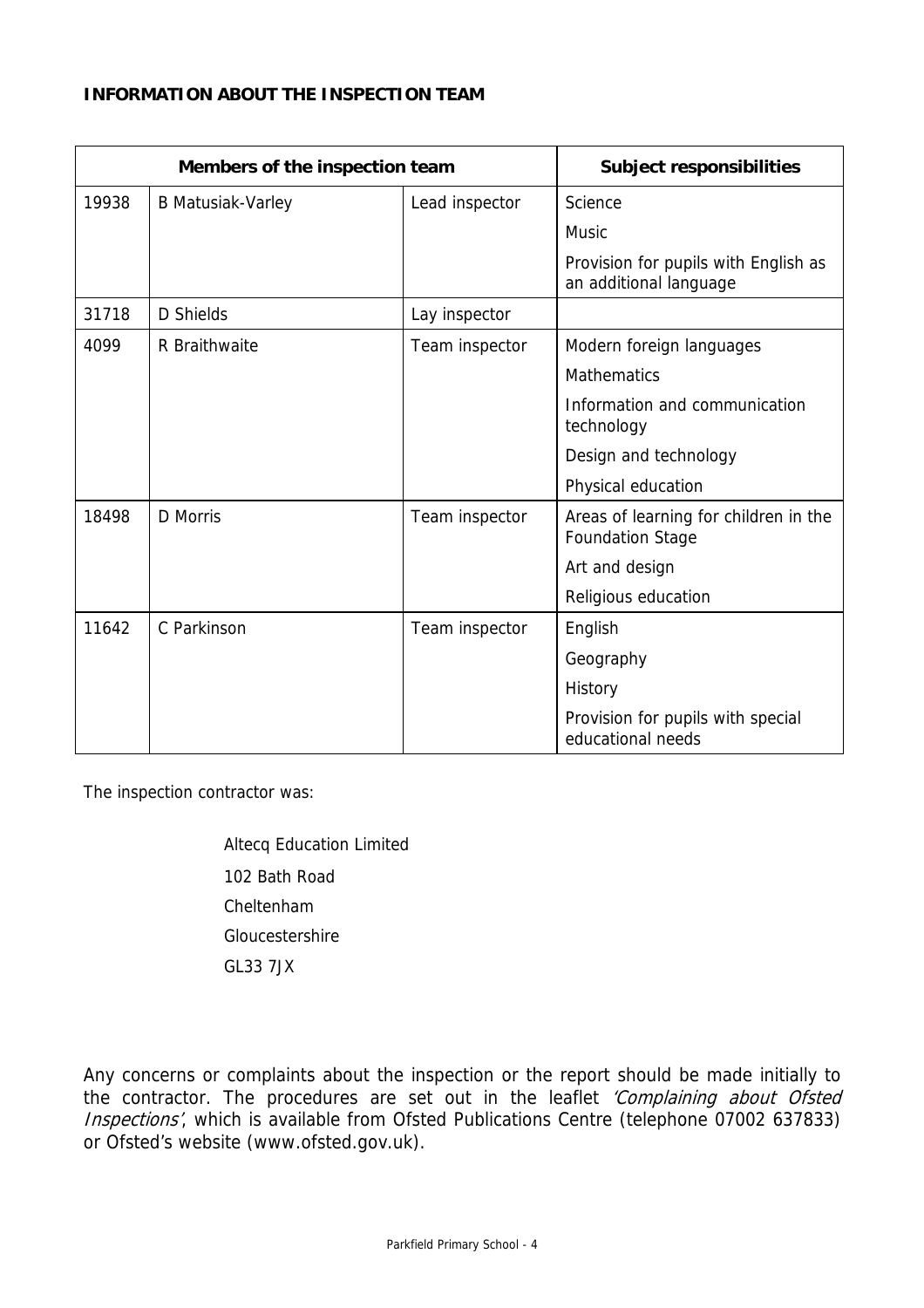# **REPORT CONTENTS**

|                                                                                                                                    | Page |
|------------------------------------------------------------------------------------------------------------------------------------|------|
| <b>PART A: SUMMARY OF THE REPORT</b>                                                                                               | 6    |
| <b>PART B: COMMENTARY ON THE MAIN INSPECTION FINDINGS</b>                                                                          |      |
| <b>STANDARDS ACHIEVED BY PUPILS</b>                                                                                                | 8    |
| Standards achieved in areas of learning, subjects and courses                                                                      |      |
| Pupils' attitudes, values and other personal qualities                                                                             |      |
| <b>QUALITY OF EDUCATION PROVIDED BY THE SCHOOL</b>                                                                                 | 12   |
| Teaching and learning<br>The curriculum<br>Care, guidance and support<br>Partnership with parents, other schools and the community |      |
| <b>LEADERSHIP AND MANAGEMENT</b>                                                                                                   | 18   |
| <b>PART C: THE QUALITY OF EDUCATION IN AREAS OF LEARNING AND</b><br><b>SUBJECTS</b>                                                | 21   |
| AREAS OF LEARNING IN THE FOUNDATION STAGE                                                                                          |      |
| <b>SUBJECTS IN KEY STAGES 1 AND 2</b>                                                                                              |      |

# **PART D: SUMMARY OF THE MAIN INSPECTION JUDGEMENTS 35**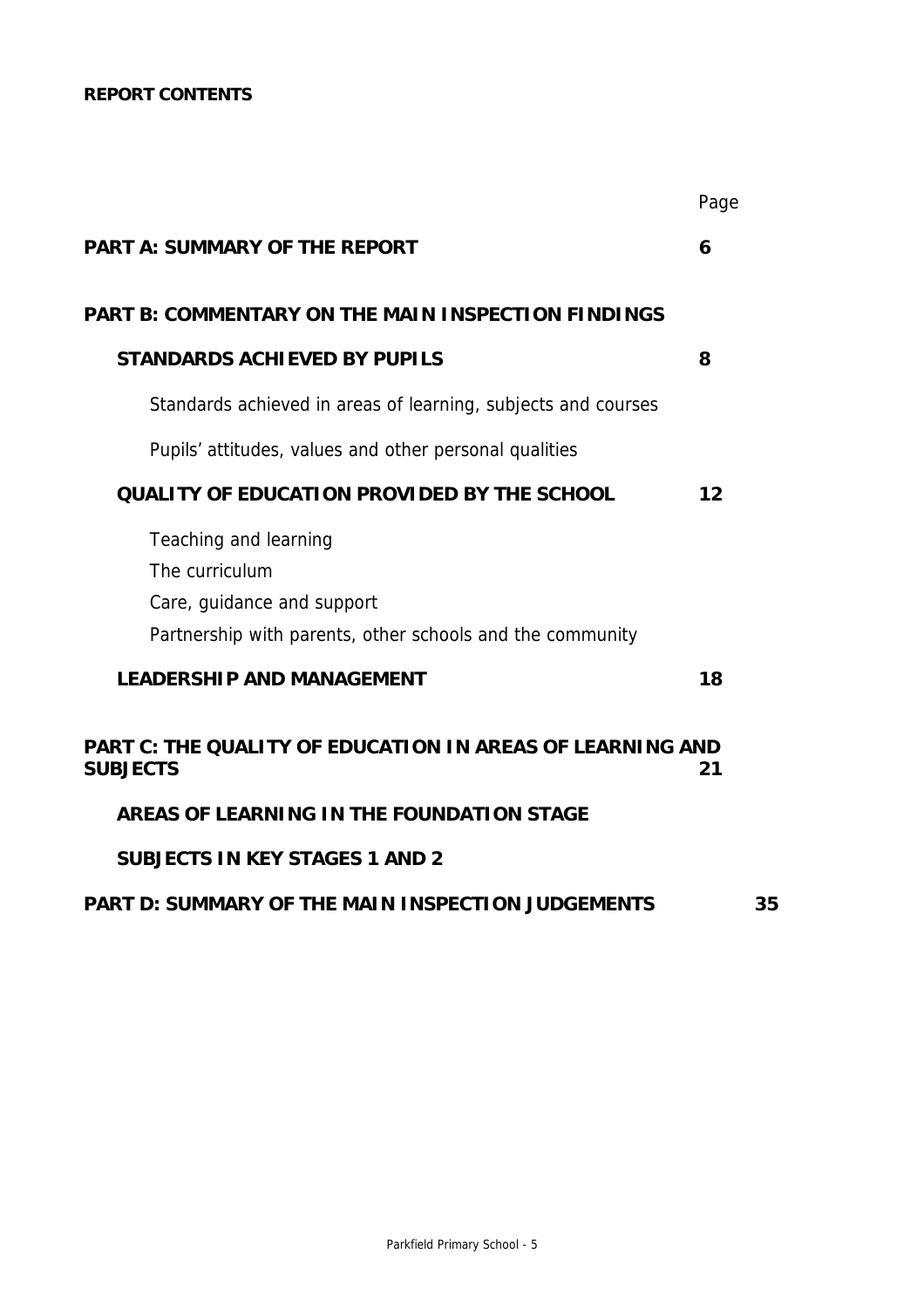# **PART A: SUMMARY OF THE REPORT**

# **OVERALL EVALUATION**

Parkfield School is a very good school with excellent features. It provides a very good quality of education for all of its pupils. Standards are very high in English, mathematics, science and information and communication technology (ICT) by the end of Year 6. The leadership and management of the headteacher are excellent. Governance is very good. The school provides very good value for money.

The school's main strengths and weaknesses are:

- By the end of Year 6 standards are very high in English, mathematics, science and ICT.
- The quality of teaching and learning are very good due to excellent systems of selfevaluation and monitoring of teaching and learning, excellent use of homework and excellent relationships.
- Pupils have very good attitudes to learning, behave very well and have very good skills of independent learning as the school stimulates in them a desire to learn. Attendance is well above the national average.
- The leadership and management of the headteacher are excellent. He is an exemplary role model for his staff and pupils.
- Provision for pupils with special educational needs and English as an additional language is very good and these pupils make very good progress.
- Children in the Foundation Stage and Year 1 are not achieving well enough in writing and spelling due to weaknesses in the use of assessment.
- The curriculum is very good. It is very well planned and enriched by an excellent range of extra-curricular activities, visits and visitors.
- Whilst accommodation and resources are satisfactory overall, several classrooms are very cramped. Outdoor accommodation for children in the Foundation Stage is unsatisfactory and resources are well worn and need replacing.
- Partnership with parents is very good and parents are seen as true partners in their children's learning.

Improvement since the last inspection of 1999 has been very good. All key issues have been addressed due to excellent systems of self-evaluation and the excellent monitoring of teaching and learning. Standards have risen, especially in writing in the juniors, and the quality of teaching and learning are now very good overall.

| Results in National<br>Curriculum tests at the end<br>of Year 6, compared with: |      | similar schools |       |      |
|---------------------------------------------------------------------------------|------|-----------------|-------|------|
|                                                                                 | 2002 | 2003            | 2004  | 2004 |
| English                                                                         |      |                 | $A^*$ | A*   |
| <b>Mathematics</b>                                                              |      |                 | А     |      |
| Science                                                                         |      |                 |       |      |

**STANDARDS ACHIEVED** 

Key: A - well above average; B - above average; C - average; D - below average; E - well below average Similar schools are those whose pupils attained similarly at the end of Year 2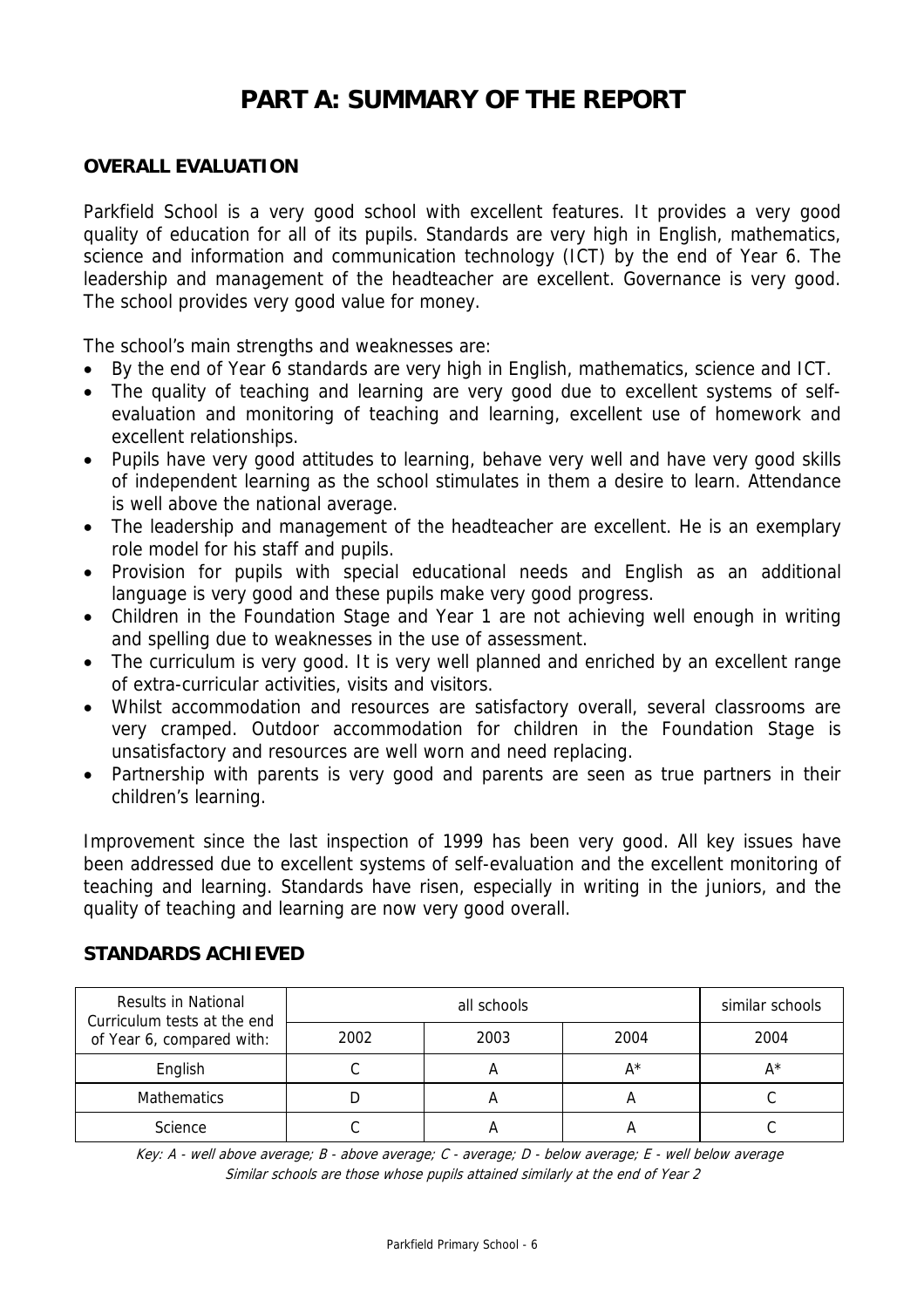Pupils' achievements are very good overall. Standards are well above average in English, mathematics, science and ICT by the end of Year 6. Pupils' achievements are better in mathematics and science than those defined by the average grades identified with similar schools. Inspection findings show that this is reflected by the 2004 national test results. Attainment on entry to reception is average overall. By the end of the Foundation Stage, children exceed the expected standards and achieve well in mathematical development, knowledge and understanding of the world, physical development and personal, social and emotional development. In communication, language and literacy and creative development they attain the expected standards and their achievements are satisfactory. In other areas standards are average but standards in writing and spelling are not as good as they could be. Overall, in Years 1 and 2, pupils' achievements are good, but progress accelerates in Year 2 due to very good teaching. In Year 1, pupils are not making fast enough gains in learning in writing and spelling. By the end of Year 2 standards are above average in speaking and listening, reading and writing but are average in spelling. They are well above average in mathematics, science and art and design and are above average in ICT, history and music. In religious education, pupils exceed the expectations of the locally agreed syllabus. No judgements were made on standards in geography, design and technology and physical education in Year 2. Inspection findings show that, by the end of Year 6, standards are well above those expected of eleven year olds in English, mathematics, science, ICT, history and art and design. In music, design and technology and religious education, standards are above those expected. Overall pupils' achievements are very good. **Provision for pupils' spiritual, moral, social and cultural development is very good and this has a positive effect on pupils' personal development.** Pupils are very confident and articulate and can hold their own in any situation.

# **QUALITY OF EDUCATION**

**The overall quality of education is very good. Teaching and learning are very good overall, with examples of excellent teaching seen in Year 2 and in the juniors.** Teachers' planning is meticulous and the very good learning opportunities offered are enhanced by excellent extra-curricular activities and excellent use of homework. Pupils learn best in Year 2 and in the juniors. The teaching of pupils with special educational needs and English as an additional language is very good and these pupils learn at a very fast rate. Support staff make a very valid contribution to pupils' learning. The curriculum is very good. It is broad, balanced and opportunities for literacy, numeracy and ICT are very well integrated to support learning. The care, welfare and health and safety of pupils are good. Relationships are excellent. Guidance and support are very good and pupils know what is required of them due to very good target setting. Partnership with parents is very good and they are seen as true partners in their children's learning. Links with other schools and the community are good.

# **LEADERSHIP AND MANAGEMENT**

**Leadership and management of the school are excellent overall.** The leadership of the headteacher is excellent. He is an inspirational leader who puts his heart and soul into everything he does. The leadership and management of key staff are very good. They support the headteacher very well. Governance is very good and governors challenge the school very well. Statutory requirements are met, apart from a few omissions in the governing body's annual report to parents.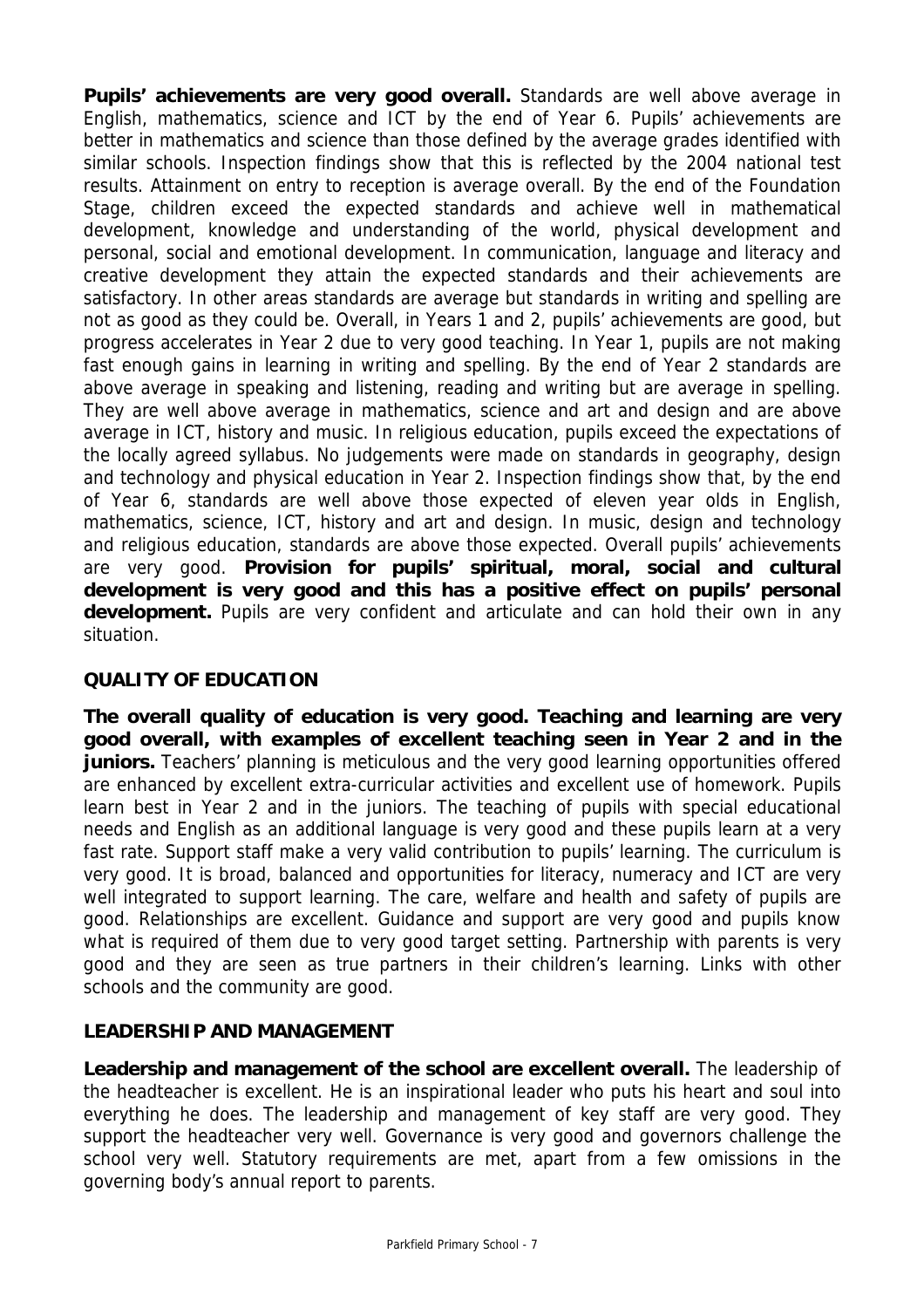# **PARENTS' AND PUPILS' VIEWS OF THE SCHOOL**

Parents are generally very pleased with the school and are delighted with the standards their children attain. Pupils are very happy at the school. They love their headteacher and respect him enormously. They are passionate about learning.

# **IMPROVEMENTS NEEDED**

The most important things the school should do to improve are:

- raise standards in writing and spelling in reception and Year 1 and improve the use of assessment in year groups;
- as and when funds allow, improve the outdoor accommodation for children in the Foundation Stage and the accommodation of the smallest classrooms and purchase new and attractive resources;

and, to meet statutory requirements:

• ensure that the governors' annual report to parents includes all requirements, especially the provision for special educational needs and disability access.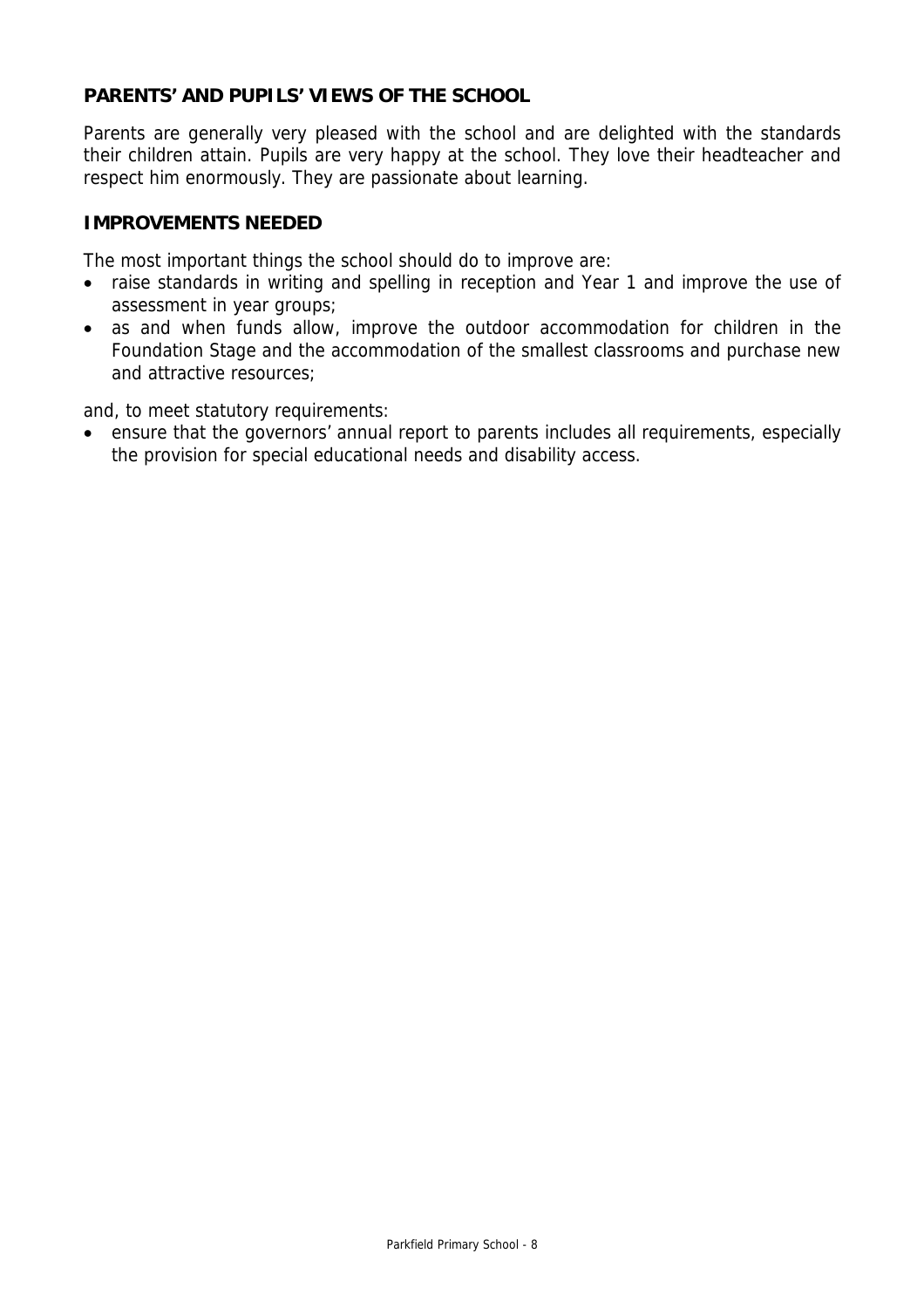# **PART B: COMMENTARY ON THE INSPECTION FINDINGS**

# **STANDARDS ACHIEVED BY PUPILS**

# **STANDARDS ACHIEVED IN AREAS OF LEARNING, SUBJECTS AND COURSES**

Standards are high and pupils' achievements overall are **very good**. In the juniors especially, all groups of pupils achieve very well in relation to their prior performance by the time they leave school and they are very well prepared to cope with learning at secondary school.

#### **Main strengths and weaknesses**

- Standards in English, mathematics, science and ICT are well above average and pupils' achievements are very good in the juniors.
- Pupils with special educational needs and English as an additional language achieve very well due to the very good use of assessment to move them on in their learning.
- Pupils' progress is better in some subjects in the juniors than in the infants, with the exception of Year 2 where pupils' progress is very good.
- Pupils' achievement in writing and spelling could be better in the reception classes and in Year 1.
- Pupils use their literacy, numeracy and ICT skills very well in most subjects.
- Pupils' performance in the choir and orchestra is very good.
- Pupils achieve very well in developing their skills of citizenship.

# **Commentary**

#### **Standards in national tests at the end of Year 2 – average point scores in 2004**

| Standards in: | School results | National results |
|---------------|----------------|------------------|
| reading       | 18.1(16.7)     | 15.8(15.7)       |
| writing       | 16.1(15.0)     | 14.6(14.6)       |
| mathematics   | 19.1(18.2)     | 16.2(16.3)       |

There were 60 pupils in the year group. Figures in brackets are for the previous year.

#### **Standards in national tests at the end of Year 6 – average point scores in 2004**

| Standards in: | School results | National results |
|---------------|----------------|------------------|
| English       | 30.9(29.8)     | 26.9(26.8)       |
| mathematics   | 28.9 (29.6)    | 27.0(26.8)       |
| science       | 30.2(30.6)     | 28.6 (28.6)      |

There were 61 pupils in the year group. Figures in brackets are for the previous year.

1. The 2004 national test results show that standards are very high in comparison with all schools nationally. By the end of Year 2 standards in reading and writing were well above average and in mathematics pupils attained standards which were in the top five per cent nationally. In comparison with similar schools by the end of Year 2,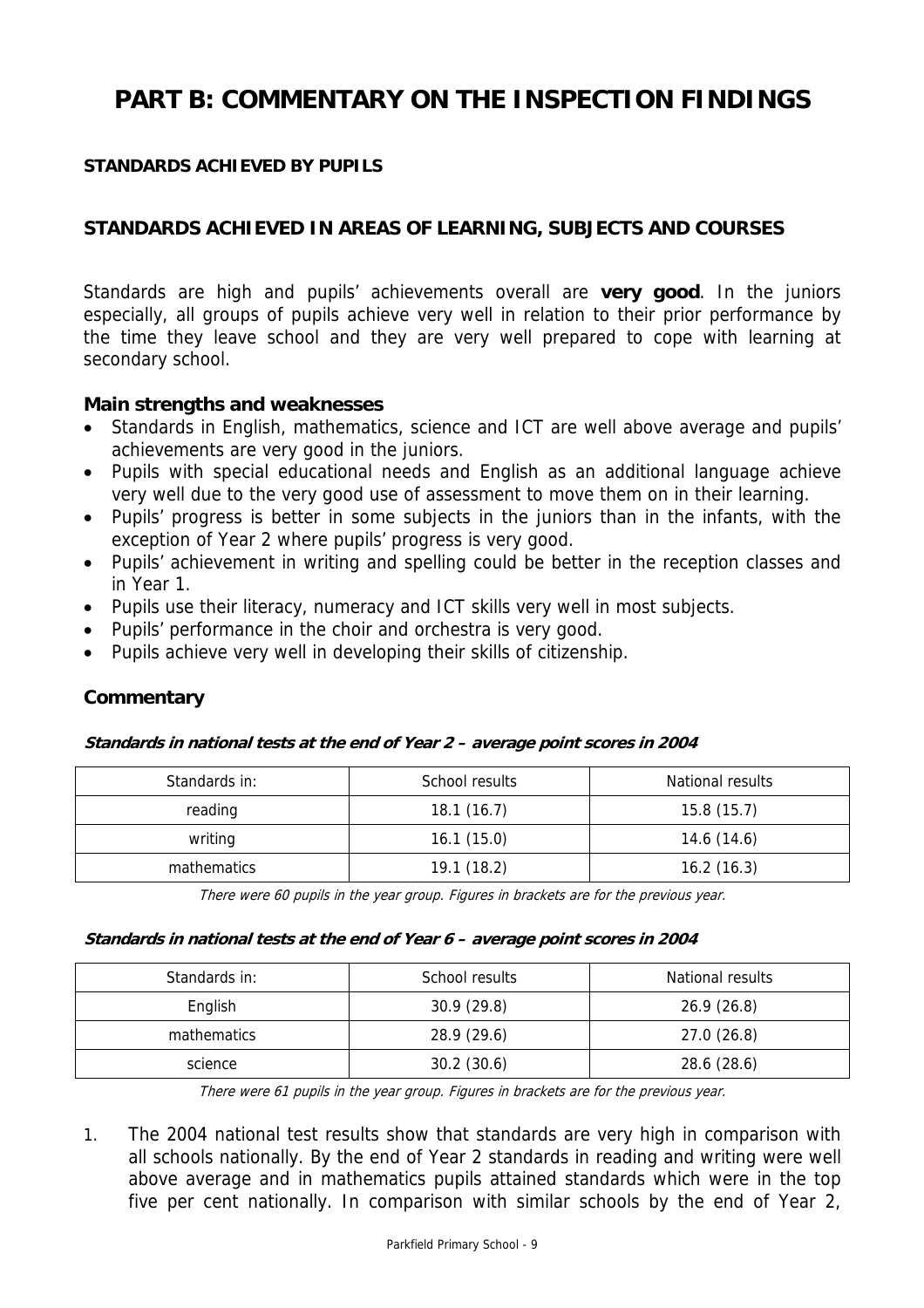standards in reading were well above average, in writing they were above average and in mathematics pupils attained standards that were in the top five per cent nationally. In Year 6, standards were in the top five per cent nationally in English and were average in mathematics and science in comparison with similar schools and, in comparison with all schools, standards were well above average in mathematics and science and were in the top five per cent nationally in English. In Year 2, the percentage of pupils attaining the higher levels was well above average in reading and mathematics and was above average in writing. In science the percentage of pupils reaching average standards was in line with national average. In the infants, girls did slightly better than boys in writing but the trend in the school's average National Curriculum points for all core subjects was above the national trend.

- 2. In Year 6, the percentage of pupils attaining the higher levels was well above the national average in English and was above average in mathematics and science. There were no significant gender differences in standards attained by pupils in the juniors. The trend in the school's National Curriculum points for all core subjects was above the national trend and the school has consistently met its targets in literacy and numeracy.
- 3. The school has worked very hard at raising standards through very rigorous monitoring of pupils' progress. Once weaknesses have been identified they are very quickly rectified as evidenced by the improvement made in experimental and investigative science throughout the school which are now well above average. Excellent systems of self-evaluation identified that standards needed improving in writing, problem solving and experimental and investigative science and, due to the excellent monitoring of teaching and learning and very good implementation of performance management, staff raised standards quickly and effectively. The school is committed to raising standards and continuously strives for improvement. Any aspects of underachievement are very quickly picked up and rectified. For example, the science co-ordinator identified standards in experimental and investigative science as an area for development. All staff focused on raising standards through the very good use of mind maps and standards are now well above average by the end of Years 2 and 6. By the time pupils leave school in Year 6, they achieve very well overall in relation to their capabilities and they make very good progress in relation to their attainment on entry to the school.
- 4. Inspection findings show that attainment on entry to the reception class is broadly average but in communication, language and literacy and personal, social and emotional development nearly two thirds of the children have underdeveloped skills, In these areas of learning, standards are below those expected nationally. Overall, children achieve well in the Foundation Stage but the teaching of communication, language and literacy and creative development, whilst satisfactory, is not as strong as that of other areas of learning and, as a result, children only make satisfactory progress especially in developing early writing and spelling skills and their skills of imagination and creative play. Overall, children attain the expected standards in creative development, communication, language and literacy. Their achievements are satisfactory but they do not attain the expected standards in the writing strand because too few opportunities are provided for them to record their work formally. In personal, social and emotional development, mathematical development, knowledge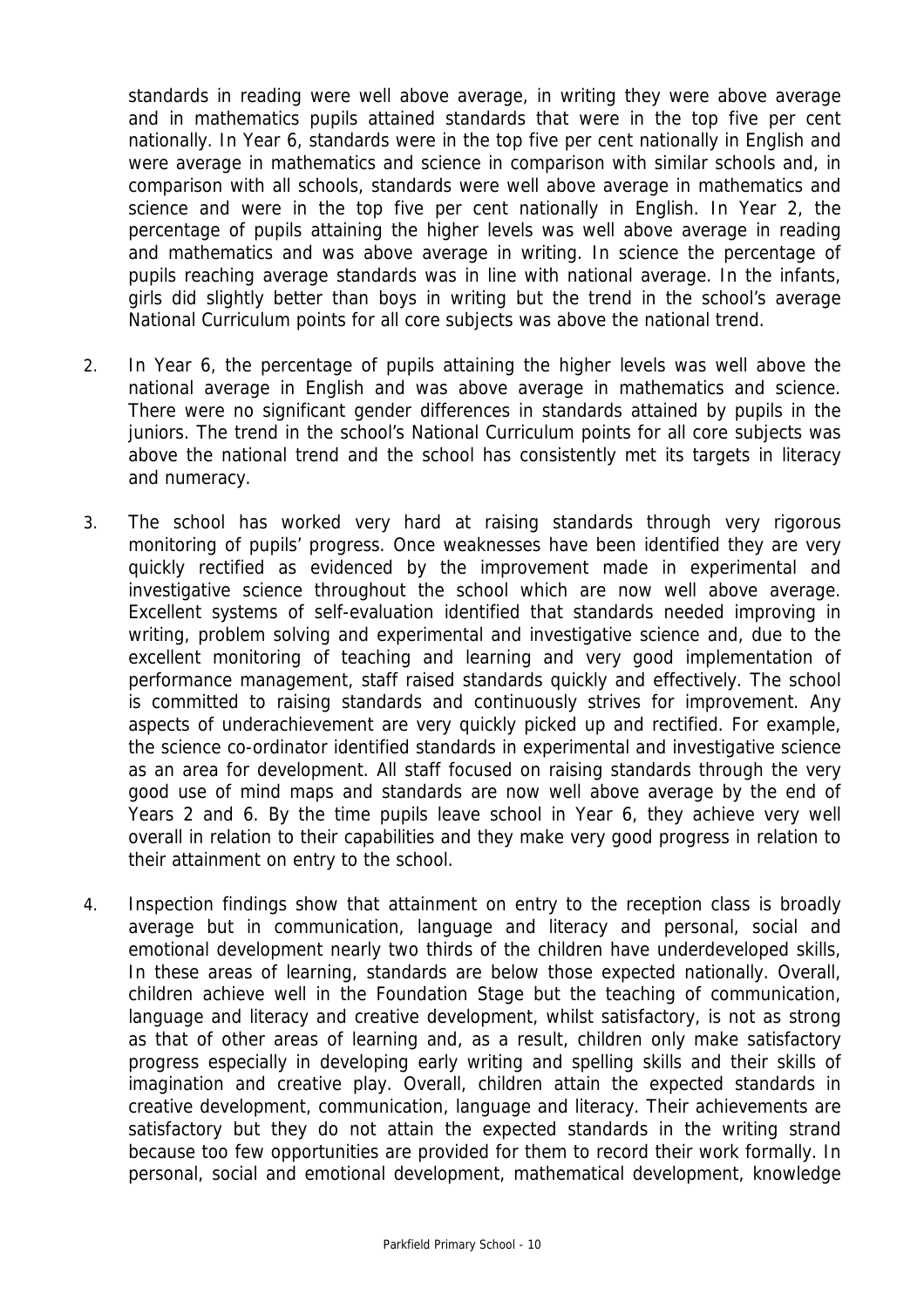and understanding of the world and physical development, children achieve well, make good progress and exceed the expected standards.

- 5. Good achievement overall continues throughout Years 1 and 2, with the exception of writing and learning of sounds in Year 1 where pupils' achievements are only satisfactory because data from assessment is not sufficiently well used to plan appropriate writing tasks and there is a lack of continuity in implementing the phonics scheme. At present, the reception class uses a different phonics scheme to Year 1 and, as a result, pupils repeat what they have already learnt. The school is already aware of this issue and plans are in place to rectify it. The best rates of progress are in Year 2 where several examples of very good and excellent teaching were seen which impacted positively on pupils' learning. By the end of Year 2, standards in speaking and listening, reading and writing are above average and all groups of pupils achieve well.
- 6. Inspection findings show that by the end of Years 2 and 6 pupils' standards are well above average in mathematics and science and pupils' achievements are very good, especially in number work and experimental and investigative science. In Year 2, standards in speaking and listening and reading are above average, in writing standards are average but are improving. Pupils' achievements are good overall in the infants. In Year 6, standards are well above average in speaking and listening, reading and writing. Pupils' achievements are very good. Very good opportunities are provided for pupils to use their speaking and listening, reading and writing skills in all subjects. At all times pupils are asked to verbalise their thinking and this contributes very positively to their learning.
- 7. In ICT pupils exceed the expectations of seven year olds and achieve well. Their achievements are also good in history. In art and design their achievements are very good and pupils exceed the national expectations for seven year olds. In religious education, pupils exceed the expectations of the locally agreed syllabus and their achievements are good. No judgements are made on standards in design and technology, geography and physical education as insufficient lessons were seen. In music pupils who play the recorder achieve well and standards in singing and performance are very high.
- 8. By the end of Year 6, the tempo of learning picks up even more and, throughout the juniors, pupils make very good progress and achieve very well in relation to their prior attainment due to very good use of assessment, setting for some subjects to suit the learning needs of all pupils, the use of staff's subject expertise across year groups to teach to their strengths and creative use of the timetables in order to study subjects in sufficient depth to ensure rapid learning. As a result, standards in speaking and listening, reading and writing, mathematics, science, ICT, history and art and design are well above those expected of eleven year olds and pupils' achievements are very good due to the depth of understanding of subject matter. Design and technology, music and physical education were sampled and standards in these subjects exceed national expectations, with all groups of pupils achieving very well in the lessons seen. The orchestra and choir make a significant contribution to school life and many pupils who participate in these activities attain very high standards in performance and are a credit to the school. In physical education, the very wide range of sports clubs contribute very positively to pupils' self-confidence, team playing skills and their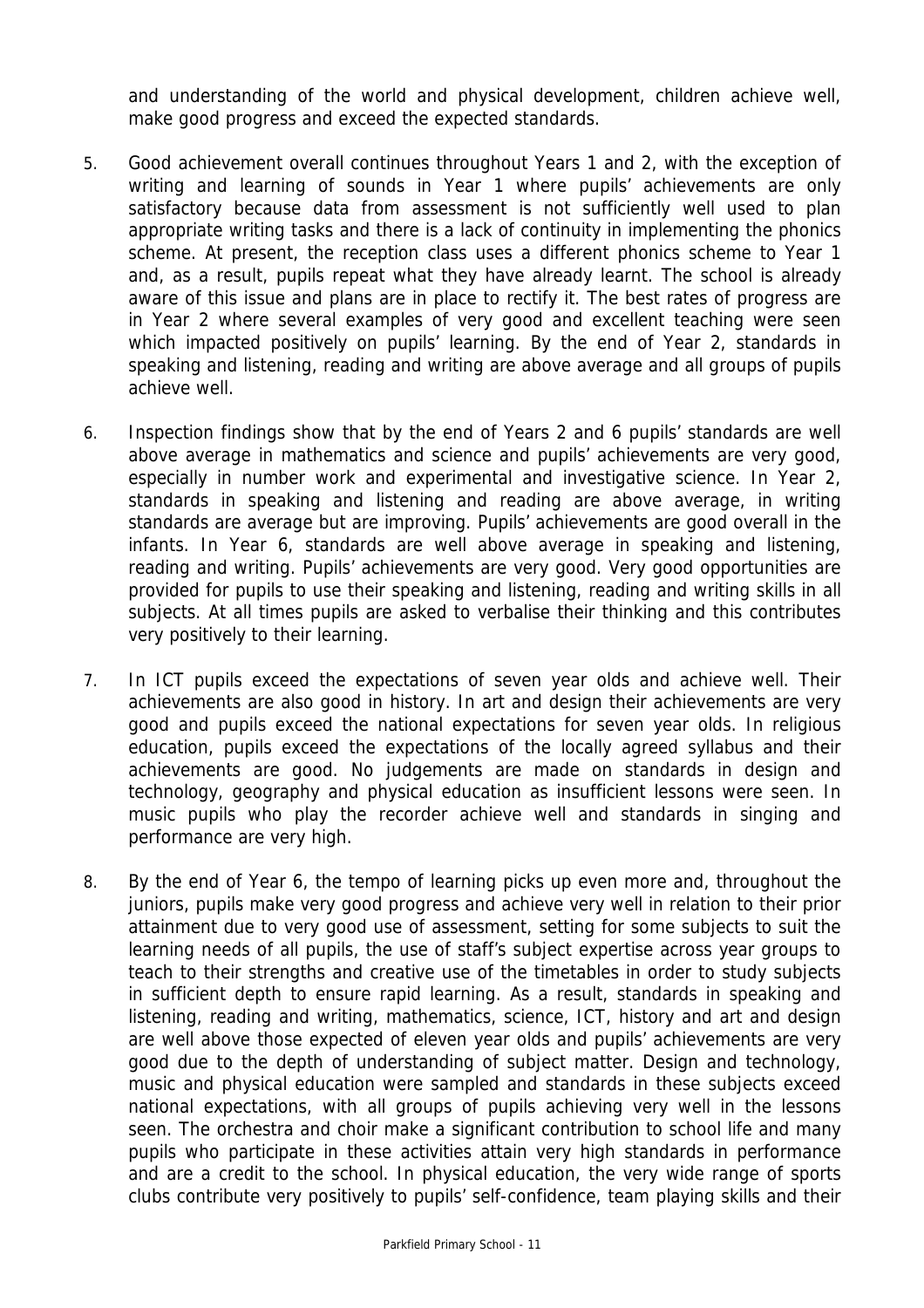skills of co-operation. Pupils throughout the school are well co-ordinated and confident in physical education. No judgements were made on standards in geography. Pupils achieve very well in citizenship. They are aware of many global issues and the problems facing society such as hunger, famine and natural disasters.

- 9. Pupils with special educational needs and English as an additional language achieve very well and the vast majority of them attain at least average standards. Pupils with Statements of Special Educational Need also achieve very well. This is because pupils are identified early and very good provision is made for them. The special educational needs co-ordinator monitors their progress very well, support staff are very clear as to the type of intervention they need to provide, recommendations offered by support services are readily followed up and teachers plan work that is appropriate for their needs. For example, staff have produced bilingual glossaries for some of the pupils of Portuguese origin which focus on key words; this enables them to quickly understand the key learning objectives.
- 10. Improvement since the last inspection has been very good. High standards in English and mathematics have been maintained and standards in writing, science and ICT have improved. The progress of pupils with special educational needs is now very good as opposed to being good as identified in the previous report. Standards have also risen in history, music and art and design and are well above average with pupils' achievements being very good. In design and technology, standards are above average and pupils' achievements are good. The improvement in standards has been continuous since the previous inspection of 1999 and all staff have worked exceptionally hard at raising standards, especially by planning learning opportunities meticulously to match the needs and interest levels of all pupils.

# **PUPILS' ATTITUDES, VALUES AND OTHER PERSONAL QUALITIES**

Pupils' behaviour and their attitudes to school are **very good**. Pupils' attendance and punctuality are **very good**. Pupils' personal qualities are very well developed through very good provision for spiritual, moral, social and cultural development.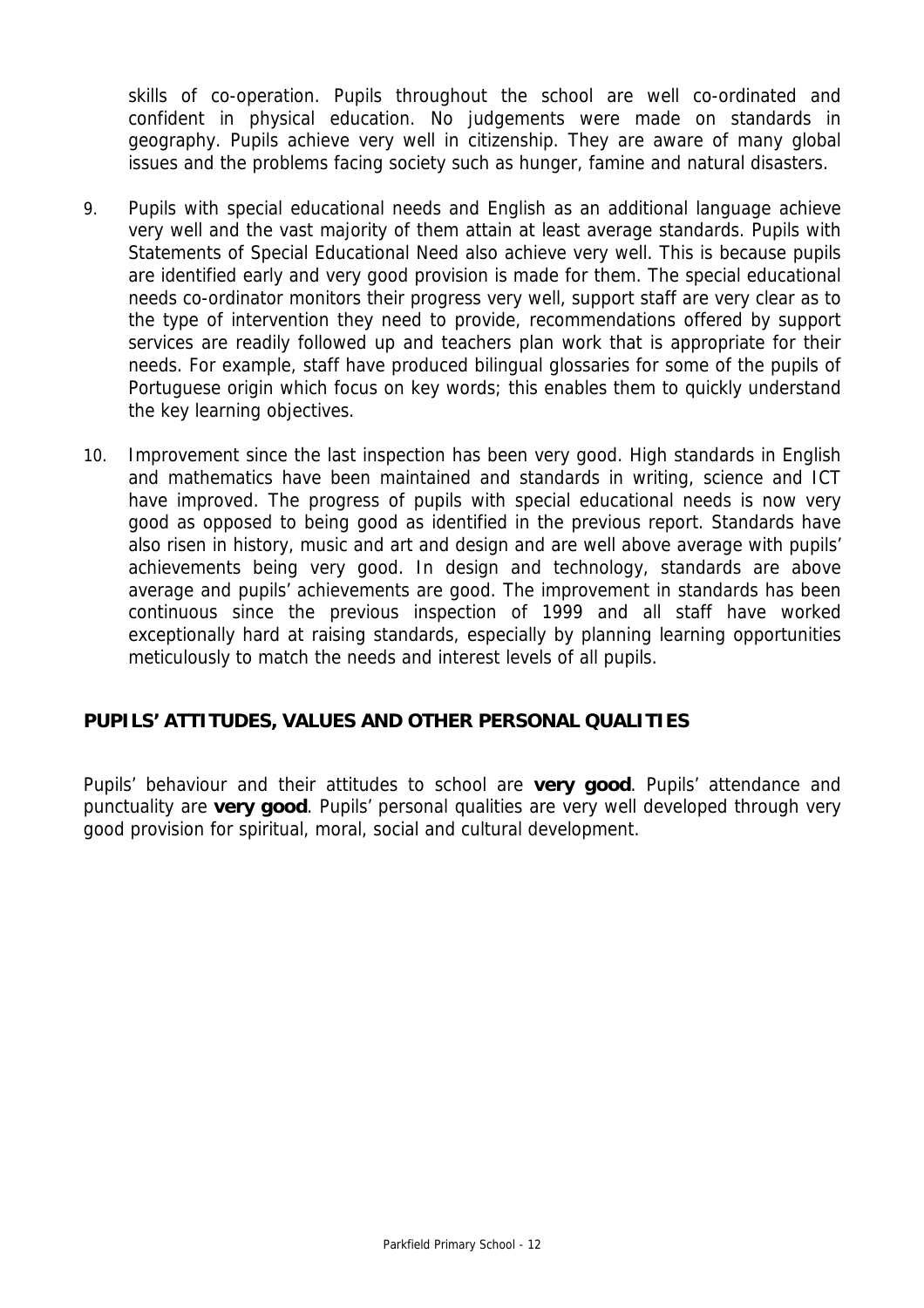# **Main strengths and weaknesses**

- The school provides very good opportunities for pupils' spiritual, moral, social and cultural development.
- All pupils, what ever their ability or background, show an excellent desire to learn.
- Relationships between adults and pupils are very good.
- Pupils are developing into mature and confident young citizens who behave very well and have very good attitudes to learning.
- The development of the 'whole child' is given a very high priority by the school.

# **Commentary**

- 11. Unanimously pupils say they are very proud of their school. When asked to provide a word they felt described their school for them, older pupils suggested 'brilliant', 'fantastic', 'perfect', 'fun' and 'educational'. During discussions pupils confidently express the view that bullying is rare. If it does happen they tell an adult whom they confirm will help them. Discussions with pupils also indicate that they have a very good understanding of both racism and sexism. Pupils with special educational needs and those who have English as an additional language equally enjoy and are involved in all aspects of school life.
- 12. Lessons and other school activities are very happy, busy and productive. This is because all pupils really enjoy the experience of learning, they try very hard and are attentive and this has a positive impact on how well they achieve in lessons. They cooperate with each other and work very well in small groups and pairs. This is particularly noticeable in science and ICT lessons. They are confident to express their own viewpoint, even when the majority of their friends disagree. This is especially evident amongst the oldest pupils who are learning extremely well how to think for themselves. This makes a significant contribution to their growing confidence and independence. Pupils overwhelmingly confirm that lessons are interesting and fun and that they are trusted to do things on their own. They relish opportunities given to them to accept responsibility such as looking after the youngest children in reception. Pupils with special educational needs have very good attitudes to learning. They work confidently and are clear about what they have to do to succeed. They are polite, keen to work and take a full part in the life of the school.
- 13. Pupils are able to get on with their work because they behave very well. The very good behaviour and interest in lessons demonstrated by the oldest pupils is often exemplary. One reason for this is that all adults have a consistent approach to behaviour management. The other is the extremely high priority that the school gives to pupils' social development. There are clear but fair rules that pupils say they understood. Any occasional incidents of misbehaviour are dealt with very discreetly and this ensures that lessons are not interrupted. Where occasionally a very small minority of pupils have difficulty controlling their behaviour, they receive very good support from the other adults who work in the school. As a result they are able to continue with their lessons. Pupils are developing into mature and confident young citizens who behave very well and have very good attitudes to learning.
- 14. Pupils are encouraged to respond to and value the views of others. Through the school's very good curriculum, for instance in subjects such as music, art and design, religious education and literacy, pupils' spiritual development is fostered very well.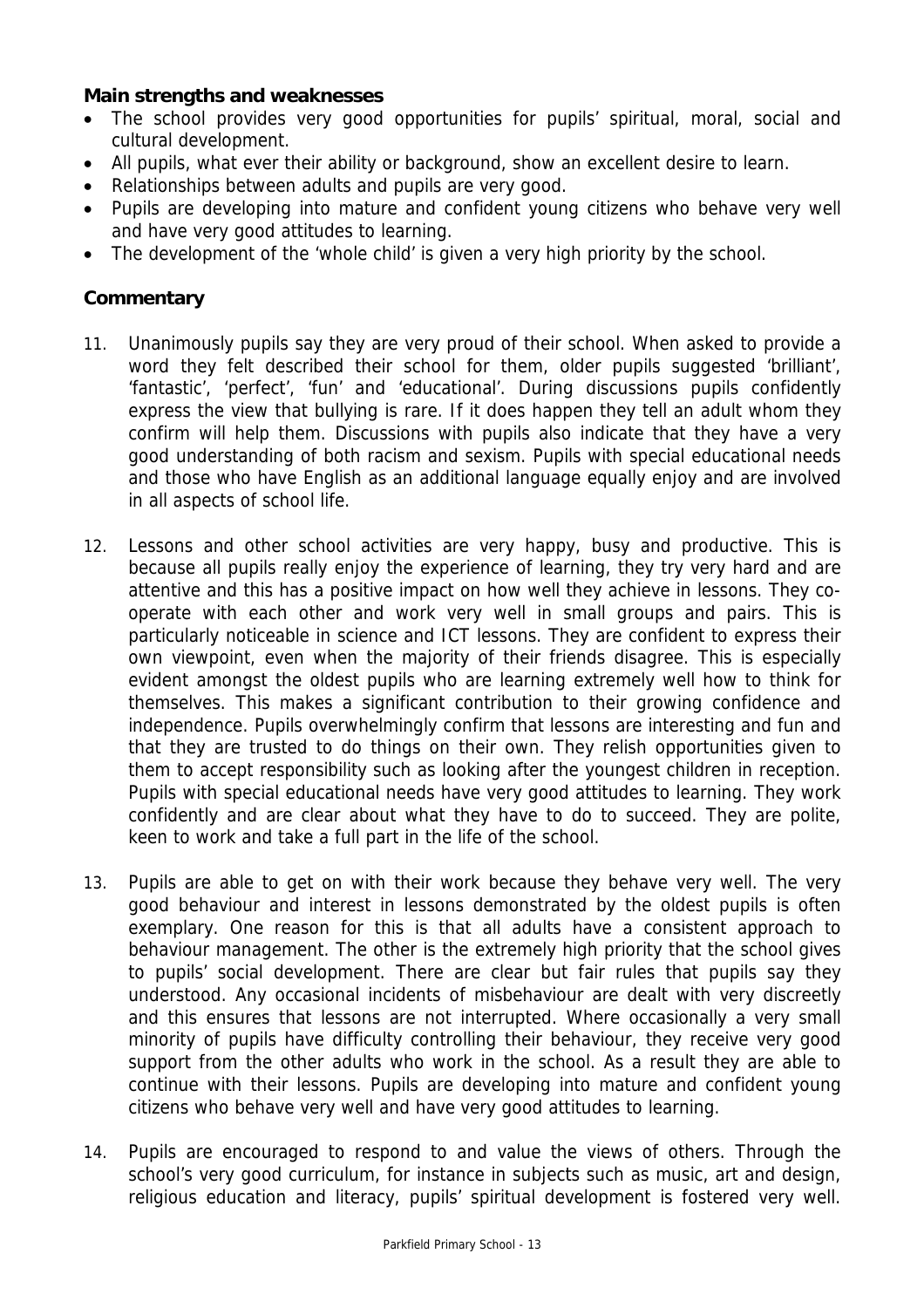Daily assemblies have a very good social and moral content, but equally opportunities are provided for pupils to reflect on how these themes might apply to their own lives. Pupils are valued and treated with respect and as a result they are very polite, courteous and friendly towards visitors and to other adults who work in the school. They learn to appreciate the need to care for the environment and are proud of the 'secret garden'. Here they enjoy quiet time, an outdoor theatre and classroom and the school encourages them to think through any particular problems they might be experiencing. This has a very positive effect on their emotional literacy. As they move through the school, pupils become confident about themselves and life outside the school. The school prepares pupils very well for life in a multi-ethnic society and very effectively raises their awareness of cultural diversity. A wide range of different cultures and traditions is regularly experienced and celebrated, for instance through theme days such as the recent one focusing on Peru. Pupils also speak enthusiastically about their French lessons and the annual residential visit to France which contributes very well to their emerging skills of citizenship as they learn about people who gave up their lives fighting for democracy.

15. Arrangements to monitor and promote attendance are very good. Attendance is higher now than at the time of the previous inspection and is well above that found in most schools. Almost all pupils arrive at school on time. There have been no exclusions in the past three years.

# **Attendance**

#### **Attendance in the latest complete reporting year (%)**

| Authorised absence |  | Unauthorised absence |     |
|--------------------|--|----------------------|-----|
| School data:       |  | School data:         | O.O |
| National data:     |  | National data:       | J.4 |

The table gives the percentage of half days (sessions) missed through absence for the latest complete reporting year.

#### **QUALITY OF EDUCATION PROVIDED BY THE SCHOOL**

The quality of education provided by the school is **very good**. Teaching and learning are **very good** overall with examples of excellent practice and the school provides a **very good** curriculum which is enriched with an excellent range of extra-curricular activities. Assessment procedures are **good** overall and very good in English, mathematics and science. There is **good** care, guidance and support for all pupils, links with parents are **very good** and links with other schools and the community are **good**.

# **TEACHING AND LEARNING**

Teaching and learning are **very good** overall with examples of excellent practice seen in Years 2, 3, 5 and 6. The best learning takes place in these year groups. The quality of assessments is **good** overall and they are well used to plan the next steps of pupils' learning.

#### **Main strengths and weaknesses**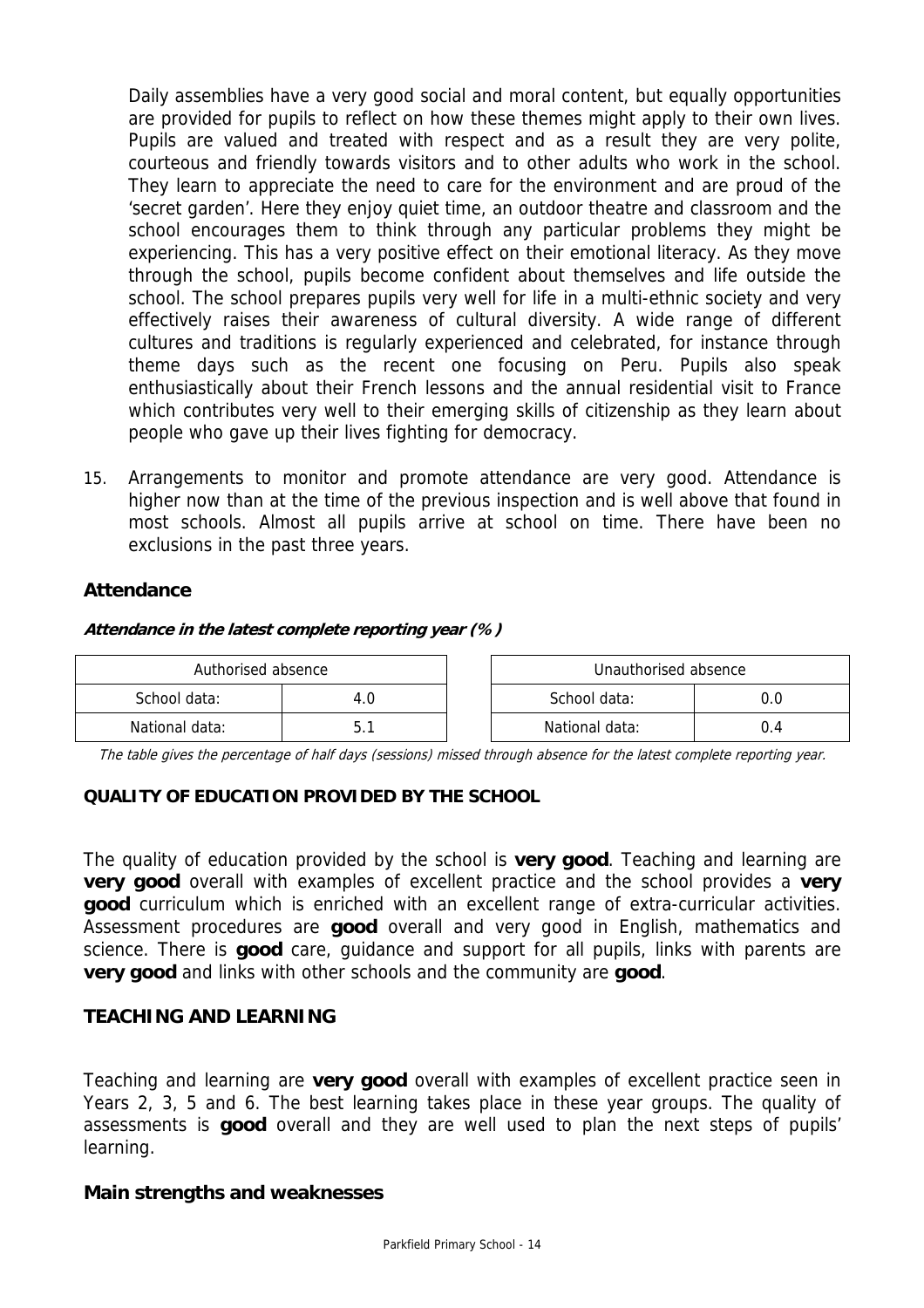- Very good opportunities are provided for pupils to develop their speaking and listening skills.
- Teachers are all very hard working as evidenced by the very good planning that they undertake in all subjects.
- Teachers have very good subject knowledge, especially in the juniors, and make excellent use of homework to support learning.
- Teaching in the Foundation Stage and Year 1, whilst good overall, is not as rigorous as that seen in the rest of the school, especially in the teaching of writing and spelling and the use of assessment.
- Assessment procedures are good overall and are very good in English, mathematics and science.
- Basic skills of literacy, numeracy and ICT are taught very well.

# **Commentary**

# **Summary of teaching observed during the inspection in 58 lessons**

| Excellent | Very good | Good      | Satisfactory | Unsatisfactory | Poor | Very poor |
|-----------|-----------|-----------|--------------|----------------|------|-----------|
| 7 (12 %)  | 27 (47 %) | 22 (38 %) | 2(3%)        |                |      |           |

The table gives the number of lessons observed in each of the seven categories used to make judgements about lessons; figures in brackets show percentages where 30 or more lessons are seen.

- 16. The quality of teaching is very good overall throughout the school and this enables pupils to achieve very well. Teaching is better in Year 2 and in the juniors than it is in the Foundation Stage and Year 1 because in these classes there is a weakness in the use of assessment to inform planning and in the rigorous teaching of writing and spelling and this slows learning down. Pupils learn very well because they are fully included in all lessons and teachers know how to pitch the tasks they set at the right level for the pupils. This removes any anxiety or frustration and, as a result, learning is generally highly effective.
- 17. Nearly 59 per cent of teaching is very good or better, including 12 per cent of teaching that is excellent, 38 per cent of teaching is good and 3 per cent of teaching is satisfactory.
- 18. Staff are very skilled at planning tasks that meet specific needs of pupils. The teaching and learning of pupils with special educational needs and English as an additional language are very good because their individual needs are understood very well and teachers plan suitable work for them that is pitched at the right level. They are provided with very good support by teachers, teaching assistants and outside agencies. The quality of questioning and involvement of these pupils in all activities is very good throughout the school. Teachers are kept very well informed and liaise closely with the co-ordinator for special educational needs. Learning support assistants have clear directives, work at a good pace and enable pupils to make very good progress in individual work.
- 19. The teaching of children in the Foundation Stage is good overall, but there are times when valuable opportunities are missed for pupils who are higher attainers to record their observations, practise their letter formation and simple spelling. Too few opportunities are provided for them to develop their creative skills and learn using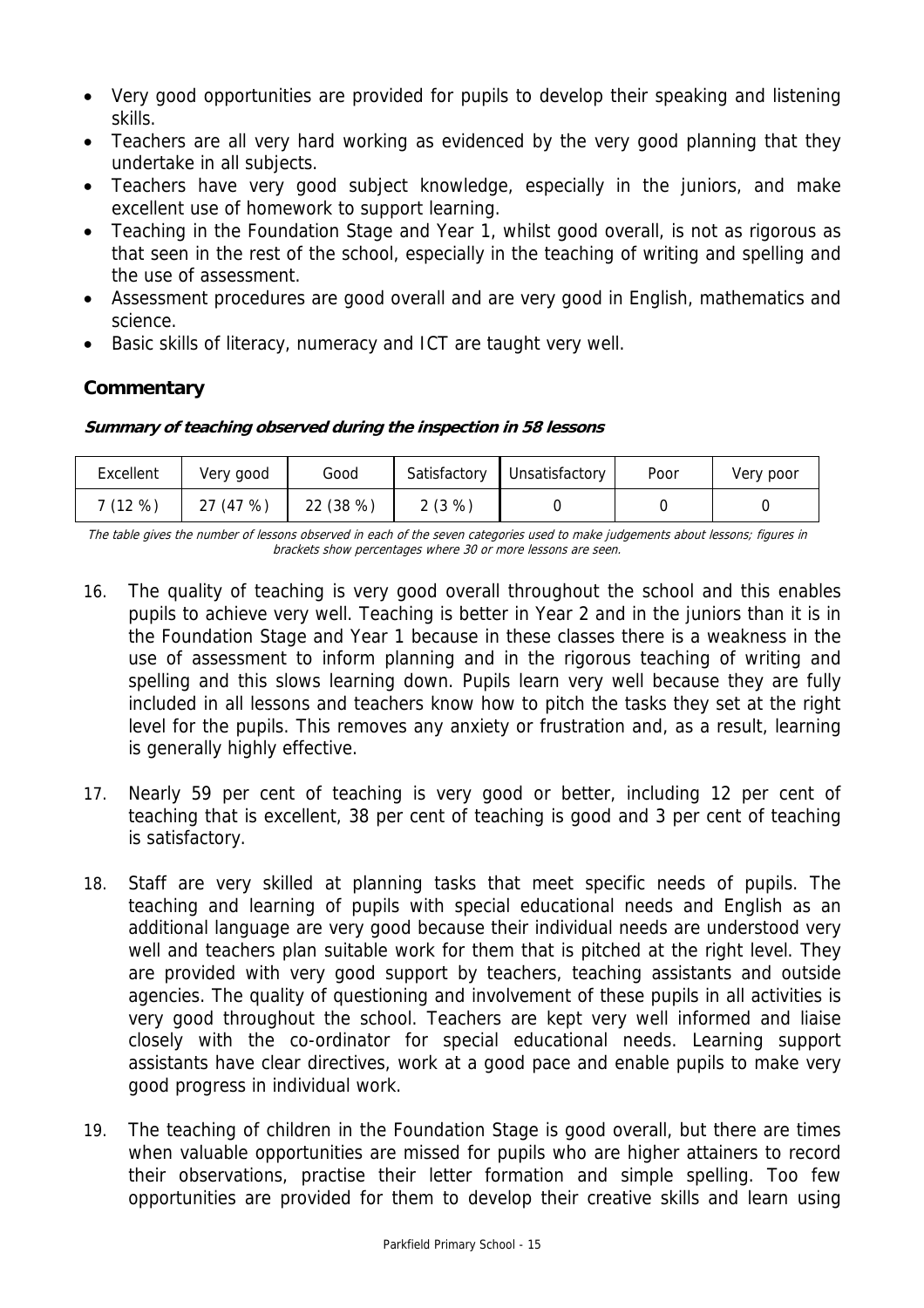their senses. Teachers work hard to develop very positive relationships with pupils and their families and it has a positive impact on the children's confidence and their learning. However, higher attainers would benefit more from learning if more formal opportunities were provided for them to record what they have learned as a minority of them get bored with play and are ready for more formal education. In Year 1, teachers are just getting to grips with pupils' different ability levels and are not yet fully using the wide range of assessment data to match tasks to pupils' needs. This slows down the rates of progress in lessons. Throughout the school, very good opportunities are provided for pupils to develop their speaking and listening skills. In a good science lesson in Year 1, pupils made good progress because the class teacher explained the reasoning behind why some materials are translucent and some are transparent. Very good use is made of literacy, numeracy and ICT in almost all lessons to support learning. For example, in history, pupils use their skills of numeracy very well to understand time lines and develop their skills of chronology. In science in Year 2, pupils are using different types of writing devices to set up their experiments such as the use of bullet points and, in Year 6, ICT and numeracy skills were used exceptionally well to help pupils understand how to use and read a Newton meter.

- 20. In the excellent lessons observed in Year 6 science, mathematics and literacy, Years 3 and 5 literacy and Year 2 art and design, teachers exuded a passion for their teaching which made learning infectious and excellent gains in learning were made over a very short period of time. Teachers used ICT very well to support their explanation, they consistently checked pupils' understanding of new knowledge, modelled accurately what they expected of their pupils and did not restrict themselves to expectations defined in national guidelines but 'aimed for the stars', bringing in aspects of knowledge that would make learning meaningful. The consistently high expectations held by most teachers of ensuring that pupils are stretched to their full potential, coupled with the excellent use of homework, are contributory factors to the very high standards that these pupils attain. In most lessons, there is a very brisk pace to the learning and not a moment is wasted. Time is used very effectively and this enables the pupils to concentrate and achieve very well. A quiet, calm, purposeful atmosphere prevails which is very conducive to learning. Relationships throughout the school are very good and the school is a true learning community. The staff room buzzes with conversations about latest teaching methods, new reports on subjects found on the web and best practice identified in various subjects. This fires up teachers' enthusiasm to try new methods and has a positive effect on learning. The excellent monitoring of teaching and learning is a contributory factor to staff's ease and confidence in teaching. Teachers adopt a very good range of teaching styles that engage pupils very well. They push for detailed explanations and consistently challenge their pupils into developing their thinking. They place an enormous amount of emphasis on developing pupils' speaking and listening skills such as using talking partners, group discussion and drama conventions and this has a very positive effect on pupils' self-esteem, confidence and speaking and listening skills.
- 21. Teachers teach English, mathematics, science and ICT very well because of their very good knowledge of teaching basic skills and this has a very positive effect on learning demonstrated by the ease and confidence with which pupils read, write, problem solve and use ICT. Underpinning all teaching is the very good emphasis on key vocabulary used in all lessons which enables pupils to participate fully in learning.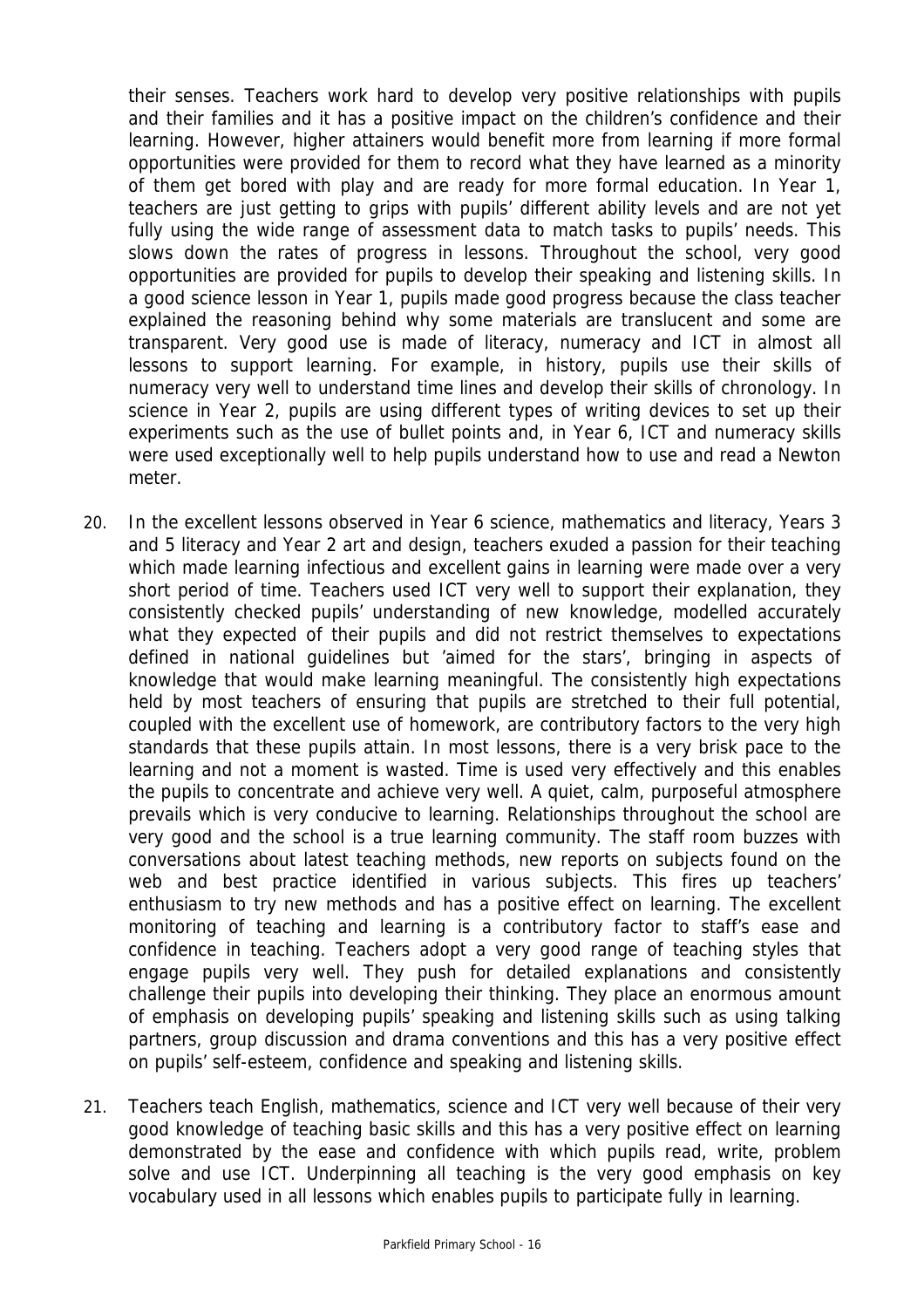- 22. Assessment procedures are good overall. They are very good in English, mathematics and science. In ICT and other subjects assessments are good and are used well to establish the levels and understanding and skills in many subjects. Assessment data is used very well to set targets for every pupil and each individual is able to talk about his or her individual targets and the progress being made towards them. Marking is regular and informative and, as a result, pupils know what they need to do in order to improve. The use of assessment in English, mathematics and science is particularly very good and is a contributory factor to the high standards pupils attain.
- 23. Improvement since the last inspection has been very good with more examples of very good and excellent teaching seen and is attributable to the excellent systems for monitoring teaching and learning by the headteacher and senior staff. Teaching has improved because the headteacher has ensured that staff who monitor teaching alongside him are well trained in understanding what it is in teaching that impacts on learning.

# **THE CURRICULUM**

Provision for the curriculum is **very good**. Opportunities for enrichment of the curriculum are **excellent**. The accommodation and resources for learning are **satisfactory**.

# **Main strengths and weaknesses**

- The curriculum is very well planned and organised and leads to many exciting and progressive opportunities for pupils.
- Provision is very good in English, mathematics and science and is also very good in ICT, art and design and history.
- The curriculum for English, mathematics, science, ICT, art and design and history is very good.
- Links between the core subjects of English and mathematics and also ICT are very good and result in very good development of key skills.
- Enrichment of the curriculum is excellent and is a major strength of the provision.
- Pupils' personal development is very good.
- There are some weaknesses in the satisfactory accommodation and in curriculum planning for the Foundation Stage.

# **Commentary**

24. The curriculum is very good for pupils between Years 1 to 6. It broad, balanced and relevant to the needs and abilities of all pupils. It prepares pupils very well for their next steps of education and meets all statutory requirements. It is very well planned and organised and ensures that pupils build on previously acquired skills as they move up the school. The very good curriculum is a contributory factor to the very high standards that these pupils attain. The curriculum for the Foundation Stage is satisfactory but there is a lack of opportunities for pupils to develop their writing skills and opportunities for creative development, whilst satisfactory overall, could be better.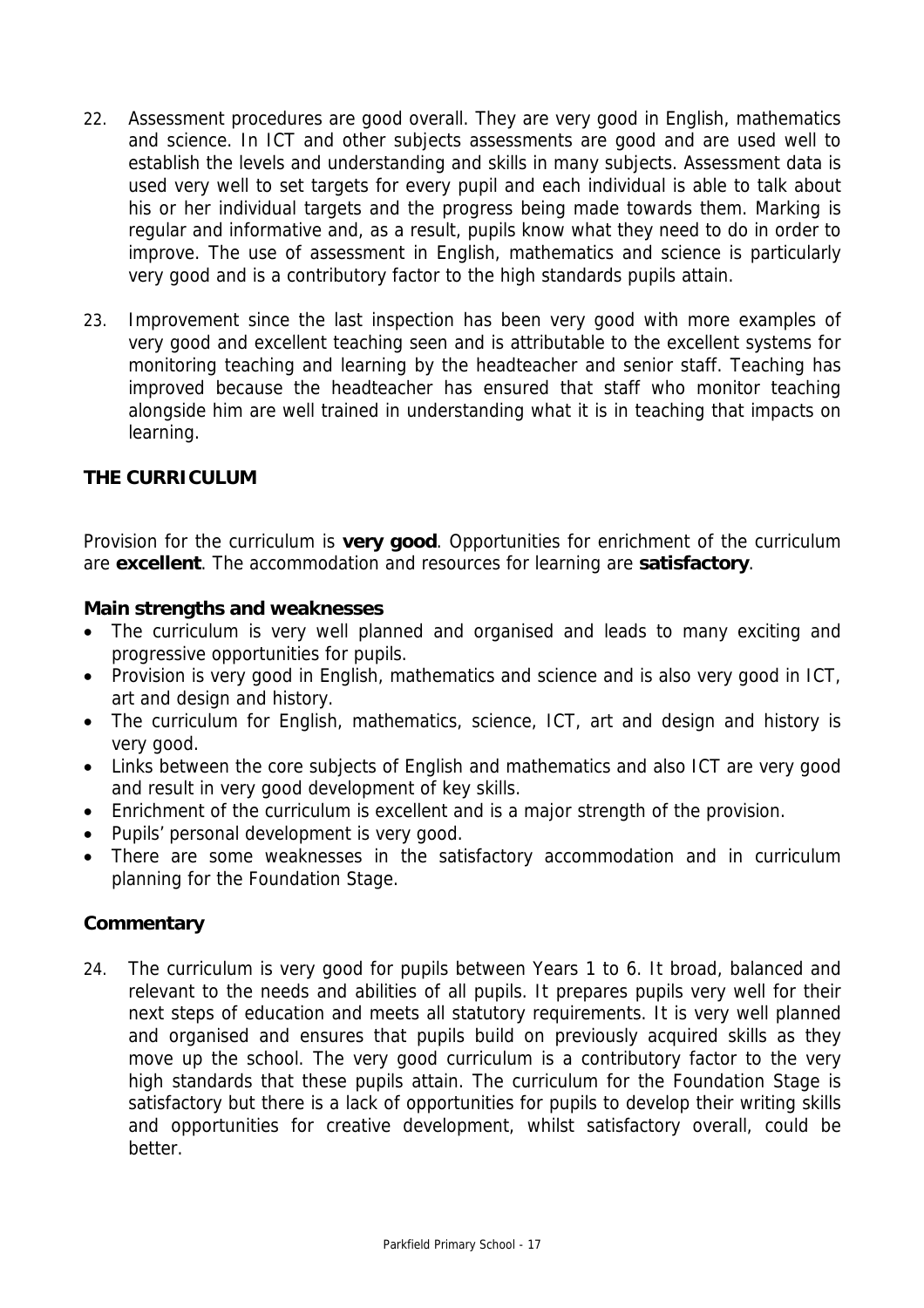- 25. Links across and between subjects are very good. They are very strong in English, mathematics and ICT so that pupils are able to transfer their skills easily from one subject to another. This results in very good development of the key skills of literacy, numeracy and ICT, which are very high. Because of this, pupils are able to undertake research independently and work at their own level, ensuring that they all succeed very well.
- 26. The provision for pupils with special educational needs and English as an additional language is very good. This is the result of the accuracy and thoroughness of individual education plans and the way resources are used to meet the special needs identified. The use of learning support assistants is very good and the range and quality of books and other materials is good. Provision for pupils with Statements of Special Educational Need is very good in class. The building presents some difficulties for pupils with limited mobility but governors are in the process of addressing these issues.
- 27. Enrichment of the curriculum is excellent and is a major strength. An excellent programme of extra-curricular activities and clubs takes place and these are very well attended. These include sports clubs and matches against other schools, ICT and book clubs, and a very wide range of musical opportunities. Peripatetic music tuition is highly influential in promoting musical skills, leading to the formation of a large school orchestra that is of very high quality. Pupils in the orchestra and choir regularly take part in community performances as well as in school productions. All of these activities help pupils to appreciate the wider community and promote very high quality personal development. Enrichment is enhanced by the excellent opportunities for pupils to undertake several residential experiences as they reach the upper part of the school. They talk enthusiastically about these activities, which help to extend their knowledge and understanding of the world around them and give them tasters of some challenging tasks, such as abseiling and climbing. Provision for personal, social, health education and citizenship is very good and is enhanced by these very good additional experiences. A very good range of external support is provided to ensure that pupils have opportunities to learn about sex education and drugs awareness. Opportunities to learn about democracy and citizenship are fostered through the school council in which pupils have the chance to influence their school lives. French is taught to the juniors and this has a very positive effect on developing pupils' multicultural awareness of Europe.
- 28. The accommodation is satisfactory overall. It is very well presented with some excellent displays of pupils' work in all areas of the school. There are strengths in the space and provision in the hall and drama studio, as well as in the good new ICT suite and office accommodation. Outdoor space and its use are also very good. However, the space in some classrooms is too small to allow practical activities to take place in comfort. The lack of a discrete outdoor area for children in the Foundation Stage is a weakness in provision that impacts on their learning in many areas of their curriculum. Very good improvement has been made since the previous inspection. Provision for art and design has improved. Very good planning for all subjects is now apparent but there is still room for improvement in curriculum planning for the Foundation Stage.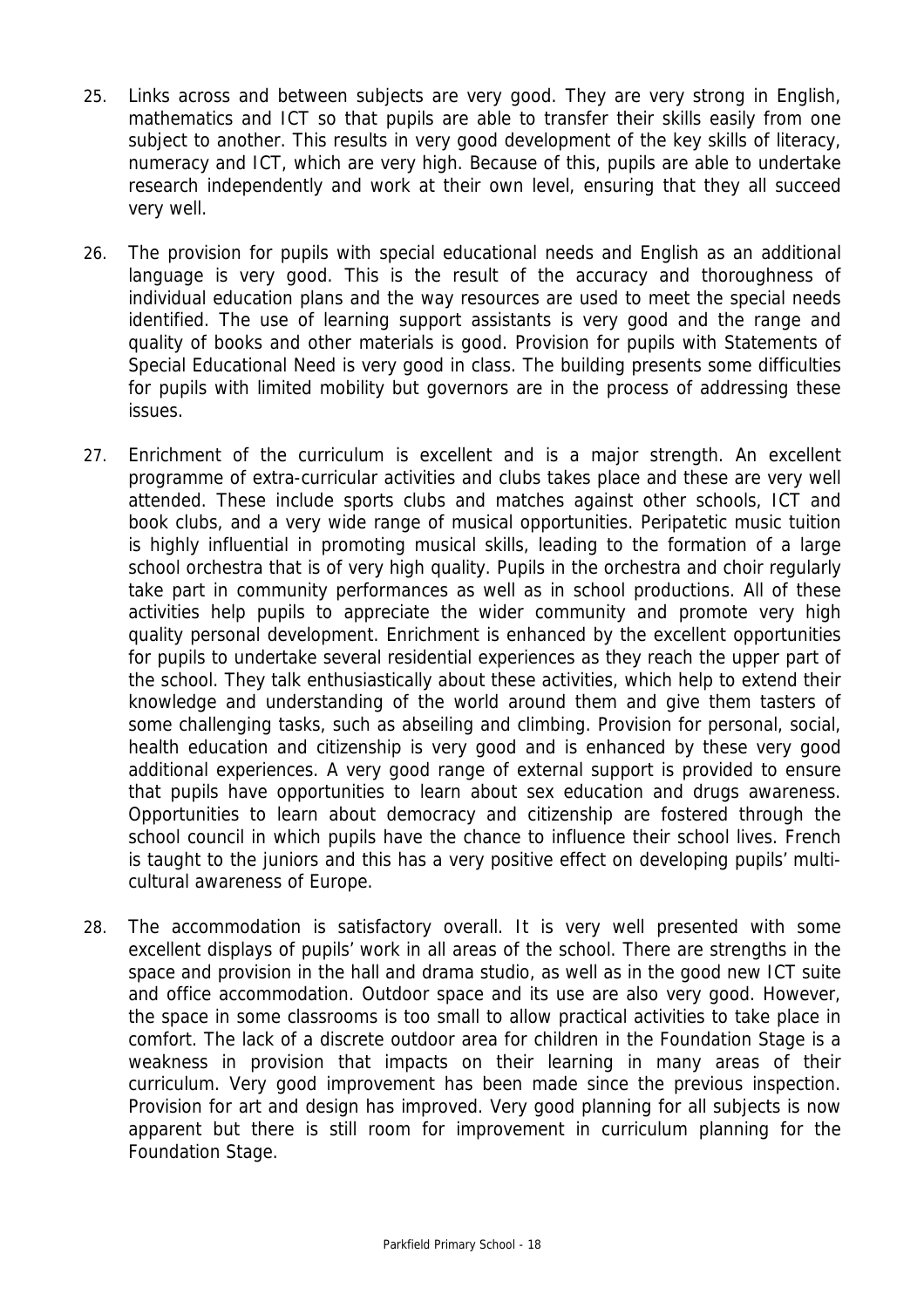# **CARE, GUIDANCE AND SUPPORT**

The school's arrangements for pupils' care, welfare, health and safety are **good**. Pupils receive **very good** support, advice and guidance. There are **very good** opportunities for pupils to be involved in and to influence the school's work.

#### **Main strengths and weaknesses**

- Pupils have very good and trusting relationships with at least one adult in the school.
- All pupils think very highly of the school and they are very involved in its life and work.
- Arrangements to help children of all ages settle into the school are very good.

#### **Commentary**

- 29. The school provides a very caring and happy atmosphere in which pupils say they feel safe. Pupils know there is an adult they could go to if they are worried at school. They have very positive views about school life. A group of pupils in Years 5 and 6 stated, 'Teachers are nice, funny and friendly. They listen to you and help you'. Pastoral guidance is very effective. The headteacher plays a significant role in leading this aspect; he is well liked by the pupils. The very good relationship between adults and pupils gives them the confidence to ask for help if they need it. There are very good procedures to monitor pupils' personal development as they move through the school, although it is only in some classes that personal development targets are agreed and set. The aim to develop pupils as 'all round individuals' where everyone succeeds at something is very well met. Academic guidance is good. Pupils state confidently that they can ask their teachers for help during lessons. In the main pupils know what they need to do to improve their work, especially in literacy and numeracy. Sometimes, however, their individual targets are too broad and pupils are unclear how they will move their learning forward.
- 30. Pupils with special educational needs receive very good care, guidance and support. Their needs are monitored meticulously and recording and assessment are very good and up to date.
- 31. There are very well planned and organised arrangements for supporting children who are starting school for the first time. Parents indicate that they appreciate this. Parents are fully involved in the process and this helps children to feel at home and adjust to the routines of school life quickly. This early relationship with families is rapidly built upon and strengthened as pupils move through the school. Pupils who join the school part way through the school year are equally well supported. In discussion several pupils confirm this.
- 32. Older pupils talk knowledgeably about the school council 'Parkfield Parle'. They know how they can make suggestions and feel their views are valued and listened to. The school regularly seeks pupils' views by other means, for instance through planned group discussions and Hall time. There are many opportunities for pupils to take on responsibility and contribute to the smooth running and decision making process of the school. This makes a significant contribution to pupils' personal development.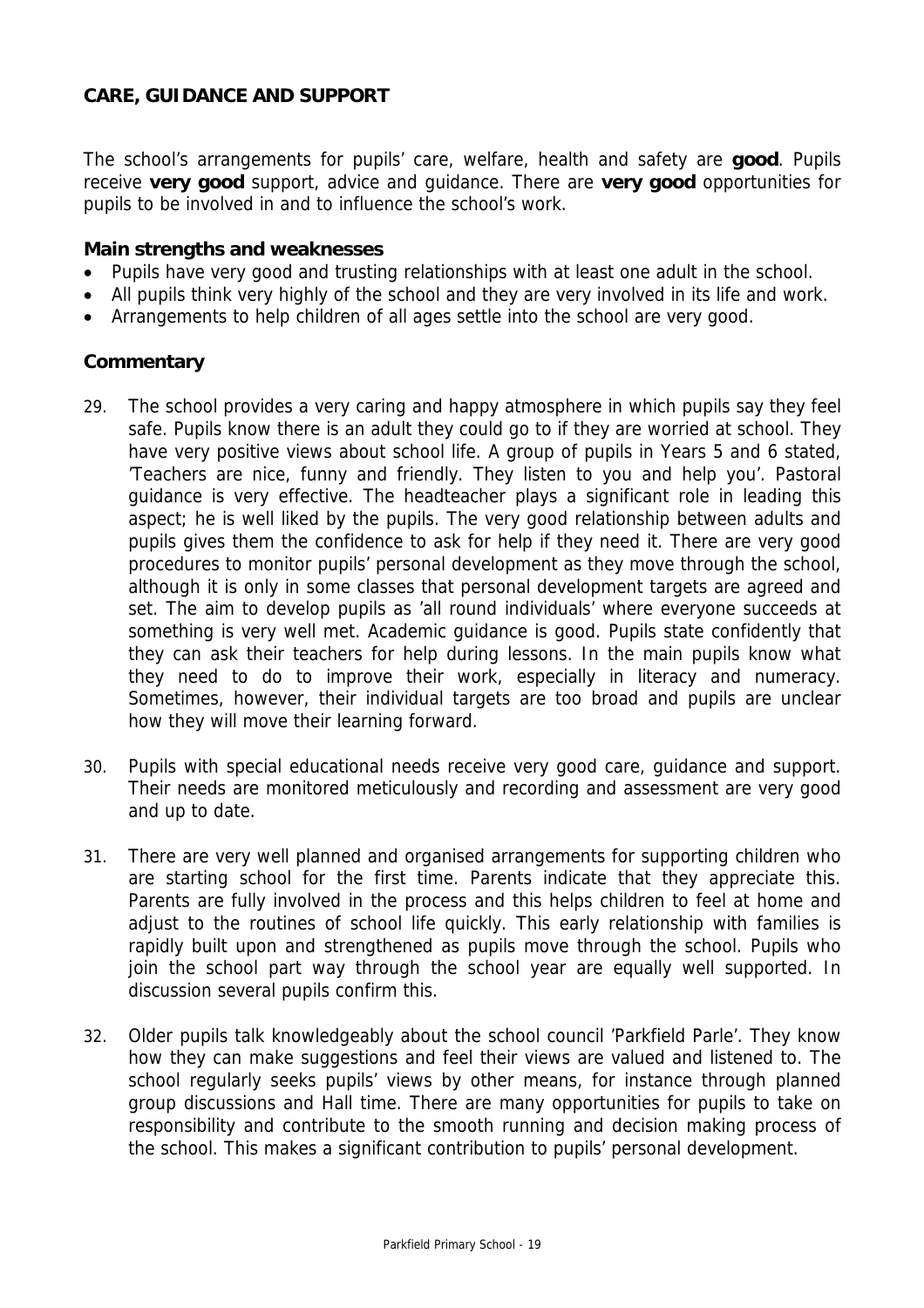- 33. Arrangements to cater for pupils' medical needs or those who become unwell whilst at school are very good. Issues linked to child protection and any 'looked after' pupils are very sensitively dealt with and there is good liaison with any external agencies that may be involved in the care of these pupils. These arrangements permeate all aspects of school life. They are very clearly understood and implemented by all concerned who work or help in school. Systems to ensure pupils' health and safety are satisfactory. At lunchtimes relationships between the midday ladies and pupils are relaxed, friendly and supportive and supervision levels are adequate in the dining hall. However, when outside, pupils are not in the full view of an adult at all times and this is a concern that the school is presently addressing. Good attention is given to health and safety during lessons, for instance during physical education. However, no wholeschool risk assessment has been carried out. Concerns regarding the safety of pupils were brought to the attention of the headteacher and governing body and these are in the process of being acted upon.
- 34. Improvement since the last inspection has been good. The school's aims are explicit, are visible in all aspects of school life and the care and support of pupils with special educational needs have improved and are now very good.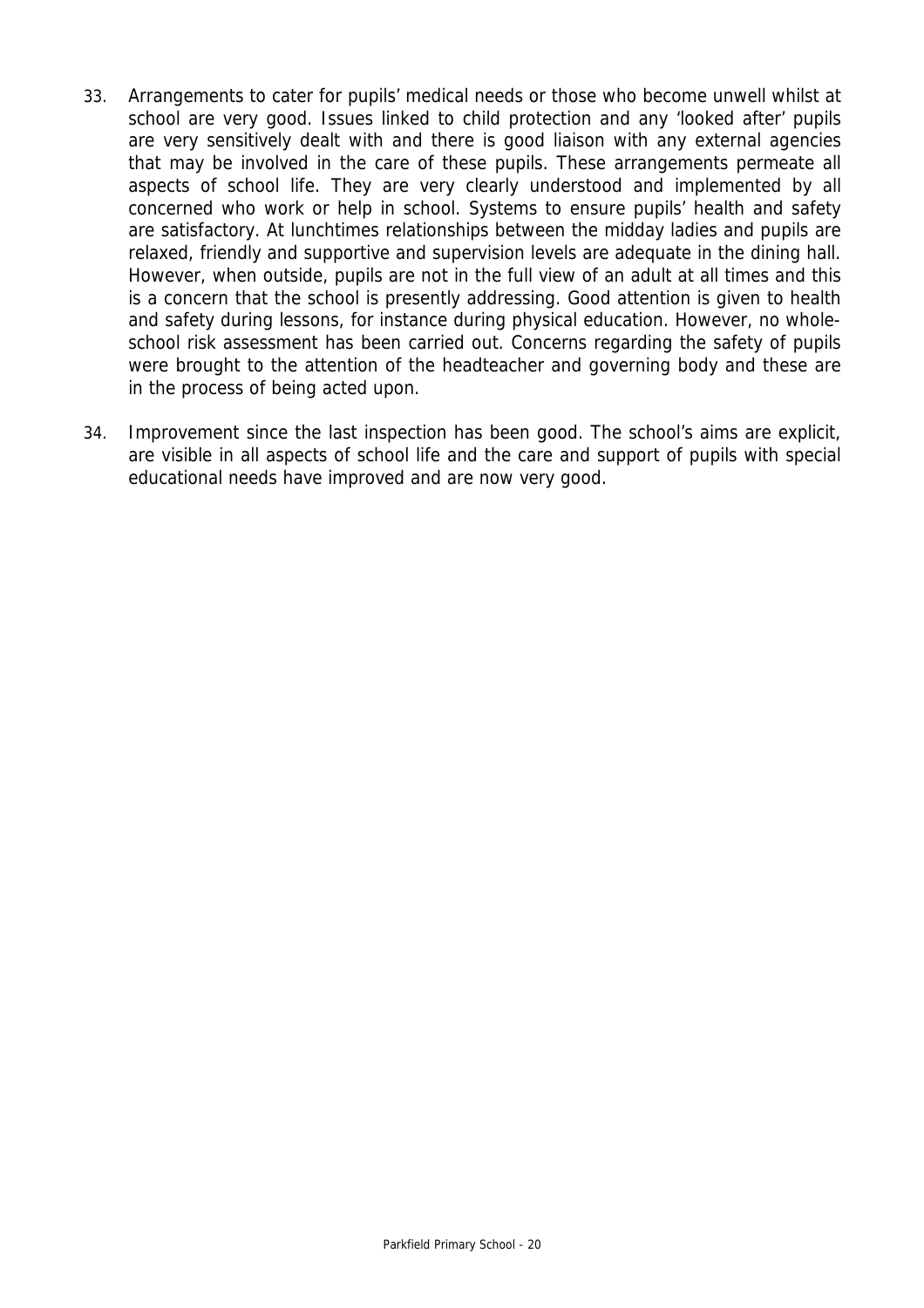# **PARTNERSHIP WITH PARENTS, OTHER SCHOOLS AND THE COMMUNITY**

The school has a very good partnership with parents. Links and liaison with the community, other schools and colleges are good.

### **Main strengths and weaknesses**

- The school successfully involves parents in school life and their children's education.
- Links with the wider community make a good contribution to pupils' personal and cultural experiences.
- Although much useful information is provided for parents, written reports about pupils' progress could be better.

#### **Commentary**

- 35. Discussions with parents both before and during the inspection indicate they hold the school in high regard. They find the school welcoming and are content that their children flourish in a happy atmosphere. Parents play a significant part in supporting the school, not just through the very active parent teacher association but also by helping with other school activities and clubs. The contribution that they make both to the school and their children's education is very much valued. The very good dialogue with almost all parents means that nearly all parents fully support homework activities and this has a positive impact on the achievement of their children. The school also regularly organises activities that benefit parents, for instance through the computer club. This involves these parents more fully in their children's education because on occasions the Year 6 pupils teach them.
- 36. Pupils speak enthusiastically about the educational visits they have taken part in and express very clear enjoyment about their experiences during residential visits. The school uses the wider community very well to support learning and pupils take part in a good range of activities. In addition, there are an excellent range of visitors to the school including theatre companies and also members of the local community such as vets and the community police officer. These opportunities make a good contribution to enriching pupils' curriculum experiences and have a positive impact on pupils' achievement. There are close links with the church and school concerts are regularly held there. The local vicar is a regular visitor to the school and is well known to the pupils. He is actively involved in school life because he leads part of the school's personal, health and social education programme for the older pupils when they discuss issues linked to bullying. Pupils regularly take part in sports competitions with other schools. There are well-established links with the consortium of local schools and these benefit the development of the curriculum, for example a recent focus by the group on history. Pupils' transfer to their next stage of education at the end of Year 6 is made easier because of the good liaison with the local secondary schools.
- 37. Parents of pupils with special educational needs are very well involved and supported in their children's work. They are involved in monitoring progress and pupils receive excellent homework which supports their learning.
- 38. In the response to the questionnaires dissatisfaction was expressed by a minority of parents who felt that their views were not sought and that they received insufficient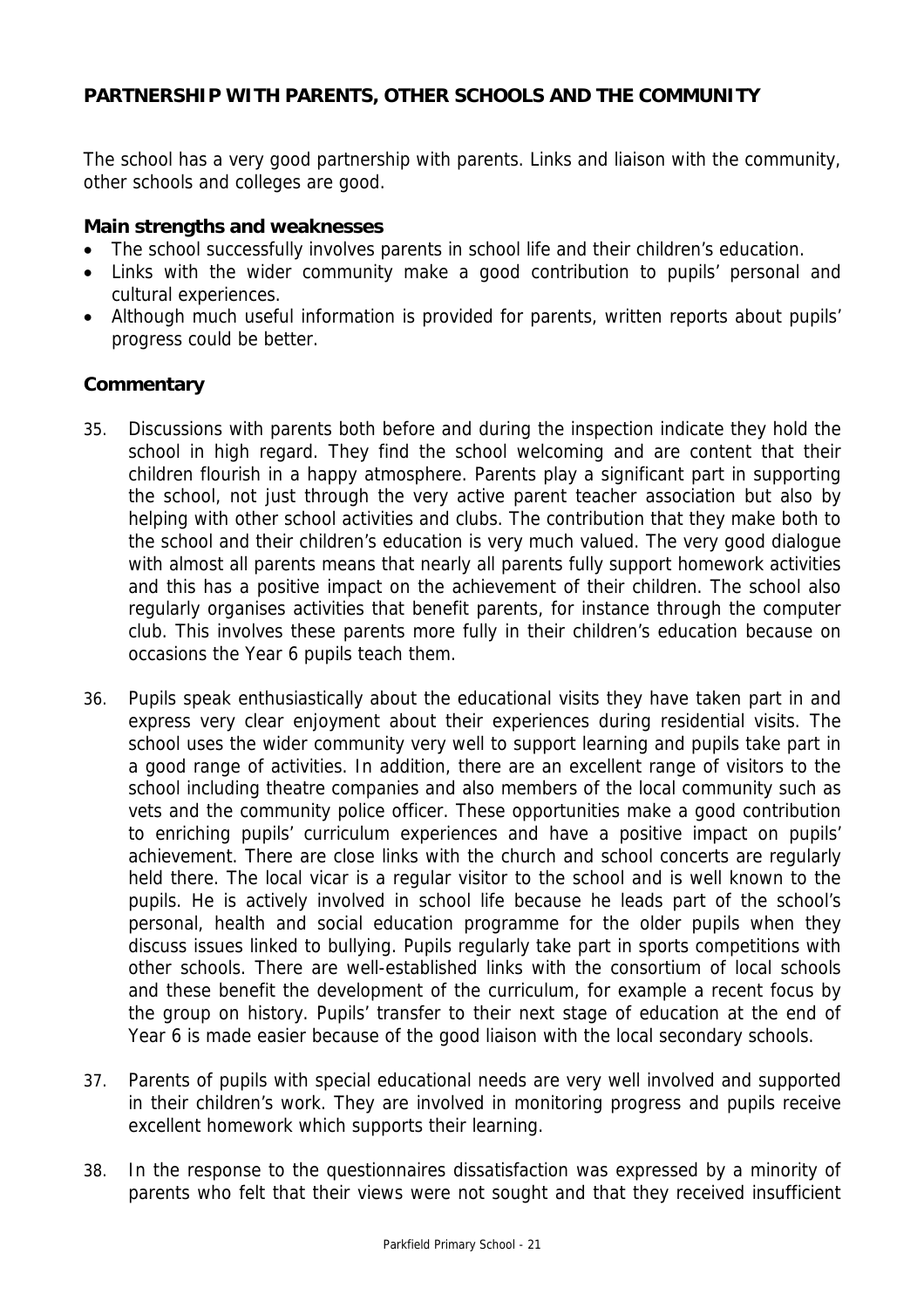information about the progress their children make. In both these areas, the inspection findings indicate that there is some justification for the views expressed. Although the school has for many years sought parents' views, this has been done informally. Only very recently has a wider consultation been carried out via a school questionnaire and the outcomes and the school's response have yet to be published. Overall, good quality information is provided. Information about the school, what will be taught and events and activities is widely available both in written form and via the school's very good web site. The school endeavours to cater for the needs of those parents who do not speak English and often uses members of the local community as translators. The school prospectus now meets statutory requirements, but the governors' annual report does not and this was an issue raised during the previous inspection. Pupils' end of year reports provide parents with a clear picture of what their children are able to do, but not always what they cannot do. They do not always give sufficient detail in all subjects of progress made, strengths and areas for development, whilst targets for improvement are sometimes too broad.

# **LEADERSHIP AND MANAGEMENT**

Leadership and management of the school are **excellent**. The headteacher's **excellent** leadership is the cornerstone of the work of the school. The leadership of the deputy headteacher, senior management team and co-ordinators is **very good**. Management is excellent in achieving and maintaining standards. Governance is **very good**. Governors strongly share the vision and sense of purpose present throughout the school.

# **Main strengths and weaknesses**

- The headteacher provides excellent leadership and management, and leads strongly by example.
- The deputy headteacher, senior managers and co-ordinators are very good practitioners and role models.
- The contribution of the governing body to the leadership and management of the school is very good.
- The leadership and management of provision for pupils with special educational needs and English as an additional language are excellent and these have a very strong effect on the very good provision these pupils receive.
- All staff make effective contributions and work very well as a team.
- Financial management is very good and the school gives very good value for money.

# **Commentary**

39. The main reason for the high standards reached in Parkfield Primary School and its very strong learning ethos is the excellent leadership and management of the headteacher. His leadership style is quiet and self-effacing, but his influence through the school is all-pervasive. His commitment and dedication to the school and its pupils over his 17 years as head is legendary and he is rarely away from the school even in the holidays. His passionate vision to ensure that all pupils achieve as well as possible, receive a broad and enriched education and reach consistently high standards is mirrored throughout the school staff. His status as an excellent role model to the whole school community is confirmed by his high popularity with the pupils and the considerable respect for him held by the parents and governors of the school and by the local community. In addition, the headteacher is an excellent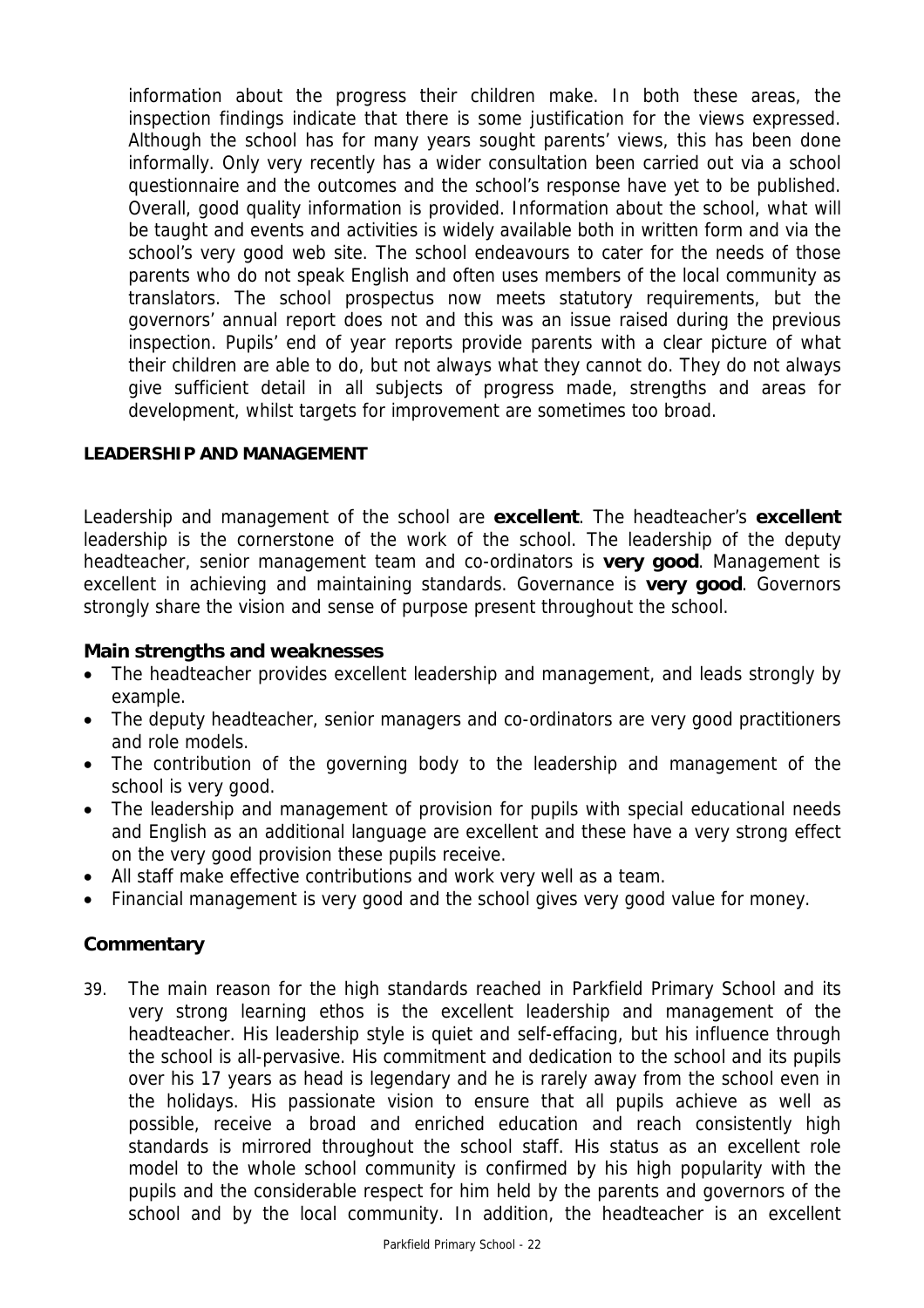manager. He possesses the skill of picking the right people for the right jobs. There are many examples of this in the school, not least being his considerable influence in the appointment of uniformly high quality teachers. His shrewd identification of key skills has led to considerable success through, for example, the appointment of highly skilled individuals to lead improvement in ICT and to monitor very effectively teaching and learning in classrooms, especially of newly qualified teachers and students. Management is excellent because of the very robust systems that are in place to enable staff generally to teach well. Any hint of any aspects of school self-evaluation being satisfactory is immediately tackled. For example, the headteacher is very aware that more work need to be done to develop the Foundation Stage and Year 1 and already plans are in place to rectify this.

- 40. The headteacher leads a very strong senior management team, all of whom share his sense of purpose and aspirations for the school. In addition to their very good management skills, they are all excellent teachers, which was demonstrated during the inspection by the very high percentage of very good and excellent lessons observed. These leaders inspire and motivate other staff and pupils alike, creating an atmosphere for learning excellence rarely seen in schools. Subject co-ordinators across the whole curriculum are also involved in promoting high standards, innovation and successful communication with a large number of staff. All show considerable leadership skills, although the demands of the main areas of the curriculum mean that not all co-ordinators have yet received opportunities to monitor directly teaching and learning in their subjects. However, as in nearly all aspects of the school's life, plans are already in hand to extend monitoring and, in particular, to provide training in this based on the existing good practice in the school. The excellent quality of the school's self-evaluation enables it to identify consistently the most important priority areas for improvement. In spite of inevitable staff turnover for promotion, the robust systems in place by the headteacher ensure that pupils are very well supported at all times in their learning. Although having such high existing standards and achievement, the school is never standing still. It is constantly striving to enrich even more the education of its pupils. Planning is regularly monitored, excellent analysis of test results are undertaken and the headteacher and senior management team religiously trawl assessment data to ensure that pupils are not underachieving. Performance management is excellent and is the driving force in moving standards. It is very closely aligned to staff's continued professional development which is helping raise standards. These are very important factors in maintaining the high standards of teaching in the school, particularly as the school has a considerable history of changes in staff because of promotion.
- 41. The leadership and management by the special educational needs co-ordinator are excellent. The special educational needs co-ordinator has a clear vision and very high standards which she shares with teachers, learning support assistants and pupils and this sets them an inspiring example. The recording and assessment of pupils' progress are very good and systems are up to date and effective. The special educational needs co-ordinator is increasing her role of managing learning support assistants at present and has identified this as an area for development. Inclusion is very good but the school's high standards decree it should be better and there are no illusions as to the difficulty of promoting and maintaining the effective involvement of all pupils with special educational needs and English as an additional language in the school. Statutory requirements are met with regard to the school's disability plan and the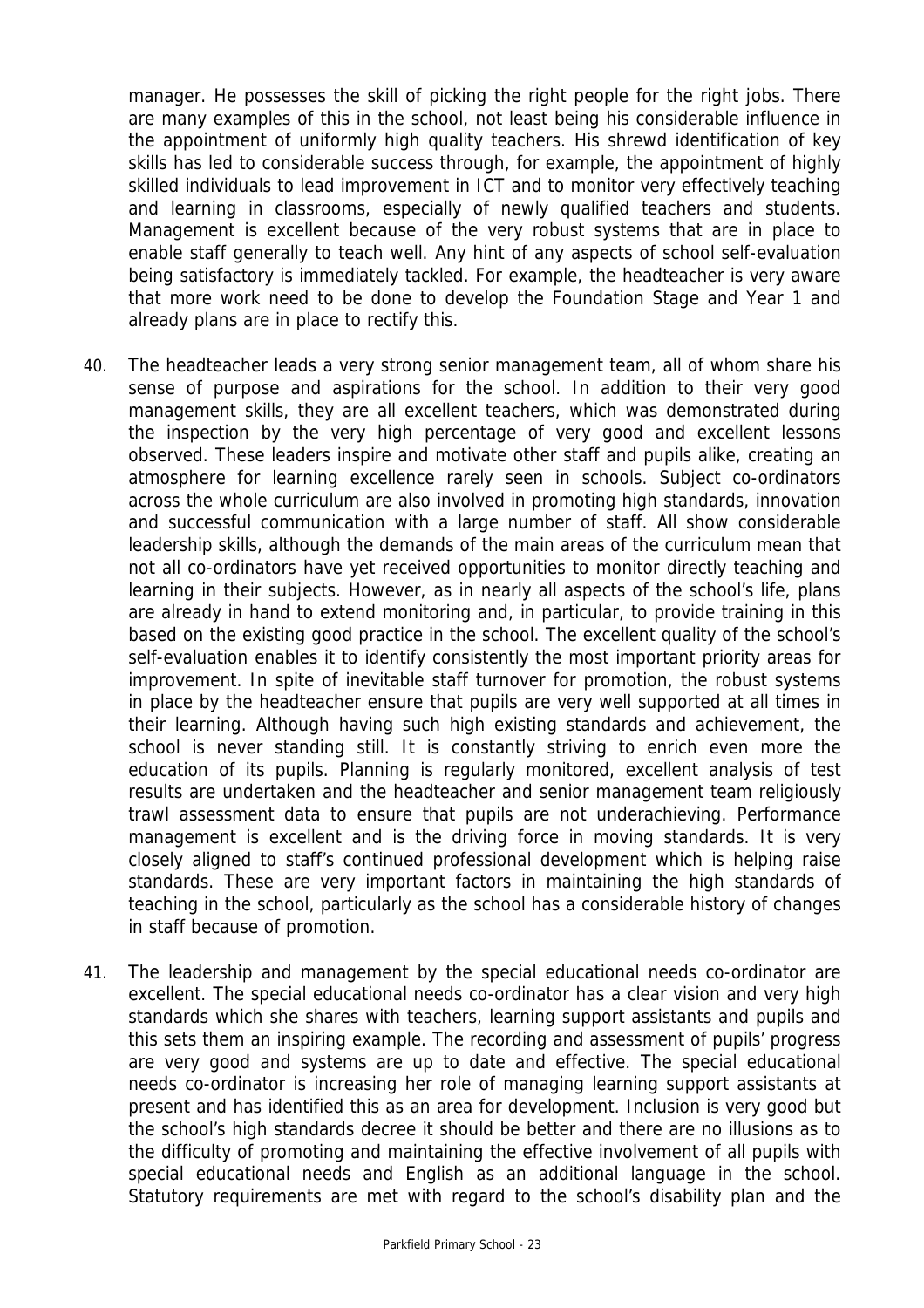leadership and management of the school are fully aware that a high profile needs to be maintained so that conditions in the school continue to improve.

- 42. The drive for high achievement and excellent commitment to equality and the needs of all individual pupils are strongly shared by a very good governing body. The governors are very well organised and led very effectively by a very knowledgeable Chair. Governors accept curriculum responsibilities (one has designed the school website) and work closely in supportive roles with members of staff. They have a very good knowledge of the strengths of the school and areas which could be improved and on a number of occasions have challenged the senior managers of the school, for example on spending on resources and when the very high standards attained in national tests have had a 'blip year'. Like the staff and pupils, governors have great pride in the school, but are never prepared to stand still.
- 43. All non-teaching staff in the school also make high quality contributions to the life of the school through their varying responsibilities. They are a strong team who are valued and respected and share the vision and pride in the school. Consistency and stability in school management, built up and strengthened over many years, ensure continuity in spite of staff mobility. The school is also much sought after by teacher training institutions, as it has a considerable reputation for successful training of student teachers. Some trainees have returned to the school as appointed teachers, partly because they know that their induction to teaching within the school will be of a high quality.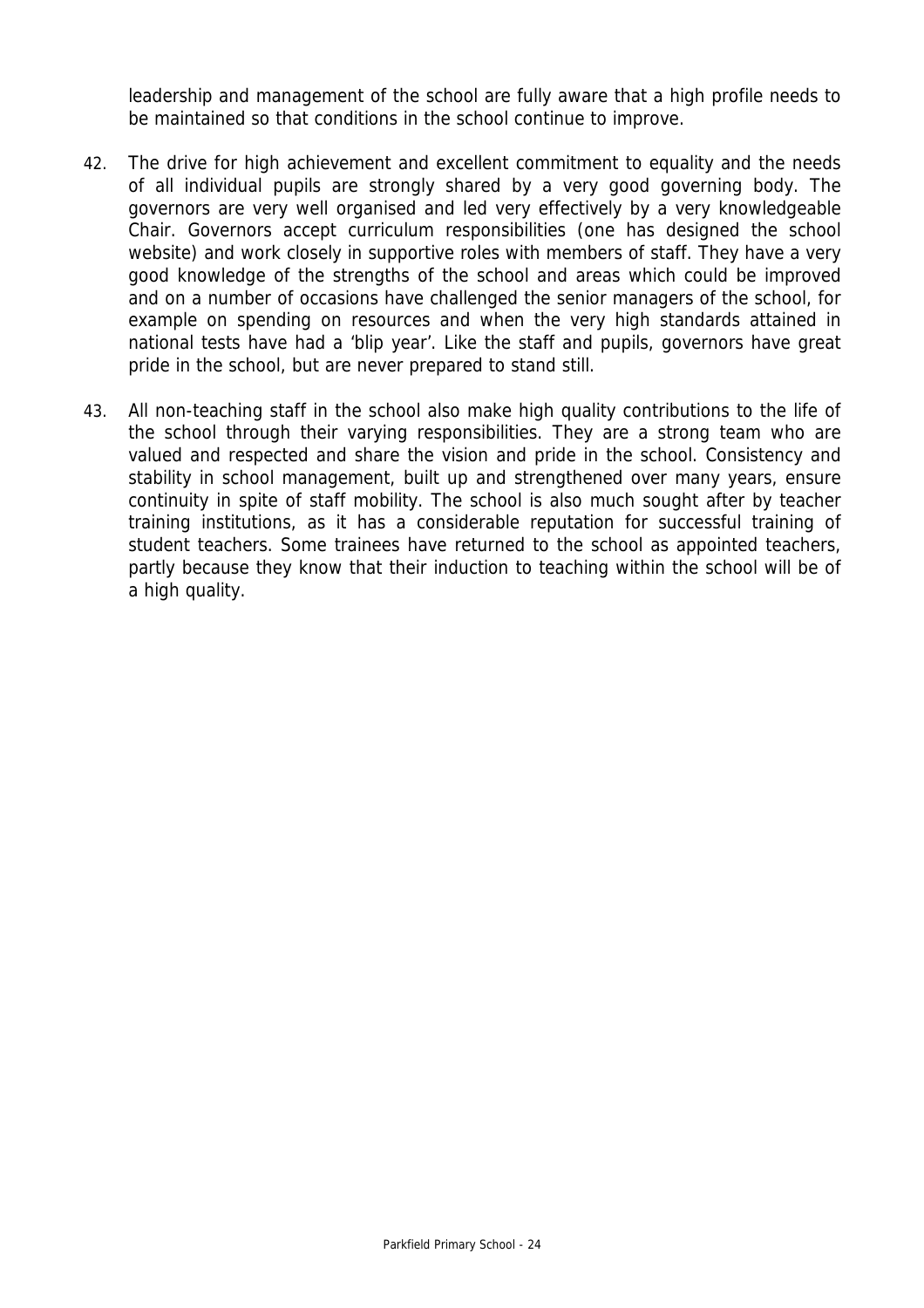# **Financial information**

| Income and expenditure (£) |         | Balances (£)                        |         |  |
|----------------------------|---------|-------------------------------------|---------|--|
| Total income               | 916 185 | Balance from previous year          | 9 2 3 5 |  |
| Total expenditure          | 914 332 | Balance carried forward to the next | 853     |  |
| Expenditure per pupil      | 2 2 4 1 |                                     |         |  |

#### **Financial information for the year April 2003 to March 2004**

44. Financial planning is very good. The budget is tightly controlled and money is spent to the best benefit of pupils' learning. Parents are very supportive and have made substantial contributions in recent years. The school always considers 'best value' in terms of both financial management and comparison with other schools. The school provides high quality education with a lower than average budget and its value for money is very good.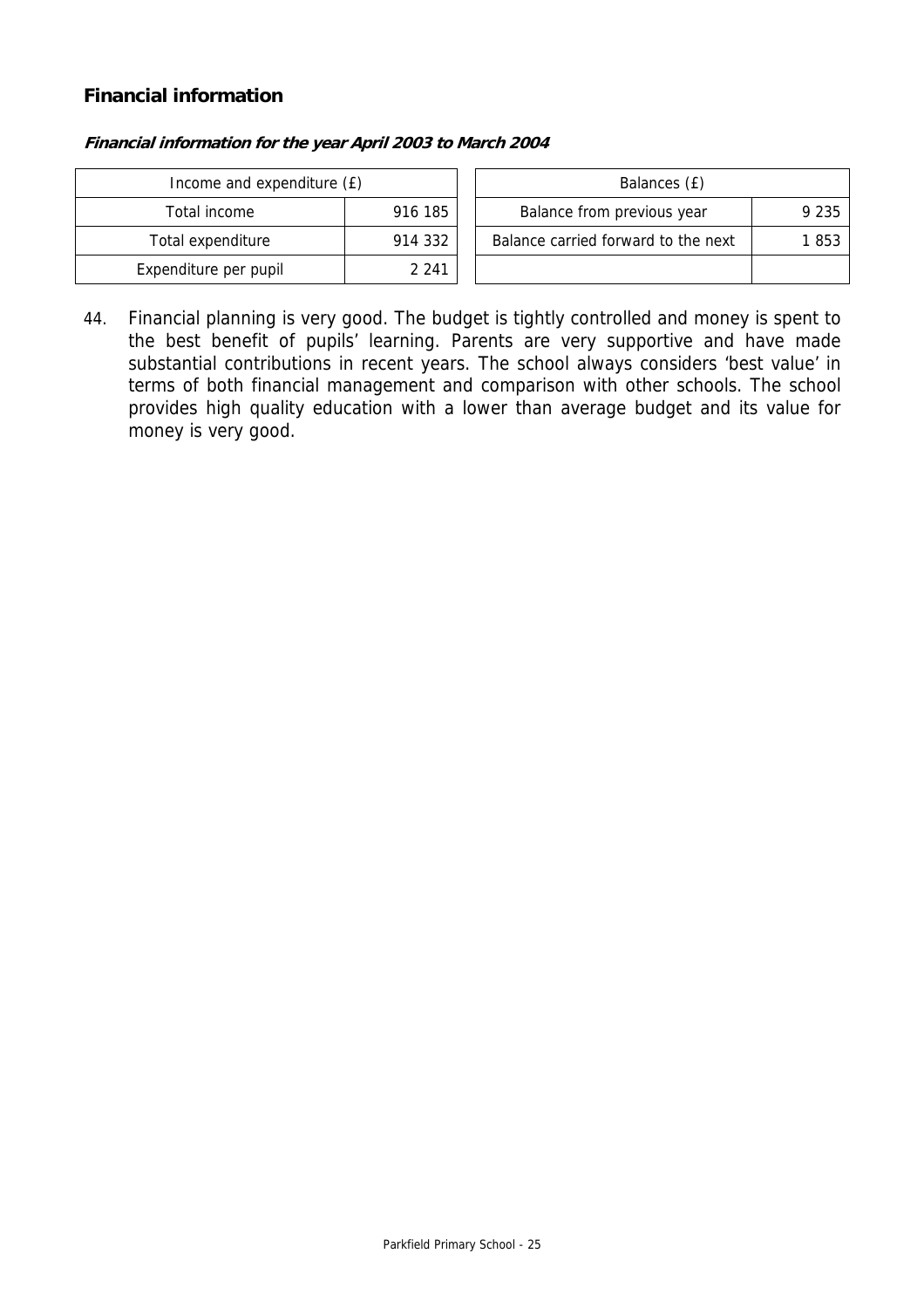# **PART C: THE QUALITY OF EDUCATION IN AREAS OF LEARNING,**

# **SUBJECTS AND COURSES**

### **AREAS OF LEARNING IN THE FOUNDATION STAGE**

- 45. Provision in the Foundation Stage is good. There are two reception classes in the school catering for just over 20 children each. Overall pupils' achievements are good because of good teaching and learning. There are no children with English as an additional language in the reception class. Children with special educational needs make very good gains in learning because they are well supported by support staff and, due to good assessment procedures, their learning difficulties are quickly recognised and help is immediately provided.
- 46. The accommodation is satisfactory. The two classrooms and the indoor workspace are adequate for their purpose, but are not always presented as well as they could be. The outdoor area is not developed well enough to promote independence, choice and autonomy in learning. The lack of a discrete outdoor area for this age group is a weakness that impacts on learning in many areas. Resources are barely adequate. They are well worn and sometimes grubby and, consequently, children become bored and restless when the same ones are used.
- 47. Leadership and management of the Foundation Stage are good overall with very good aspects in relation to monitoring and caring for children. Improvement since the last inspection has been satisfactory overall. High standards have been maintained, with the exception of writing, speaking and listening and creative play where standards are not as high as judged previously. This is partly due to new staff still familiarising themselves with teaching a new age group and, due to the school's excellent systems for self-evaluation, plans are already in place to rectify this.

#### **PERSONAL, SOCIAL AND EMOTIONAL DEVELOPMENT**

Provision in personal, social and emotional development is **good**.

# **Main strengths and weaknesses**

- Children behave well and enjoy coming to school, and relationships are very positive.
- Too few opportunities are created to promote independence in learning or to enable choices to be made.

# **Commentary**

48. Teaching is good, children learn well and their achievements are good. Children improve their personal skills well from below expected levels on entry and are in line to achieve the expected standards by the end of reception. Relationships in both reception classes are very positive. Children are very well cared for and they benefit from the good staff ratio. Consequently they feel valued and they usually behave well,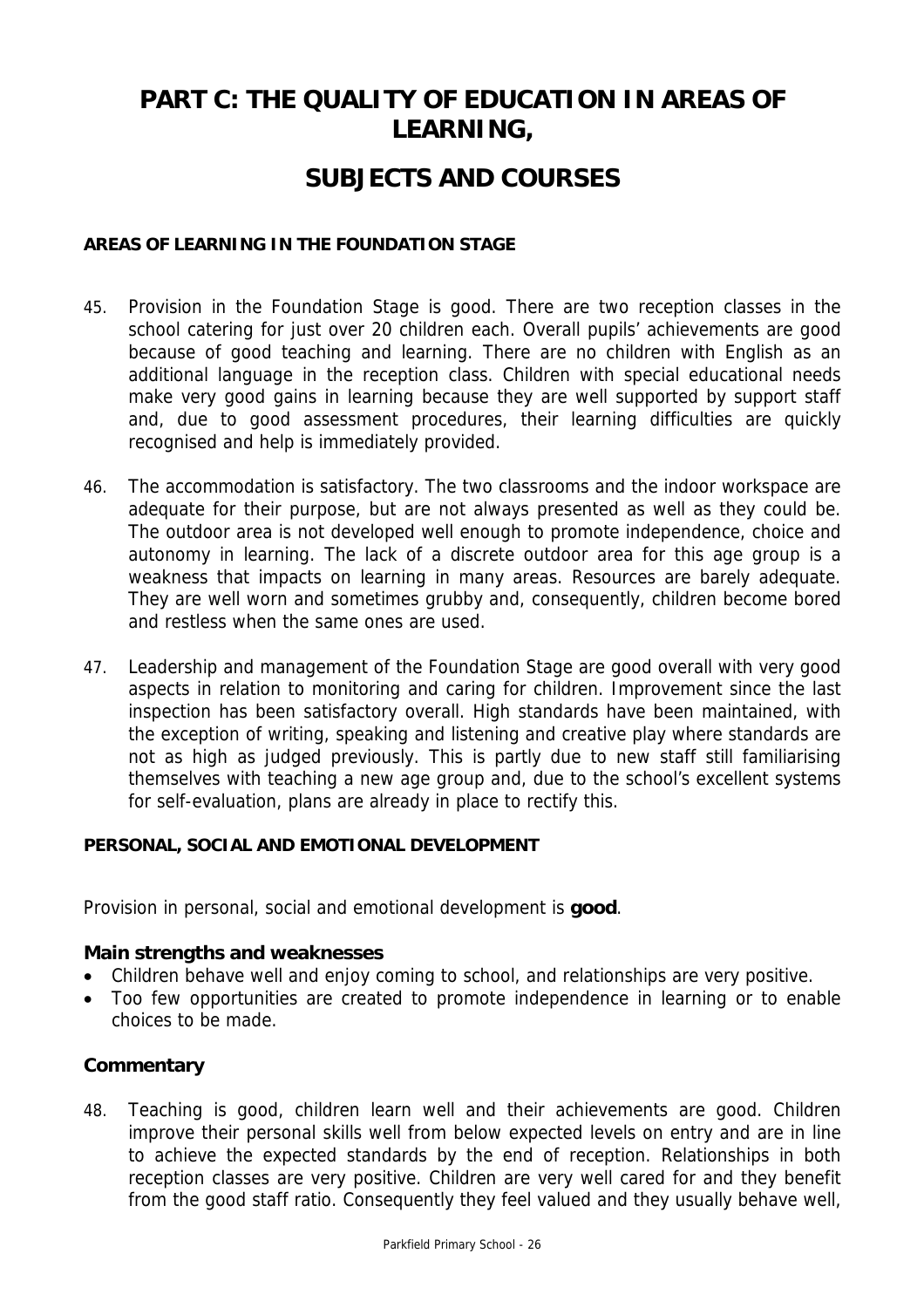enjoying their school life. Independence skills are not always fostered well enough. There are too few examples of children making choices about their learning or having autonomy. This is partly linked to the lack of outdoor learning environment enabling free movement from indoors to outside. This inhibits higher standards.

# **COMMUNICATION, LANGUAGE AND LITERACY**

Provision in communication, language and literacy is **satisfactory**.

#### **Main strengths and weaknesses**

- Children achieve well in reading and enjoy books.
- Too little attention is paid to the development of emergent writing and spelling skills.
- Phonic approaches are inconsistent with those in Year 1.

#### **Commentary**

49. Pupils come into the reception class with a good understanding of language construction and they understand grammar used by adults in class. However, a significant number of pupils have a limited vocabulary, find it difficult to listen to others, do not wait their turn and frequently interrupt. Teaching is satisfactory, as is children's learning. Achievement is satisfactory overall. Children are keen and eager to read and share books. They treat books well and value them. They join in with enthusiasm in shared texts and are proud of their own little reading books. Writing skills are just below average. Not enough attention is paid to improving phonic skills and developing emergent writing and correct letter formation. Phonic approaches are different in reception and Year 1 and this is a weakness that impacts on standards as pupils in Year 1 often repeat initial sounds that they have learnt in reception. On entry to reception, children have below average skills in writing and spelling particularly. They make satisfactory progress over time in reception and, consequently, standards remain just below the expected standards in this area by the end of the year. In speaking and listening and reading children attain the expected standards.

#### **MATHEMATICAL DEVELOPMENT**

Provision in mathematical development is **good**.

#### **Main strengths and weaknesses**

- Teaching is good and sometimes very good in mathematics lessons, leading to good and often very good achievement.
- Good opportunities are provided for children to verbalise their thinking.
- Resources for learning do not always extend children's abilities or their will to work.
- There is too much emphasis on tracing and copying numbers.

# **Commentary**

50. Teaching is good in mathematics, with some very good teaching seen in both classes. This leads to good progress and children achieve well. Children learn well due to the high emphasis put on number rhymes and high insistence on mathematical vocabulary but learning could be very good if resources were improved.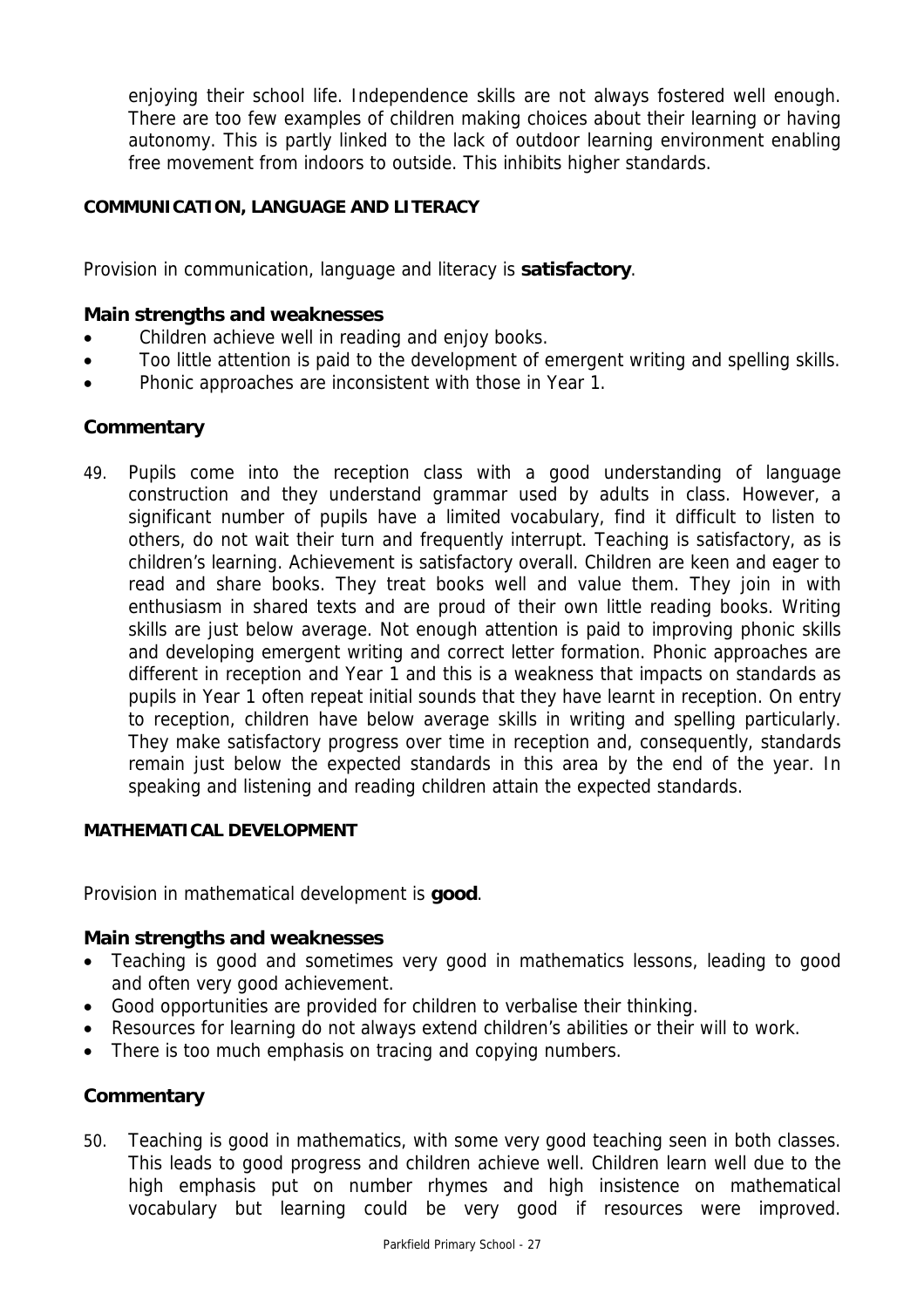Consequently, they are on track to exceed the expected standards by the end of reception. Good opportunities are provided for children to verbalise their thinking and children learn well. Resources in mathematics do not always extend children's thinking because they are well worn and not particularly exciting. This limits children's choices because they are not naturally attracted to them.

# **KNOWLEDGE AND UNDERSTANDING OF THE WORLD**

Provision in knowledge and understanding of the world is **good**.

# **Main strengths and weaknesses**

• Children achieve well, particularly in science and also in ICT because of good teaching.

• Resources for learning are well worn and do not always excite children's interest.

# **Commentary**

51. Teaching is good and, as a result, children learn well and make good gains in acquiring knowledge, skills and understanding about the world around them. Teachers' questioning is a particular strength, promoting good thinking skills. Children are consequently on track to exceed the expected standards by the end of reception. Children are confident users of ICT and enjoy scientific investigations. Resources are adequate, but are not always of the highest quality in order to keep children focused.

### **PHYSICAL DEVELOPMENT**

Provision in physical development is **good**.

# **Main strengths and weaknesses**

- Children achieve well during indoor physical education sessions.
- The lack of an outdoor space that is appropriately resourced impacts on the quality of learning and on physical skills.

# **Commentary**

52. Teaching in physical activities is good, particularly in physical education sessions in the hall. This results in good learning skills and children achieving well because good emphasis is placed on teaching pupils how to use space appropriately. Furthermore, good opportunities are provided for children to develop their language, especially that of direction and orientation. By the end of the reception class children will exceed the expected standards. However, the lack of a discrete, secure outdoor play environment in which children can play and explore, make decisions and develop their skills of climbing and turn taking is a weakness which has been identified by the school as needing improvement.

# **CREATIVE DEVELOPMENT**

Provision in creative development is **satisfactory**.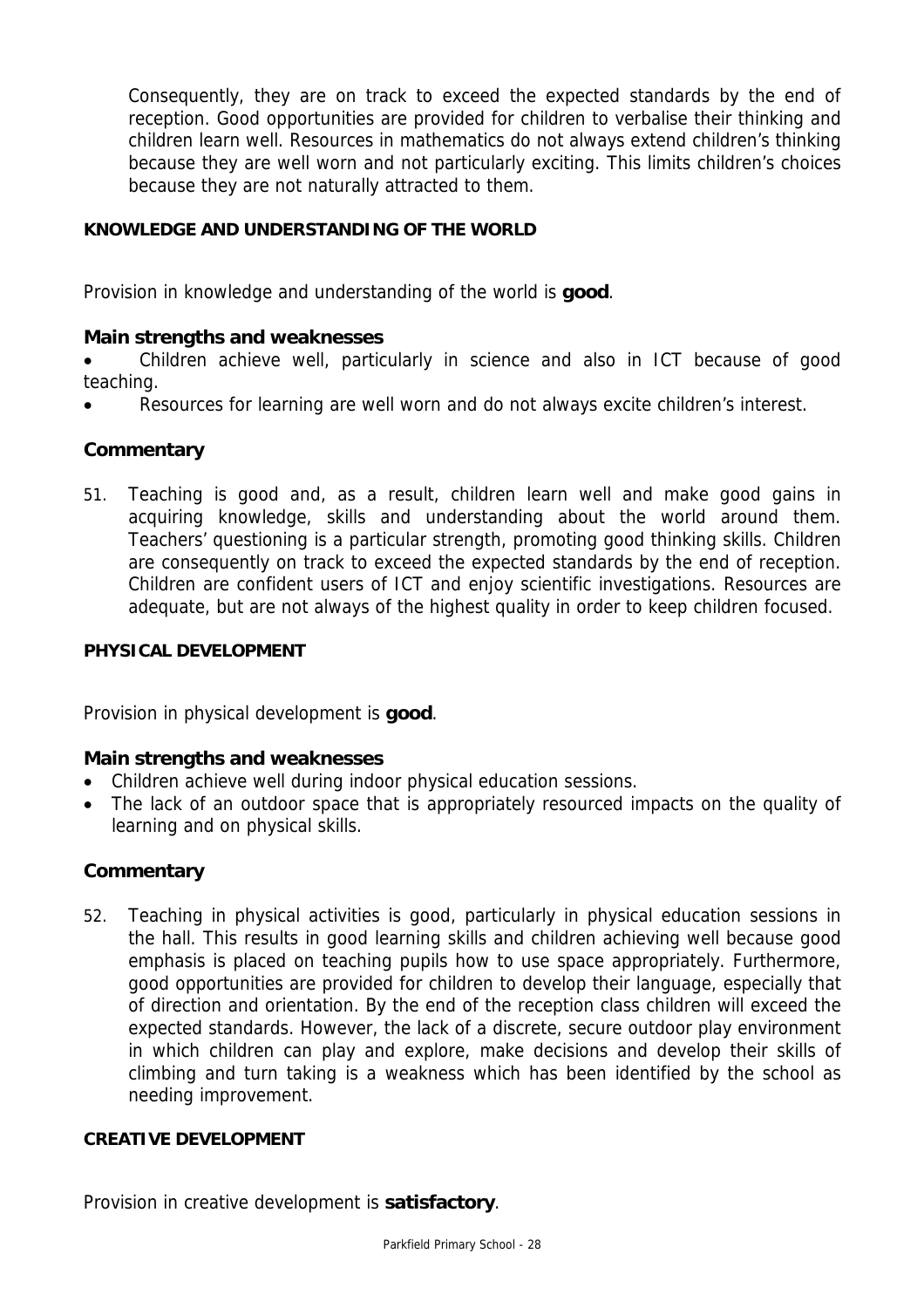# **Main strengths and weaknesses**

- Children enjoy creative activities and work hard.
- Not enough attention is paid to engaging children in discussion about their work and extending their creative skills of imaginative play.

# **Commentary**

53. Teaching in creative activities is satisfactory, leading to satisfactory achievement. Children's learning is satisfactory overall. Children enjoy all creative experiences, including dressing up, musical activities, imaginative play and art and design. However, they are often left to play in groups without an adult to extend their ideas, ask questions or move them forward in developing their skills of imaginative play. This limits their creativity and further improvements in standards. Consequently, they make satisfactory progress over time so that they will achieve the expected standards by the end of reception.

# **SUBJECTS IN KEY STAGES 1 AND 2**

#### **ENGLISH and modern foreign languages**

# **ENGLISH**

Provision in English is **very good**.

# **Main strengths and weaknesses**

- Standards are above average by Year 2 and well above average by Year 6.
- Pupils' attitudes are very good.
- Teaching of writing and spelling in Year 1 needs improving, as does uniformity of practice in teaching guided reading throughout the school.
- Teaching is very good with examples of excellent teaching in the juniors.
- The curriculum is very well planned and teachers consistently evaluate their practice.
- Leadership and management are very good and excellent monitoring of teaching and learning is undertaken.

# **Commentary**

54. In national tests in 2004, standards at the end of Year 2 were well above average in reading and above average in writing when compared with all schools nationally and with similar schools. At the end of Year 6, standards were very high when compared with all schools nationally and with similar schools and were in the top five per cent nationally. Inspection findings confirm the very high standards in Year 6 and that all groups of pupils achieve very well. Observed standards in Year 2 were above average in all aspects of language. Standards in writing in Year 1 are not so good, being only satisfactory overall. This is because assessment data is not used well enough to plan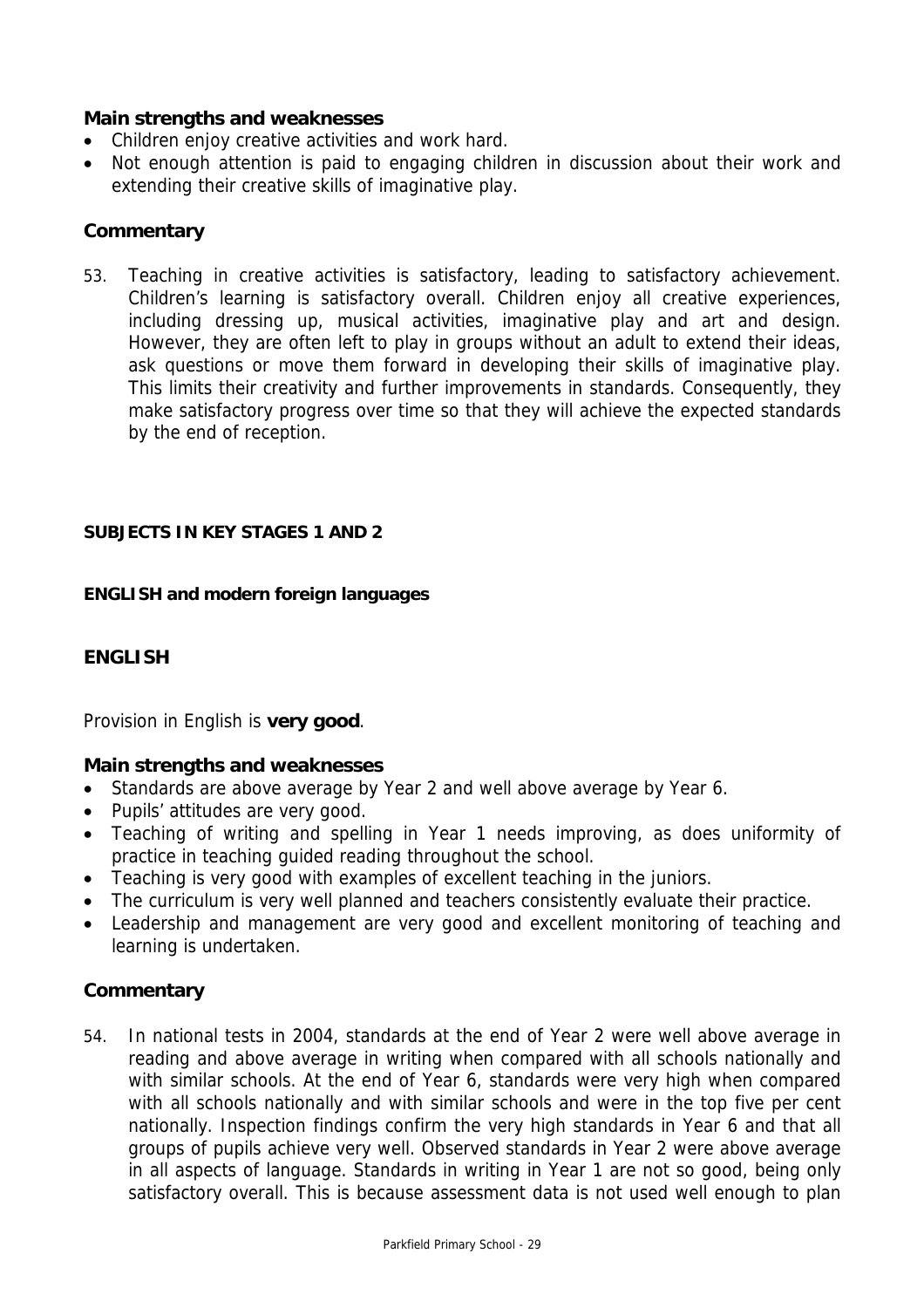for the specific needs of pupils and, as a result, their progress is only satisfactory rather than good. The school is already aware of this weakness and has taken appropriate action. In general in Years 1 and 2, most pupils achieve well, but pupils with special educational needs or English as an additional language do very well because of the very good support they receive.

- 55. In Year 1 and throughout the school, pupils are given many very good opportunities to develop their conversational skills and their ability to explain in all subject areas, science and history for example. As a result, they achieve very well and make very good progress. Throughout the school, pupils' speaking and listening skills are used very well as a basis for developing and clarifying their thinking. Pupils discuss what they have understood before they write and read their writing aloud. Pupils' standards in reading are above average in Year 2 and well above average by Year 6. They are able to carry out research independently and confidently because of their ability to read. The school's excellent provision of homework and very high level of support from parents both help to raise standards. Pupils' standards in writing are above average by the end of Year 2 and well above average by the end of Year 6. By Year 2, pupils are able to record sequences of ideas efficiently and write a good amount of work fluently. Spelling is sometimes confused and too linked to attempts to spell phonetically rather than by learning spelling rules early. The best progress is made in Year 2 and in the juniors. By Year 3, there is good improvement in spelling and pupils continue to expect to record their ideas in writing and to a high standard. Punctuation and handwriting are good throughout. By Years 5 and 6, pupils write fluently and clearly for a range of different purposes.
- 56. Pupils' attitudes to English are very good. They enter the school expecting to work hard and the high quality of teaching encourages them to learn confidently and independently. Pupils work well together and share ideas eagerly and this is fostered by well established teaching traditions in the school of sharing ideas and listening to others. Pupils' behaviour is very good and this promotes a pleasant atmosphere conducive to learning.
- 57. Teaching and learning are good in the infants and very good with excellent examples in the juniors. Overall, teaching and learning are very good. While the use of assessment data to support learning is satisfactory in Year 1, it is very good throughout the rest of the school. Planning from Year 2 to Year 6 is very good with excellent features. Planning for pupils with special educational needs and English as an additional language is very good throughout the school. This attention to detail and high level of consistency throughout the school mean that expectations of pupils are clear, teachers have well defined aims and very high expectations and the different elements within the subject are all given enough and appropriate emphasis. Teaching is delivered at a very good pace and is notable for its thoroughness and intensity. Teachers, while firm with the pupils and having high expectations of behaviour, are extremely pleasant, courteous and professional with pupils and set a very good example to them. The use of ICT to support teaching is a particular strength and pupils in the juniors are very well advanced in making PowerPoint presentations. Teachers are enthusiastic and delighted when pupils make good progress. Links with other subjects are very well made. For example, in Year 6, pupils use their skills in report writing to analyse and record work in science. In Year 2, in history, pupils learn to label pictures and to use subject specific language. In excellent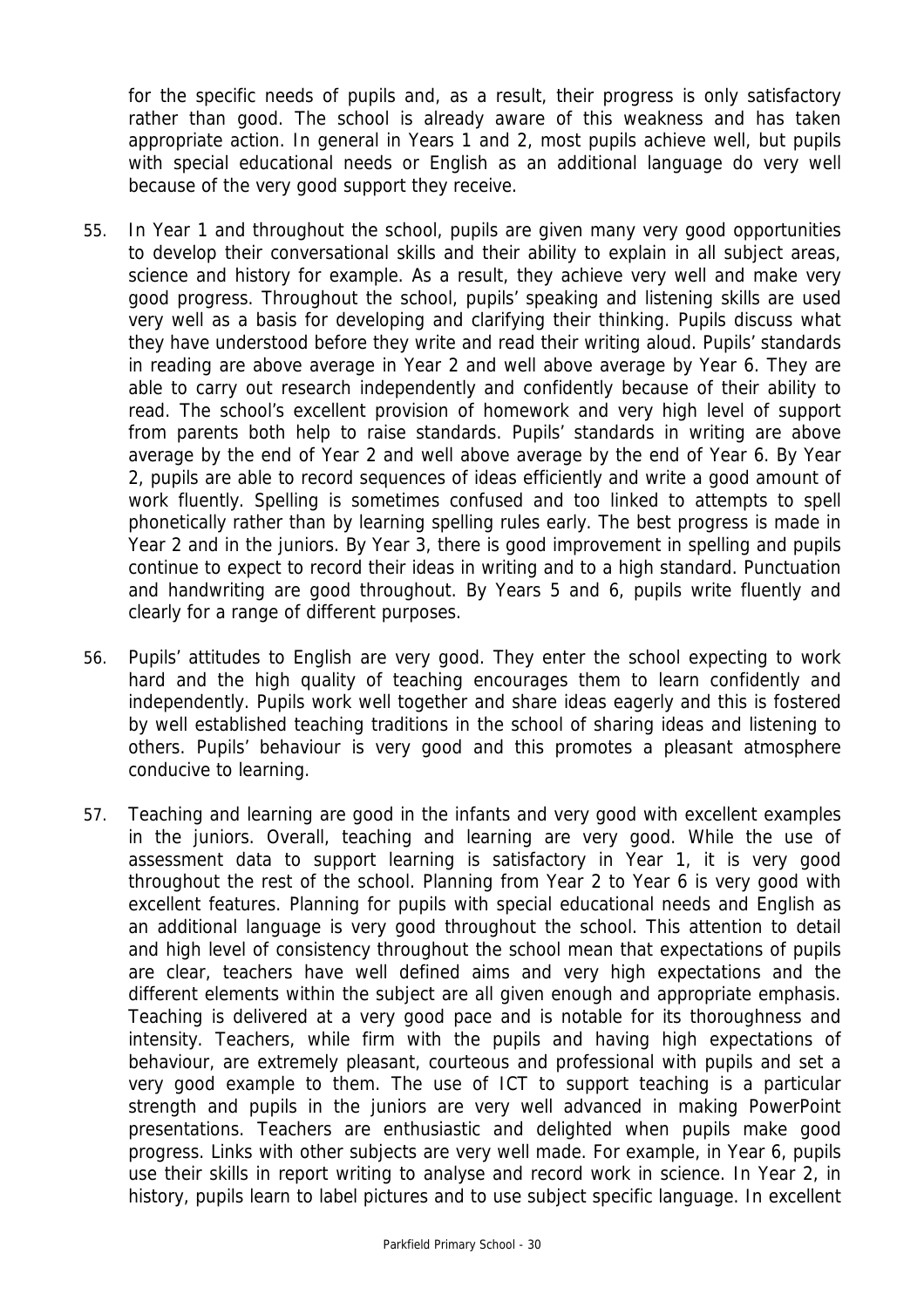lessons seen in the juniors, the teachers consistently challenged their pupils by keeping them very focused on learning. They implemented the component parts of the National Literacy Strategy very well such as guided reading, sentence level work and ensured at all times that grammatical structures found in text were used as models for writing in class.

- 58. The curriculum is very broad and well planned. Pupils have access to a wide range of texts, including multi-cultural texts, which have a very positive effect on their spiritual, moral, social and cultural development. Teachers regularly evaluate their teaching and planning and this has a very positive effect on pupils' learning because they receive bespoke learning opportunities. Resources are good and effectively used and pupils with special educational needs and English as an additional language have very good provision made for them. Guided reading is generally taught very well but there are inconsistencies in its application throughout the school, with some teachers not focusing enough on developing pupils' skills of comprehension.
- 59. Leadership and management are very good. The subject co-ordinator has a clear grasp of areas for improvement and is a very good role model. Monitoring of the subject is very good because it is purposeful, accurate and appropriate action is taken as a result of the monitoring in order to set targets for staff's performance management and to identify training needs. As a result, the school's standards in English have risen steadily. Improvement since the last inspection has been very good as standards are well above the national average by the end of Year 6 and very good progress has been made in raising standards in writing. Assessments are very good and are generally used very well to enable all groups of pupils to have tasks set matched to their needs.

#### **Language and literacy across the curriculum**

60. Literacy in other curriculum areas is developed very well. Subject specific vocabulary and writing styles are identified and well taught and so pupils write with confidence in an appropriate genre in different subject areas. A very good feature of teaching is the way that teachers present key vocabulary so that pupils understand subject specific terminology.

# **MODERN FOREIGN LANGUAGES**

Provision in modern foreign languages is **good**.

#### **Main strengths and weaknesses**

- Standards and pupil achievement in French are above average at the end of Year 6.
- French lessons and the French club make a good contribution to the enrichment of the curriculum.

#### **Commentary**

61. Pupils from Years 3 to 6 receive one lesson a week in French and are attaining higher than average standards by the time they leave the school. The achievement of nearly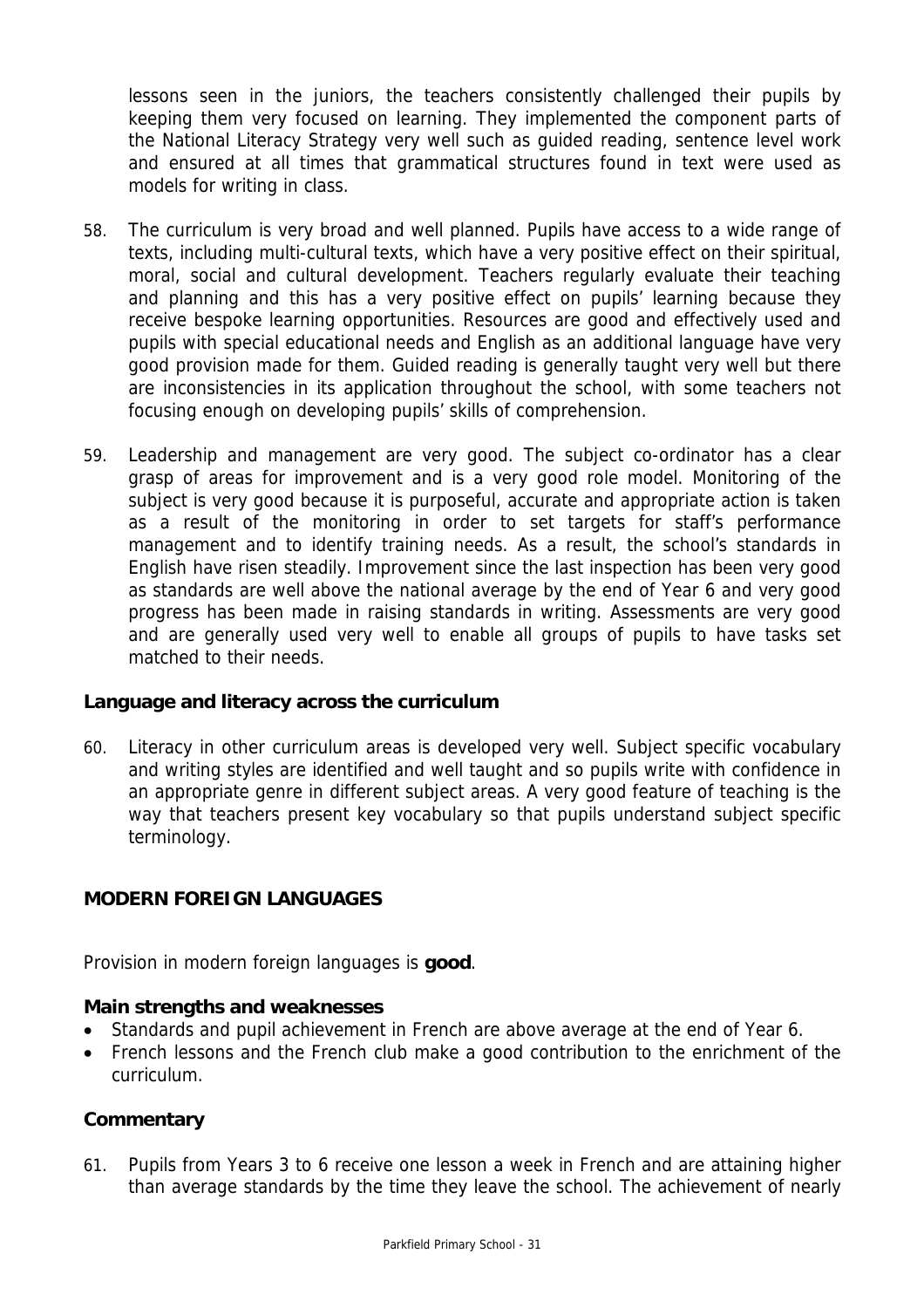all pupils is good. This is enhanced for about 50 pupils who also attend a French club at lunch times.

- 62. Teaching is very good with excellent features. Lessons move at a fast pace and pupils eagerly keep up with the teacher, responding to her every command. Teaching is very good because the teacher has excellent subject knowledge, plans her work very well and ensures that the content of her lessons interests pupils greatly. The names of pop stars, footballers and celebrities figure highly in enabling pupils to learn correct grammatical features and this has a very positive impact on their attitudes and learning.
- 63. Pupils quickly learn everyday expressions and names of objects, for example items found in a classroom in Year 4 and days of the week and months of the year in Year 5. Their learning increases as they gain confidence and is helped by the very good modelling of correct pronunciation by the teacher. A visiting teacher, herself French, teaches all classes well and gives all pupils as many opportunities as possible to share their knowledge through talking, reading, writing and playing games. The learning, although based upon a build up of vocabulary, also concentrates on correct pronunciation and so many pupils are developing a good French accent. Pupils show considerable enthusiasm and enjoyment for their lessons and older ones greatly look forward to the annual school trip to Normandy, which makes a very valid contribution to cultural development. Leadership and management are very good as teaching and learning are very well organised and good assessments are kept of pupils' progress. Resources are good, such as good quality workbooks, and are used well to support learning. As a result of high standards, pupils are very well prepared for secondary school.

# **MATHEMATICS**

Provision in mathematics is **very good**.

# **Main strengths and weaknesses**

- Standards and achievement throughout the school are well above average nationally and are even higher than reported at the last inspection.
- Teaching and learning are very good throughout the school and excellent in both Year 6 classes.
- Planning of a very high quality is a major benefit to the learning of pupils.
- Leadership and management of mathematics are very good.
- Numeracy is used very effectively across the curriculum, especially through ICT.

# **Commentary**

64. Other than a slight dip in 2001, standards in recent years in mathematics have been uniformly high. At the last inspection they were described as being above average at the end of both Years 2 and 6. Current standards are well above average and the trend of improvement is higher throughout the school than that seen nationally. The achievement of all pupils is very good and is much better than the average grade allocated on averaging point scores as defined by national test results. There is a conspicuous culture within the school for the pupils to do their best at all times and the success of this is clearly seen in the achievement of all groups of pupils in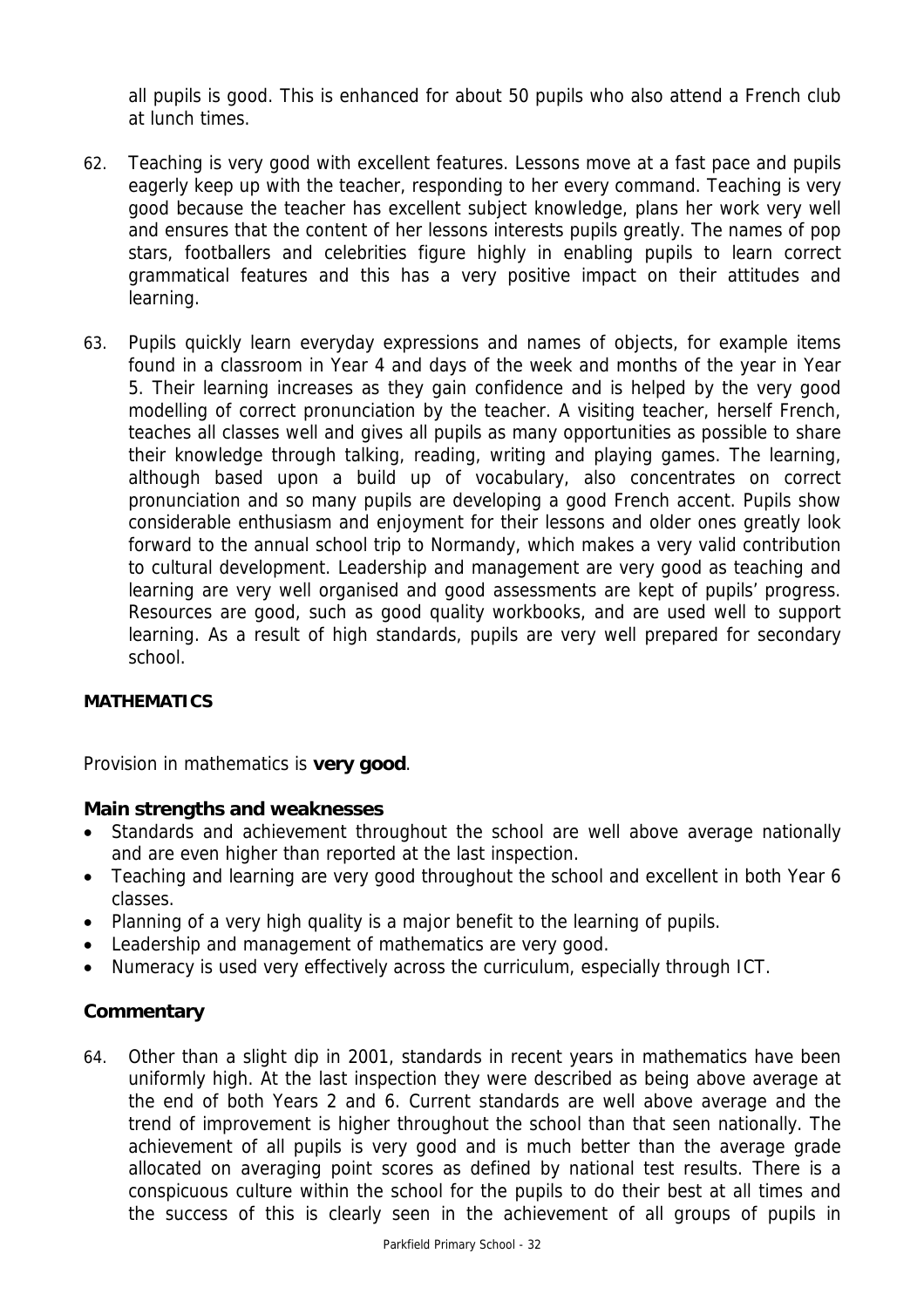mathematics. As an example, most pupils now in Year 6 attained average standards four years ago and are now reaching standards which are well above average, demonstrating the high value added to learning by the school.

- 65. All elements of the nationally prescribed mathematics curriculum have very good coverage throughout the school, so pupils experience many well rounded learning experiences. ICT is used particularly well to help increase the mathematical knowledge and skills of pupils.
- 66. Teaching and learning are very good throughout the school. In all lessons seen the teaching was good or better. In both Year 6 classes, excellent lessons were observed being taught by teachers of high quality, but with very different styles. The learning of pupils benefits considerably from the very good subject knowledge of teachers, high expectations of the pupils and consistent challenge in all classes. Particularly helpful to both teaching and learning is the outstanding planning seen in all classes. Teachers have very clearly defined goals for learning which are always shared with pupils, they plan for the needs of groups and individuals and work closely with their very competent support staff. They identify assessment opportunities and success criteria for all lessons. This thorough and detailed model, refined under the excellent leadership and management of the headteacher over recent years, is of tremendous benefit to learning because of its clear focus on achievement and progress. As a result, pupils' attitudes and behaviour in mathematics are very good. They are keen and enthusiastic in mental maths sessions, eagerly volunteer to use the whiteboards in front of the class, concentrate very hard when listening and work well in groups or independently. Considerable encouragement from teachers gives them the urgency to complete their work accurately and within limited time scales. Most pupils present their work neatly and accurately and teachers' marking is helpful in supporting and guiding their progress. Occasionally, though, simple misspellings of mathematical language are uncorrected. Personal targets are now being set for pupils, but this is not yet fully established in all classes. Pupils are generally enthusiastic and conscientious when receiving regular mathematics homework. Teachers also use their resources very effectively, especially overhead projectors linked to laptop computers and interactive whiteboards. These teaching methods are stimulating and exciting for pupils and constantly promote gains in learning.
- 67. The leadership and management of mathematics are very good. At the time of the inspection, the co-ordinator was on extended leave, so the headteacher was holding a 'watching brief'. The co-ordinator has led the development of a solid platform for consistent progress and achievement and the maintenance of high standards. This is greatly helped by the very good assessment procedures and analysis of pupils' learning, which are incorporated into teachers' planning. Improvement since the last inspection has been very good. The quality of teaching and learning has improved, ICT is now used very well to support learning and pupils' progress is very good.

# **Mathematics across the curriculum**

68. The basic skills of numeracy are very well developed in several subjects such as science, design and technology and especially ICT. Few lessons pass without children being challenged in some aspect of maths in most classes. This provides very good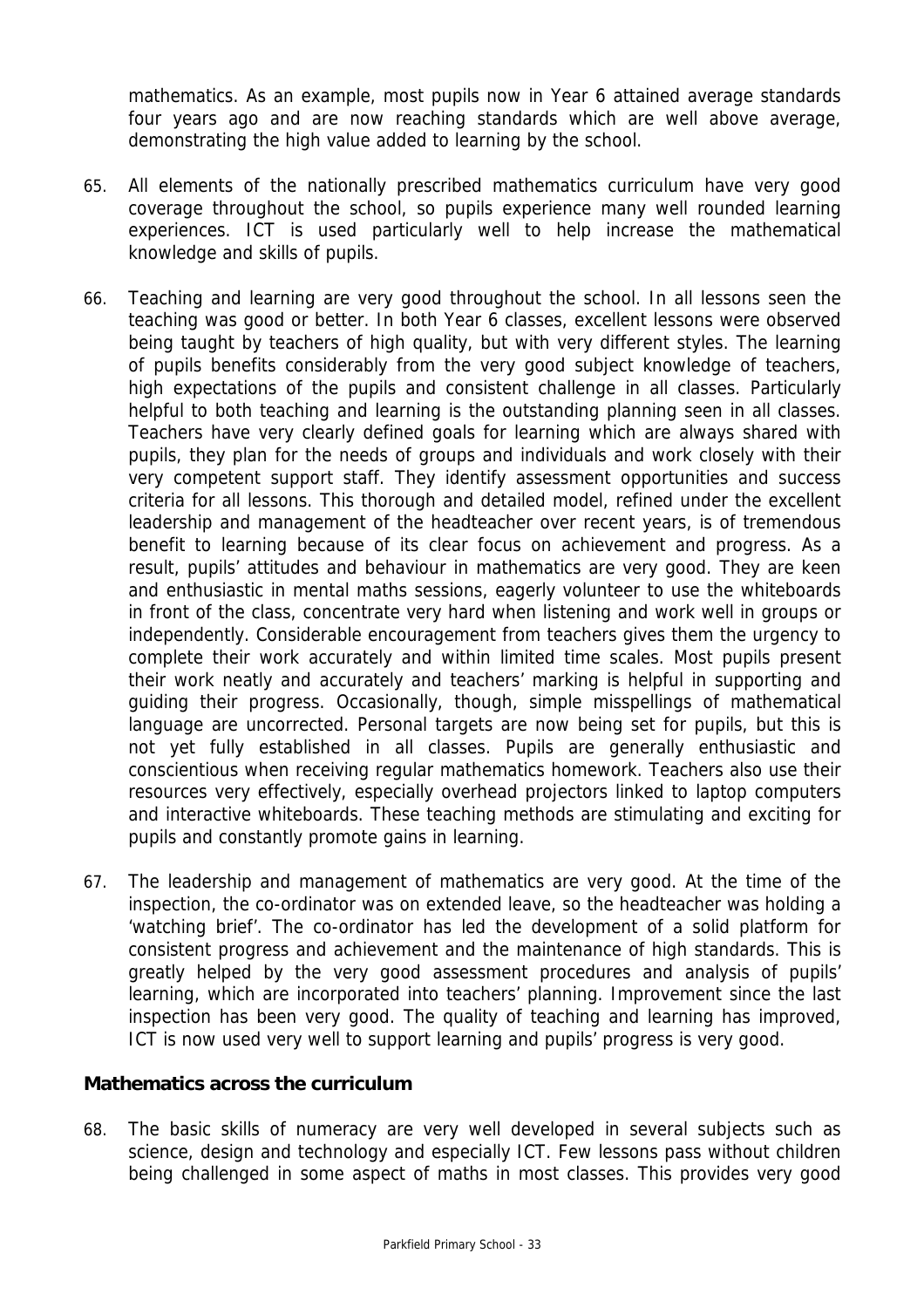opportunities for pupils to consolidate and develop their mathematical knowledge in most subjects.

# **SCIENCE**

Provision in science is **very good**.

# **Main strengths and weaknesses**

- Pupils are making very good gains in developing their skills of thinking and independent learning and standards are well above those expected nationally of seven and eleven year olds.
- Throughout the school, pupils are able to record their findings in a variety of ways and the use of 'webs' as recording devices is having a positive effect on learning.
- Pupils' skills of experimental and investigative science are well above the national average.
- ICT is used exceptionally well to support learning.
- Very good opportunities are provided for pupils to use their skills of literacy, numeracy and ICT.
- The monitoring of teaching and learning by the science co-ordinator is excellent and is a contributory factor to the very good teaching.

# **Commentary**

69. The 2004 national test results show that, in comparison with all schools, standards in science were well above average by the end of Year 6 and, in comparison with similar schools, standards were average. By the end of Year 2, standards were average in relation to the percentage of pupils attaining average levels (Level 2) but were well above average in relation to the percentage of pupils attaining the higher levels (Level 3). Inspection findings present a slightly different picture and show that, by the end of Years 2 and 6, standards are well above average. Pupils make very good gains in experimental and investigative science and are very knowledgeable about all aspects of the science curriculum. Pupils' achievements in science are very good in relation to their prior attainment and are much better than the average grade allocated in the National Curriculum combined point scores. This is because the teaching of science is very good overall. In Year 6, excellent teaching was seen especially when ICT was used to support learning. Pupils sat with bated breath, hanging onto their teacher's every word as he skilfully reinforced key concepts relating to the measurement of forces. Pupils were given excellent opportunities to problem solve and the excellent use of quick fire questions enabled them to stay very focused and make very good gains in understanding how to measure forces. Pupils were very poised and focused as the teacher started showing them the markings on a Newton meter. The pupils were listening intently as the teacher praised them for their hard work in identifying forces in everyday life. He then gave a quick overview of the lesson. The pace and rigour of the lesson and the pupils' responses to the questions were very quick. The faster they replied the quicker the tempo was raised, both teacher and pupils trying to outdo one another until they almost ran out of steam! At every moment they were challenged due to the class teacher's natural ability to inspire and motivate his pupils into wanting to learn more. When the lesson came to an end, the pupils were disappointed to have to go out to play. The teaching of science in Year 6 is particularly strong. The science co-ordinator is an excellent role model for staff and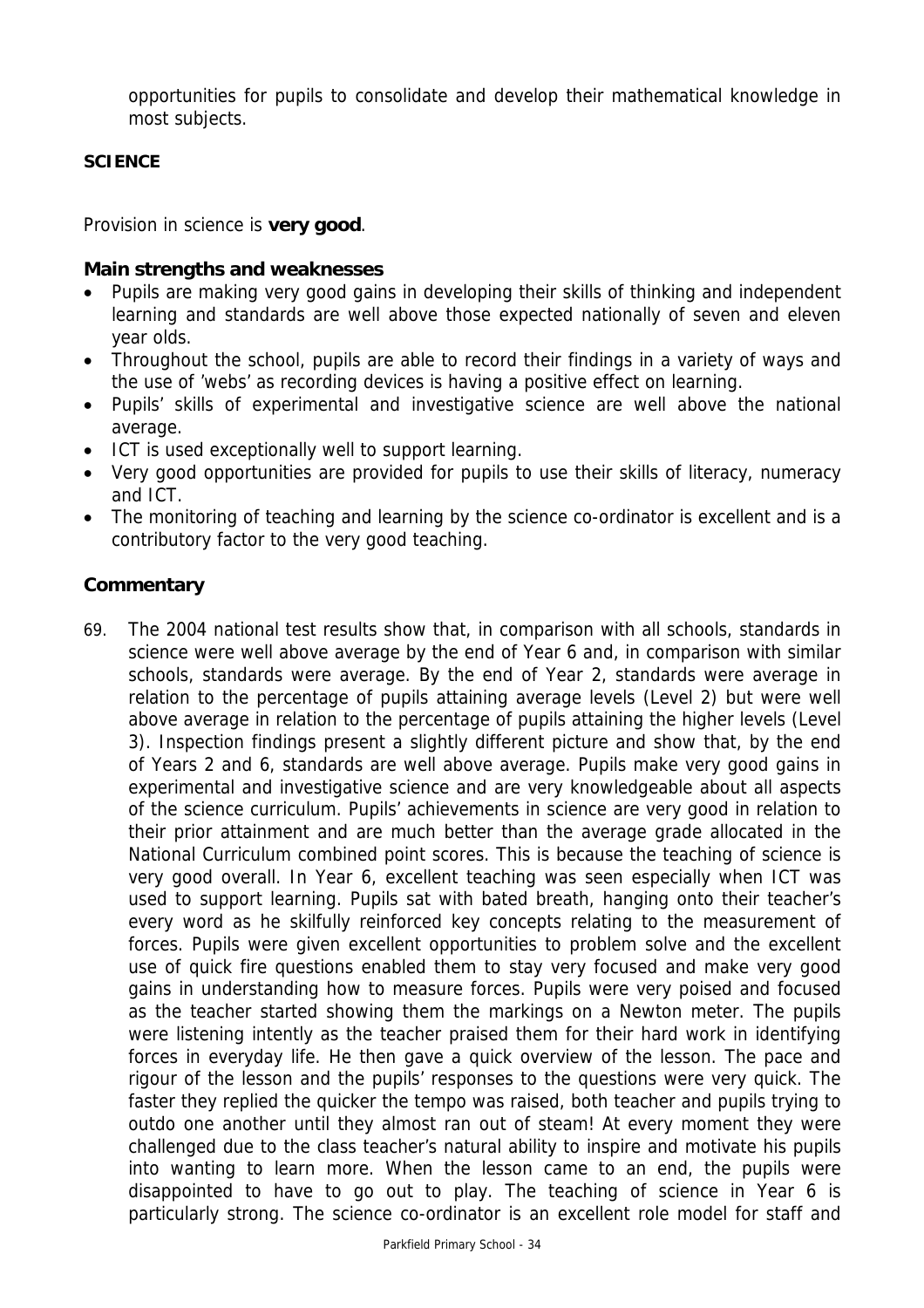her planning is very good. Teachers have very good subject knowledge and offer very good explanations to their pupils, consistently checking their understanding and placing a good deal of emphasis on ensuring that they understand key words and scientific concepts. In a very good lesson in Year 2, the class teacher expertly modelled for pupils how they were to record their experiments. She ensured that pupils achieved very well in relation to their prior attainment by ensuring that just the right amount of challenge was available for all pupils to succeed in their learning. Very good opportunities are provided for pupils to use their skills of literacy, numeracy and ICT and these ensure that pupils learn very quickly. Very good opportunities are provided by teachers for pupils to develop their thinking and independent learning skills. Pupils are given problems to solve, for example identifying materials suitable for building sturdy houses. Very good opportunities are provided for them to record their findings in a variety of ways; for example, throughout the school pupils use different categories of mind maps (recording methods to organise learning) and this contributes very well to developing their skills of presenting information in a variety of ways.

- 70. Pupils with special educational needs, English as an additional language and those who are higher attainers make very good gains in learning and achieve very well throughout the school. In the juniors, the introduction of a thinking club, led by the science co-ordinator, is very well attended as pupils try to find solutions to solving real life problems in connection with gravity, earth, space and forces.
- 71. Pupils have very good attitudes to learning. They are very well behaved and love learning about all aspects of science. Behaviour is very well managed because pupils are interested in learning and want to do well. Assessments are very good and very good use is made of assessment which supports pupils' learning as teachers keep to very accurate records of what pupils know and understand and use this information to plan the next steps of learning.
- 72. The leadership and management are very good. The co-ordinator undertakes excellent monitoring of teaching and learning and offers very valuable advice to the staff. Her monitoring is rigorous, highly focused on identifying learning of different groups of pupils and her advice to teachers is always constructive and informative and supports performance management and staff's performance development well.
- 73. Thorough analysis of data contributes very well to pupils' learning. Improvement since the last inspection has been good. Teaching and learning have improved and teaching is now very good as opposed to being good as identified in the previous report and assessment procedures are now very good.

# **INFORMATION AND COMMUNICATION TECHNOLOGY**

Provision in information and communication technology (ICT) is **very good**.

#### **Main strengths and weaknesses**

- Standards at the end of Year 2 are above national expectations, and well above by the end of Year 6. This is a considerable improvement since the last inspection.
- Learning, teaching and the achievement of all pupils are very good. Independent learning by pupils is a strength.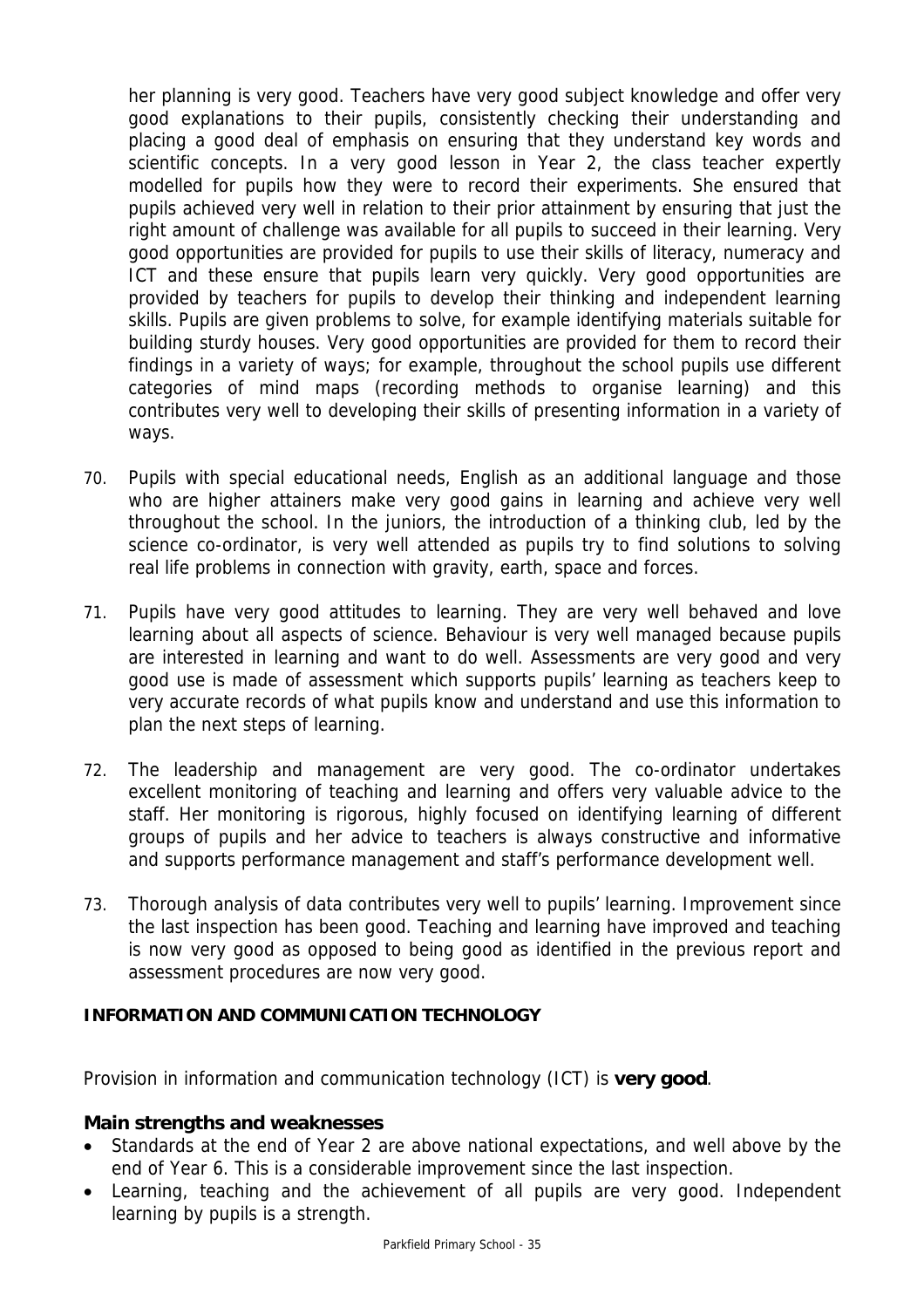- Good quality resources are being used very effectively by pupils and teachers.
- The leadership, management and innovatory skills of the subject co-ordinator are very good.
- ICT is used very well in many areas of the curriculum.

# **Commentary**

- 74. One of the school's many strengths is its provision for ICT. The quality of this has been improved very well since the previous inspection when standards were reported as being close to national expectations. Standards at the end of Year 2 are now above those expected nationally and by the end of Year 6 the standards attained by many pupils are well above national expectations. The achievement of all groups of pupils throughout the school is very good. This is because in all classes they have regular, high quality learning experiences and work with the considerably improved resources with great confidence. Indeed, many pupils in the last year have been involved in the direct training in computer skills of some of their parents, who may be less secure in their knowledge. Pupils build upon their previous learning very well indeed and standards are rising at a rapid rate due to the very high emphasis placed upon ICT by the headteacher. The appointment of the deputy headteacher, who has excellent subject knowledge and leads the subject expertly, has been a contributory factor to the very high standards that these pupils attain. Pupils' achievements are very good because ICT is used very well to support learning in the vast majority of subjects. Furthermore, the excellent use of homework based upon using ICT to support learning is contributory to the high standards attained at the end of Year 6. The computer suite is used for a great part of the school day, including lunchtimes when older pupils work, usually independently, on various curricular projects. Several interactive whiteboards have been installed in classrooms and are being used very effectively. Teachers also have laptops which are used in conjunction with overhead projectors in several classrooms to enhance learning. Pupils have very good attitudes to learning and are such competent learners that they train parents to use computers effectively.
- 75. The three main reasons for improved standards evident in the school are the exceptional enthusiasm for learning of nearly all pupils, the very good teaching skills of most teachers and the strong and purposeful leadership of ICT by the co-ordinator, the deputy headteacher. ICT lessons are very well planned, teachers have good subject knowledge, teaching assistants are very supportive of pupils and lessons are well paced and clearly focused. Staff insist on high standards of behaviour and pupils respond fully to this expectation. As a result, learning is at a high level in most lessons, a key feature being the large number of pupils who make progress independently without constant requests for help from adults. Pupils were observed in Year 2, for example, designing geometric shapes and pictures in the style of Mondrian, a good link to art and design, and yet they constantly overcame difficulties by working together to solve their problems. Year 6 pupils show considerable confidence in preparing their own PowerPoint presentations and booklets, ready for a forthcoming visit to the school of World War II veterans. Learning is also considerably fired up by teachers' use of interactive whiteboards and their involvement of pupils in these activities. Pupils, especially those with special educational needs and learning difficulties, were observed making much quicker progress than usual, through the effect on their learning of visual and auditory pyrotechnics and active participation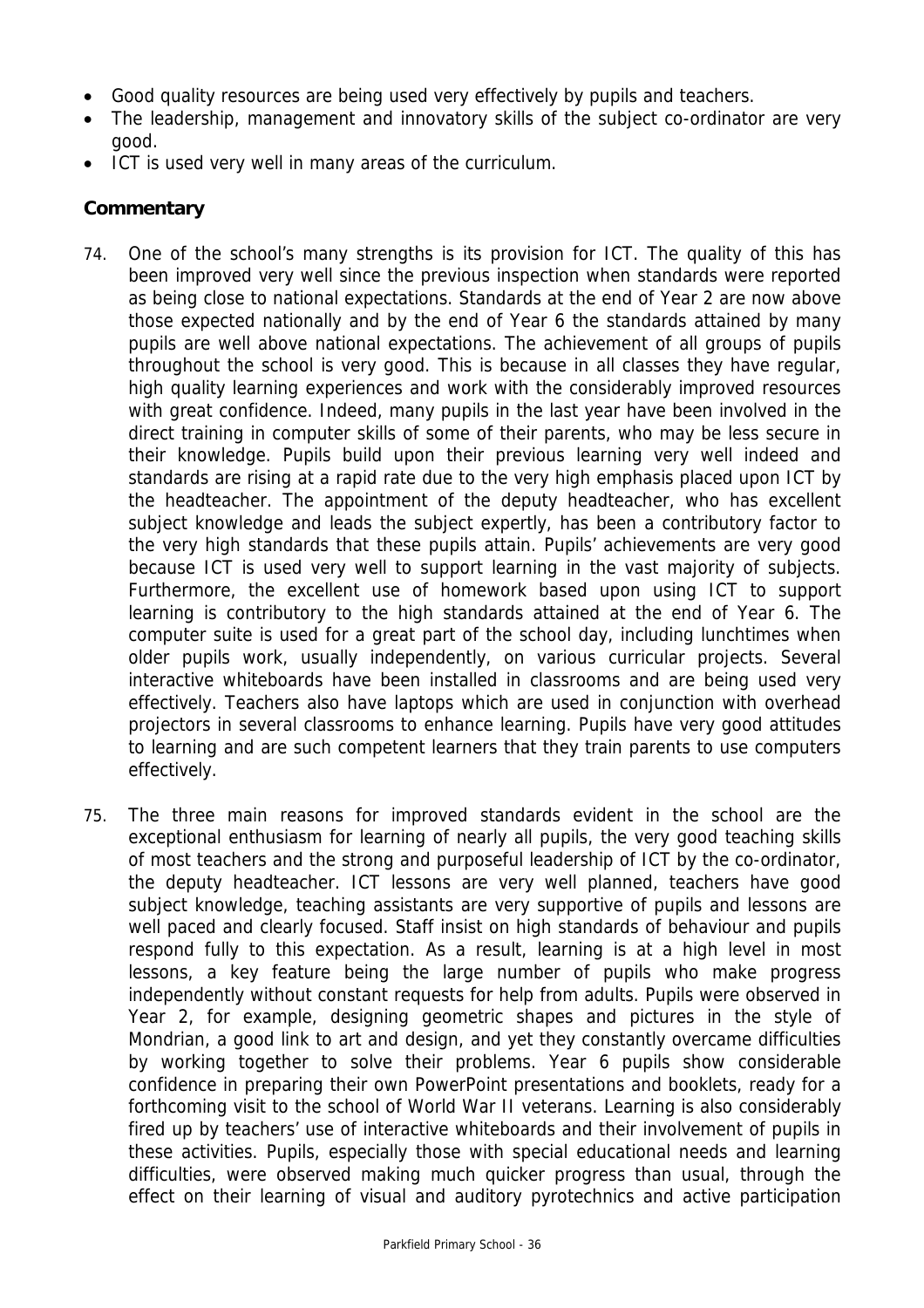through use of the whiteboards. All teaching observed in the inspection was good or very good, with some excellent features.

76. The ICT co-ordinator has great expertise and confidence in the subject and his leadership and management are both very good. He has a very good appreciation of the strengths and areas for improvement in the subject, and in teaching and learning, through his thorough and detailed monitoring. He is also leading, with admirable flair, innovation in ICT, particularly in its use across the curriculum. Assessments are generally good but the school is working on introducing a more detailed and focused assessment procedure for tracking the progress of pupils, which should further enhance provision in the subject.

# **Information and communication technology across the curriculum**

77. ICT is used very well across the curriculum and very good opportunities are provided for pupils to consolidate their knowledge, skills and understanding such as in English, mathematics, science, history, art and design and design and technology. Homework is also used impressively to help learning progress and most pupils welcome learning and revising using the medium of ICT.

# **HUMANITIES**

**Geography** was not a focus for the inspection and insufficient evidence was seen to make a judgement about provision.

# **HISTORY**

Provision in history is **good**.

# **Main strengths and weaknesses**

- Standards are above those expected nationally by the end of Year 2 and well above those expected by the end of Year 6.
- Pupils' attitudes are very good.
- Teaching is good, with strengths in planning and in the use of ICT in Year 6.
- The curriculum is good and very well enriched with visits and visitors and very good links are made with art and design and literacy.
- Leadership and management are good.

# **Commentary**

- 78. By the end of Year 2, pupils exceed the expectations of seven year olds and achieve well in relation to their prior attainment. Older pupils continue to do well and, by the end of Year 6, standards are well above those expected nationally. Pupils learn a wide range of historical information steadily and thoroughly as they go through the school.
- 79. By the end of Year 6, pupils have made good progress and covered a wide range of information; for example, they learn about skills archaeologists need to undertake their work when learning about Ancient Egypt and to value the use of museums as places to protect and exhibit artefacts of local history. They are fascinated to learn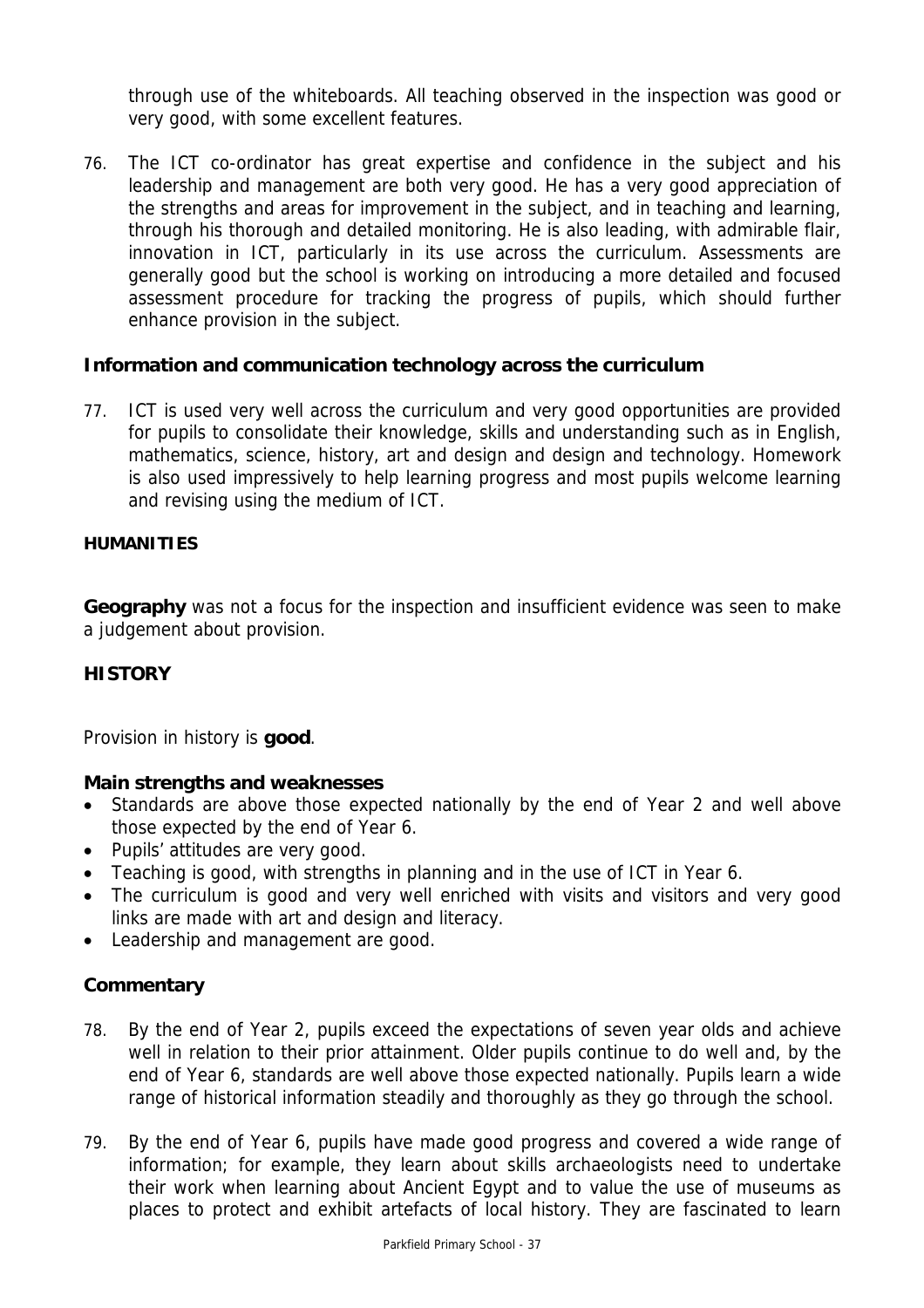about differences in costume worn by rich and poor in Tudor England and in the hardships endured by the poor. Skills of chronology are developed well and their understanding and use of historical vocabulary is good for their age. Their capacity to study independently and use computers to research work, for example on World War II, is good by the time they are in Years 5 and 6. Pupils, including those with special educational needs, achieve well and make good progress. Particularly good gains are made in ICT when pupils undertake research and prepare PowerPoint presentations.

- 80. Teaching is good and its main strength is in the thoroughness and depth of planning, with a good range of subject knowledge linked closely to the very good curriculum. Homework is excellent. It is regularly given, closely linked with work covered in class and makes a very valid contribution to pupils' learning. Pupils learn well because of aspects of very good teaching. They make particularly good progress in knowing how to use primary and secondary sources and synthesise their findings using ICT. The very good links made with literacy, art and design and ICT are particularly well developed and help pupils to be confident learners who are able to use basic skills to acquire and record historical information effectively and independently. This applies to all pupils, including those with English as an additional language and special educational needs. Pupils are very interested and inspired by their history lessons and this is due to a very well planned curriculum and good teaching. Their behaviour is very good and they share information spontaneously and work effectively together. Teachers have very good subject knowledge and pay particular attention to developing pupils' skills of chronology, using and interpreting a full range of historical primary and secondary sources and understanding life in Tudor times. In a very good lesson in Year 4/5, the teacher encouraged pupils to look closely at ornate patterns on fabric in Tudor times and then represent them in their sewing. The boys in particular undertook their tasks meticulously and made very good progress.
- 81. The curriculum is very well planned and provides a very good basis for teaching and monitoring teaching. Pupils find their educational visits especially inspiring. During the inspection, a group of Year 4 pupils had been to a local museum and returned amazed by the Roman coins they had seen and how many people had lived and died since those coins were first minted. The opportunities for spiritual and cultural development made by the history curriculum are very good and provide a very high quality element to provision. Homework is very good and involves parents well with their children's work. It is marked and shared carefully at school and enhances pupils' learning, interest and understanding.
- 82. Leadership and management are good. The co-ordinator is knowledgeable and has collected a good range of artefacts which impact very positively on pupils' learning. Assessments are good and provide an accurate record of pupils' progress.
- 83. The school has improved elements of this high quality provision since the last inspection due to very good planning, good leadership and management and good teaching. Standards have risen from being average to being above those expected nationally by the end of Year 2 and well above by the end of Year 6.

# **RELIGIOUS EDUCATION**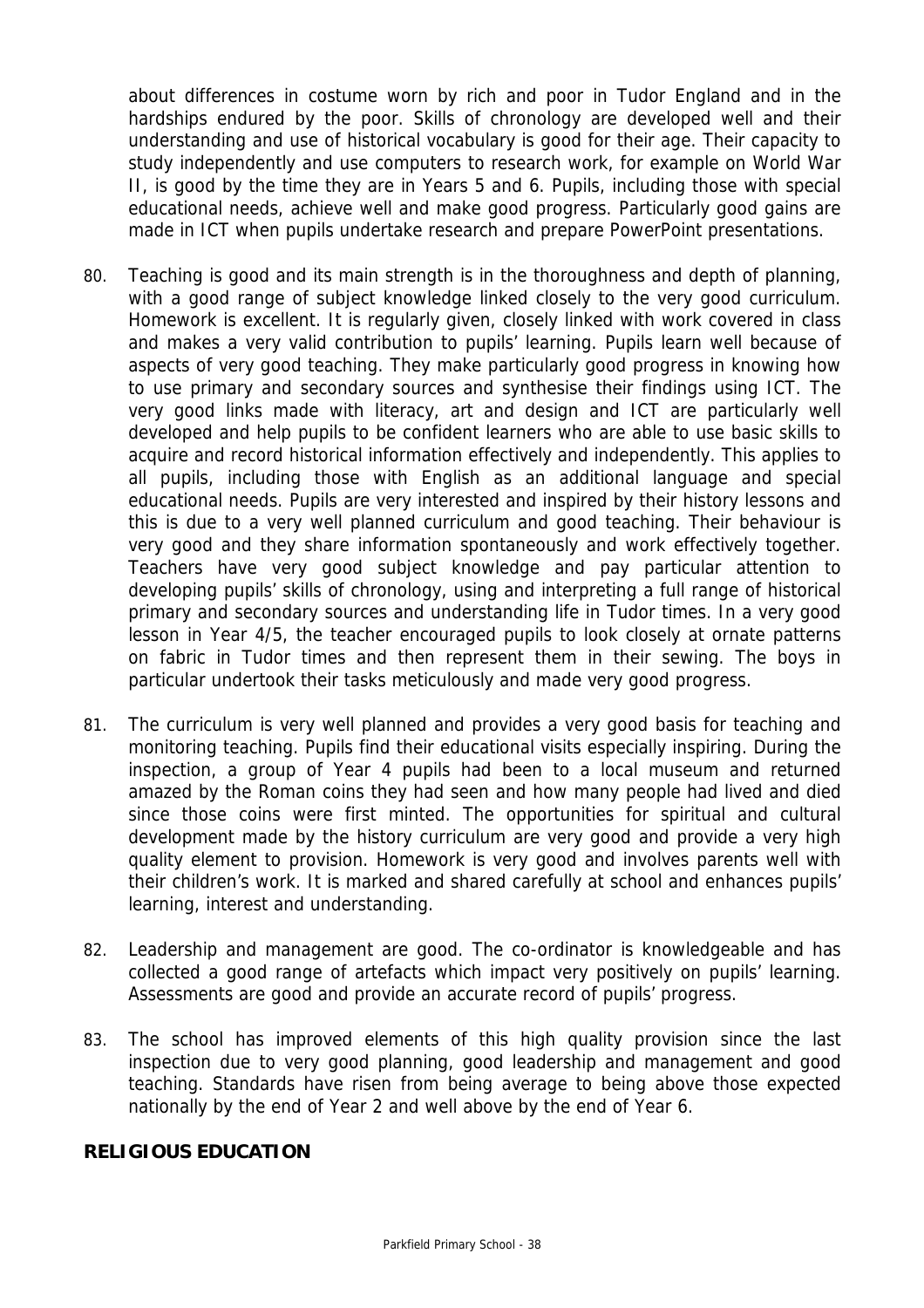Provision in religious education is **good**.

# **Main strengths and weaknesses**

- Overall achievement is good with very good examples in Years 3 to 6 due to good teaching with very good features across the school.
- There are very good links with personal, social and health education which contribute very well to pupils' personal development.
- Leadership is good and has a positive impact on provision.
- Occasionally, lessons lack sufficient religious education focus and do not extend knowledge as well as they could.
- Resources are good and impact well on learning, but book resources are limited.

# **Commentary**

- 84. Achievement in religious education is good. Consequently pupils exceed the expected levels in the locally agreed syllabus by Year 2 and in Year 6. This is because of good teaching across the school, with some very good teaching in some classes in Years 3 to 6. Provision has improved since the last inspection and is now good and standards have risen due to the excellent leadership and management of the headteacher who has valiantly driven rigorous curriculum planning, improved teaching and learning in an attempt to raise standards.
- 85. The good new syllabus enables teachers to use a good, practical approach to learning which keeps pupils focused and interested. In one good Year 3 lesson, for example, pupils showed high levels of concentration and empathy as they learned about the street children of Peru as they studied the Ten Commandments. The practical discussions and group work helped them to share their own thoughts about children who were less fortunate than themselves. This has made a very positive contribution to pupils' skills of personal development.
- 86. Links with personal development are very good and promote very clear awareness of social, moral, spiritual and cultural issues, leading to greater understanding of world religions. Pupils show that they understand the importance of respecting other people's cultures and faiths and, by the end of their time at the school, they have developed very good awareness of the multi-cultural, multi-faith community. Their very good personal skills were evident in a Year 6 discussion about the impact of Martin Luther King's ideas on the world of today. They showed very good levels of knowledge and understanding about the importance of equality. The quality of teaching is good overall with very good examples seen in the juniors. Teaching and learning are good overall with examples of very good learning seen in the juniors. Teachers have very good subject knowledge, plan very well, use support staff well and ensure that pupils have full access to learning about the many different religions in our society. This has a positive effect on their personal development. Pupils, throughout the school, learn about the importance of religion to the lives of people. For example, they know that religion has been the guiding force in some people's lives and has helped them get over difficult times such as bereavement.
- 87. The good scheme of work has been effectively implemented and good leadership is evident in the high quality planning and the regular monitoring of pupils' work. Just occasionally, lessons do not focus sufficiently on subject knowledge because of the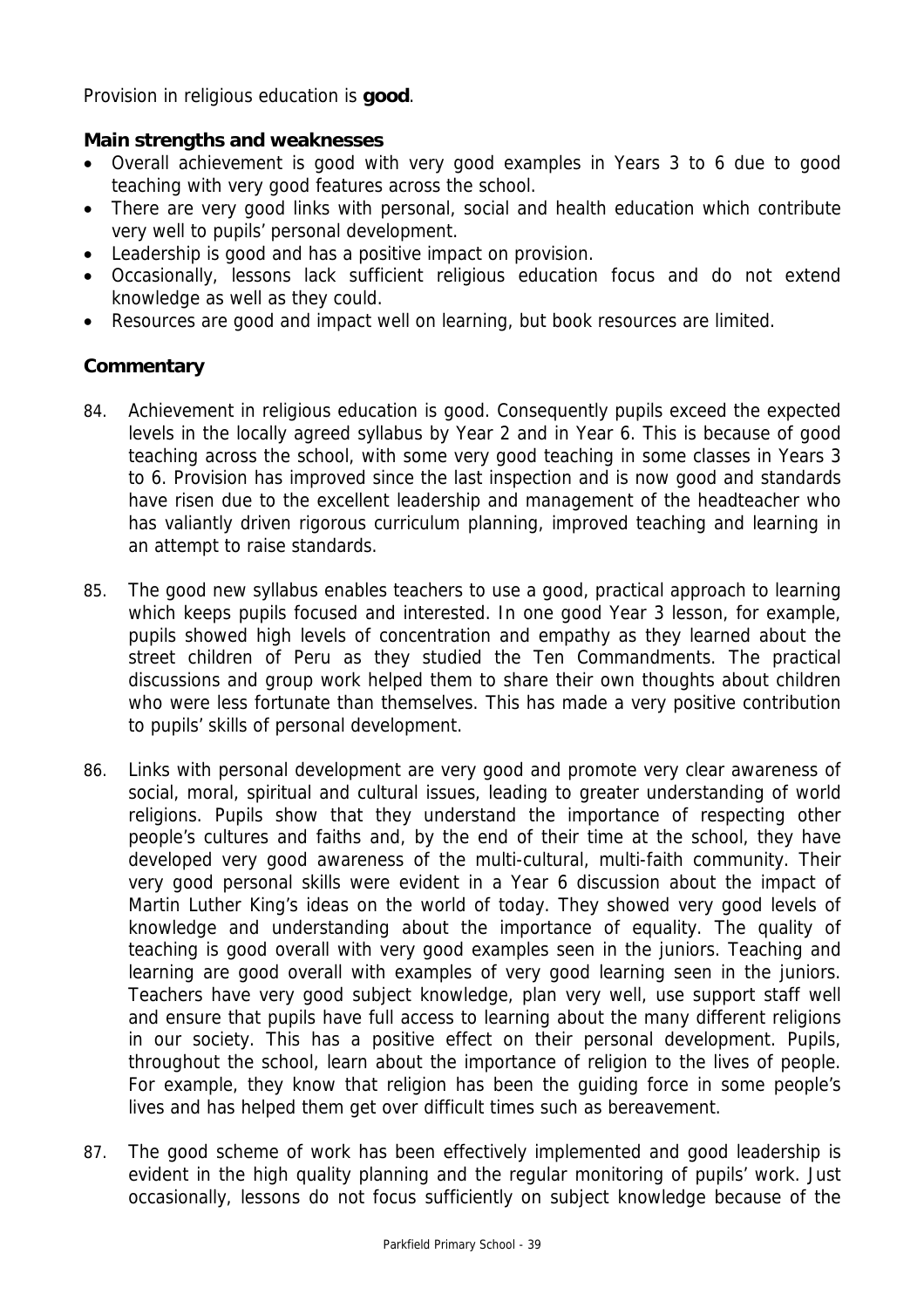emphasis on literacy and personal development. At these times, religious education content is limited and pupils' learning is reduced. Resources for learning are good. They are well organised and used very well, but there are too few books in the school library on world religions, impacting on pupils' ability to undertake research. The leadership and management are good. The co-ordinator knows the strengths and weaknesses of pupils' achievements and leads the subject well. Assessments are good overall and provide an accurate record of pupils' achievements.

#### **CREATIVE, AESTHETIC, PRACTICAL AND PHYSICAL SUBJECTS**

- 88. As no lessons took place in **design and technology** during the inspection, no judgement can be made on provision for the subject. However, some imaginative and well made models of air raid shelters (from World War II) were displayed in the two Year 6 classes. Pupils discussed at length their criteria for design for prototypes, how they had made their completed models and how they had evaluated and modified them. This evidence indicates that they are attaining higher than average standards in design and technology and their achievements are good. Pictorial evidence shows that pupils throughout the school are following an effective scheme of work in the subject and are given good opportunities, for example, to design and make simple slider and lever mechanisms in Year 1, sandwich snacks and packaging in Year 3 and moving vehicles and winding mechanisms in Year 2. This evidence also indicates that the leadership and management of the co-ordinator are at least good, although she has little time for direct monitoring of teaching and learning in the school. Improvement since the last inspection has been good, standards have risen and are now above average in Year 6.
- 89. Insufficient teaching was seen throughout the school to make an overall judgement about provision in **music** but, from listening to the choir and orchestra, talking to pupils and analysing teachers' planning, music is a strength of the school and the pupils who participate in the choir and orchestra are excellent ambassadors for their school. Standards are above national expectations and pupils' achievements are good by the end of Years 2 and 6. In the few lessons seen, teaching was good with teachers demonstrating very good subject knowledge, especially in using key vocabulary and giving opportunities for pupils to compose their own music. Pupils love music, they have very good attitudes to learning, they use instruments very carefully, have very good skills of co-operation and listen very well to their friends' suggestions. Behaviour is consistently very good in the juniors, pupils understand how the use of instruments affects texture and how music affects mood. Singing in assembly and observation of the orchestra indicate that pupils are provided with a very good range of interesting musical experiences. Pupils can keep a steady rhythm and their singing is clear, tuneful and demonstrates very good knowledge of skills underpinning performance. Pupils take part in festivals and public performances and this has a very positive effect on their self-esteem and personal development. Staff are dedicated to their craft and the part-time teacher has produced some excellent results in developing pupils' confidence in performing in public. Improvement since the last inspection has been good, high standards have been maintained and the implementation of a new scheme of work has enabled teachers successfully to address the weakness identified in relation to aspects of composition in the previous inspection report.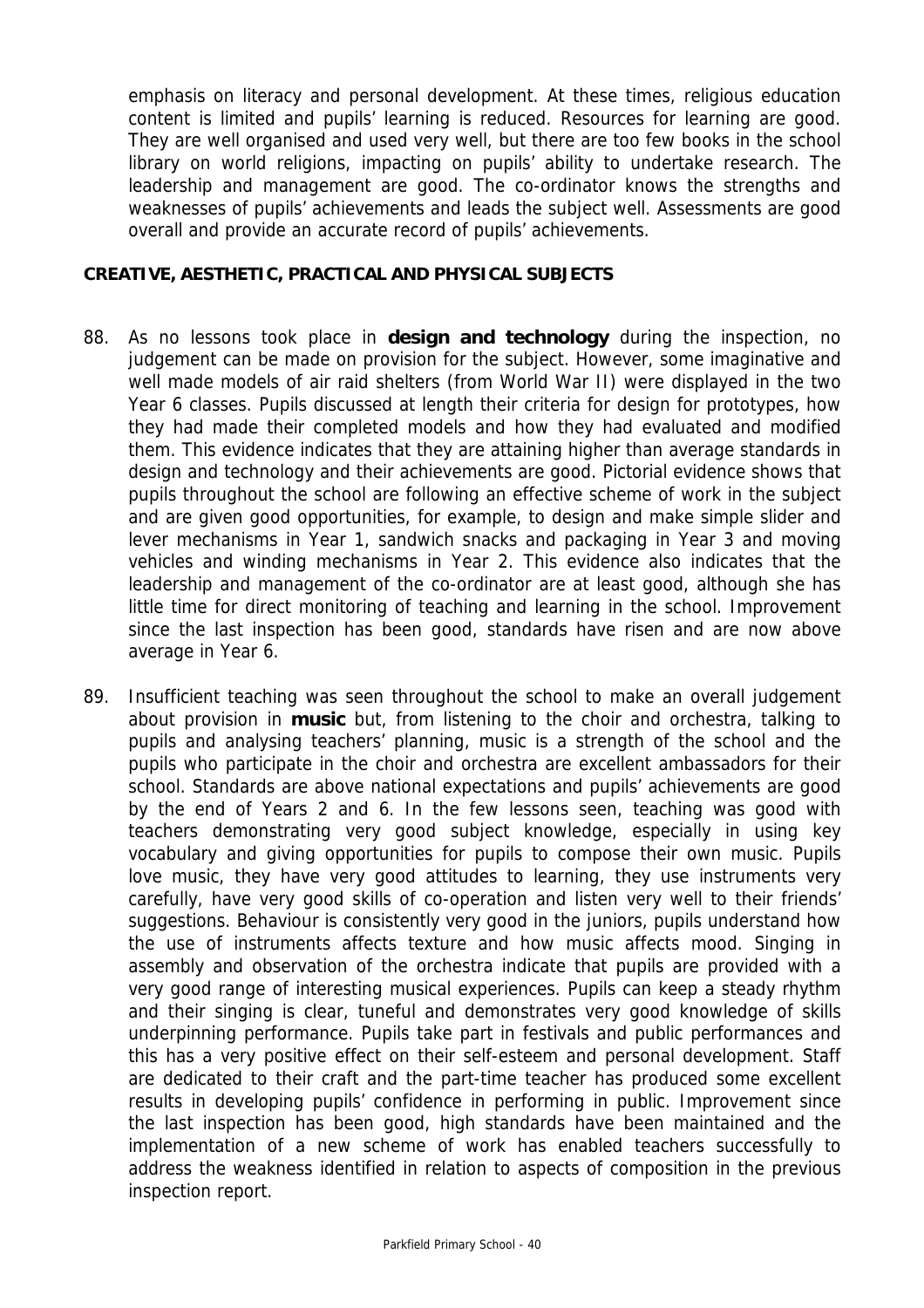90. As only one lesson was observed during the inspection, no judgement is made about provision in **physical education**. There was sufficient evidence, through photographs and displays and discussion with pupils and the co-ordinator, to indicate that the curriculum is enriched by the excellent range of extra-curricular clubs and activities in sport. Pupils take part in soccer, tag rugby, athletics, netball and swimming and older pupils enjoy sporting opportunities on a residential visit. There are excellent links with many local amateur and professional sporting organisations and pupils are frequently coached by outside experts. Pupils also take part in interschool matches and competitions. Nearly all pupils can swim 25 metres by the time they leave the school, so standards in swimming are above average. The school has very good outdoor facilities for physical education and the large hall is also a very good resource for learning. The newly appointed co-ordinator is heavily involved in the school's out-of-school sporting activities on several nights a week and has made a promising start to his leadership and management responsibilities.

# **ART AND DESIGN**

Provision in art and design is **very good**.

# **Main strengths and weaknesses**

- Standards are well above national expectations and pupils' achievements are very good.
- Teaching in art and design is very good overall with some excellent teaching seen in Years 3 to 6.
- The range of learning activities is very good and provides high quality enrichment for the curriculum at the school.
- Art and design contributes very well to pupils' personal development.
- Leadership and management are very good and are contributory factors to the high standards that these pupils attain.

# **Commentary**

91. Standards in art and design are well above expected levels by Year 2. This represents very good improvement since the last inspection. Pupils' achievement is very good. They benefit from some very skilled teaching that helps them to improve their skills in all aspects of art and design as they move through the school. Teaching and learning are very good because pupils are given very good opportunities to develop their skills of colour mixing, shading, blending and observed drawing. Carefully focused projects enable pupils to practise and refine their ideas over an extended period. Consequently they explore and collect visual information, try things out and adapt their ideas to reflect their own viewpoints. This is very well exemplified in the whole-school assessment portfolios in which pupils across the school have undertaken both a portrait drawing and the drawing of a shoe. Progress is evident from the youngest to the oldest pupils and shows that they achieve very well in drawing and pay good attention to detail. Teachers' very good skills, high quality use of resources and the use of exemplars from the work of real artists all help to raise standards and engage pupils in a wide range of artistic styles. Pupils achieve very well in developing their knowledge of famous artists and the skills they used to develop texture, shading and colour in their work. During the inspection, for example, pupils were observed drawing portraits in the styles of Picasso and Degas in Year 6, creating pictures on the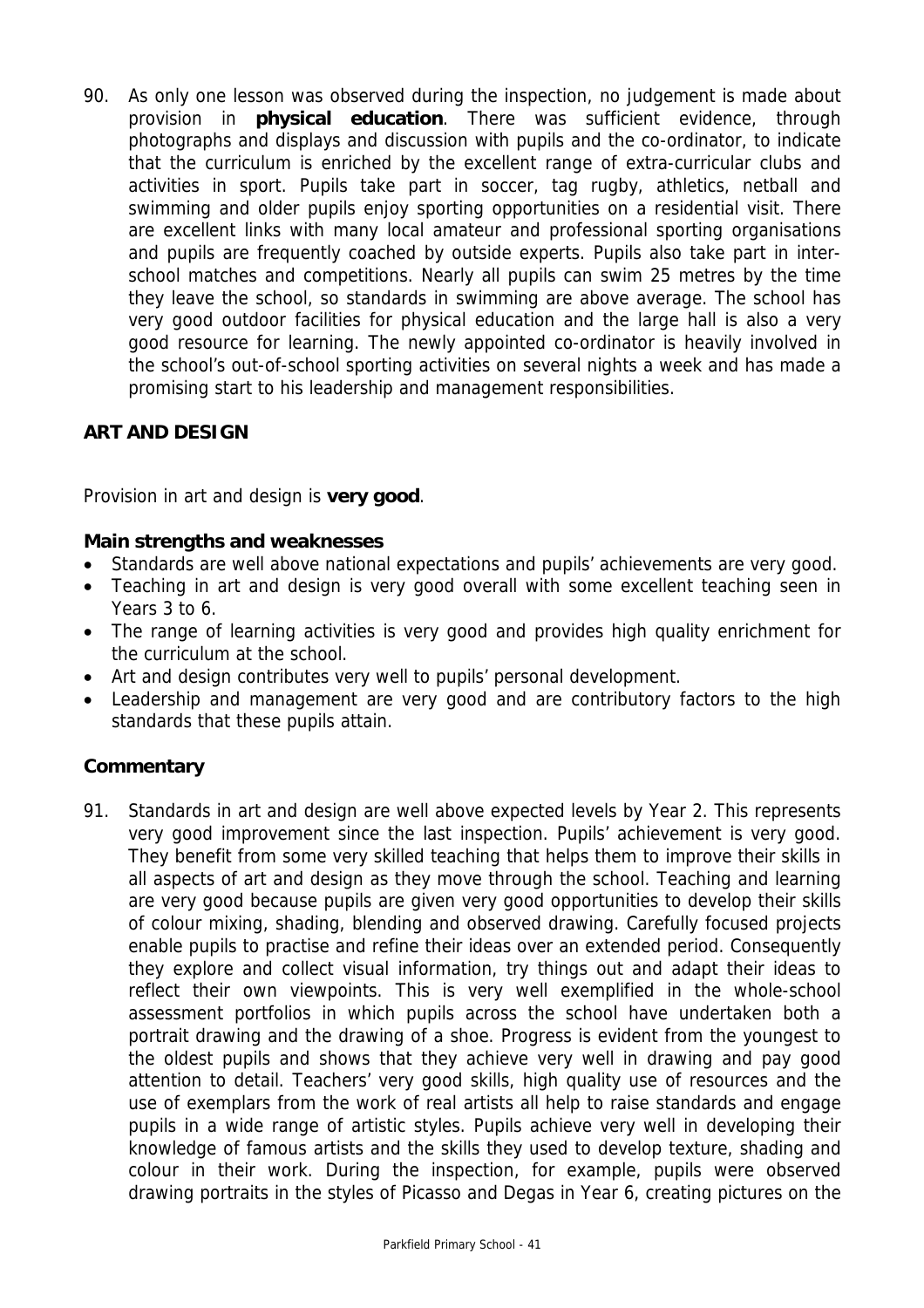computer in the style of Mondrian in Year 2 and emulating the work of William Morris in a whole-class collage in Year 3. Pupils showed very good awareness of style and cultural influences on the artists' work.

- 92. The range of learning activities in art and design is very good and enriches the curriculum in many areas of learning. Whole-school art projects, such as the excellent mural in the drama workshop, ensure that art and design has a high profile in the school. Photographic evidence of a recent art exhibition shows work of a very high standard. All pupils produced a piece of work for the exhibition, which was visited by many people in the community. Many paintings were sold for charity. Pupils have very good attitudes to learning; they behave very well and use their imagination freely because they know that their teachers will support them to produce high quality work.
- 93. Art and design contributes very well to pupils' personal development, helping to raise self-esteem and confidence because pupils' work is valued. It also enables them to develop good understanding of artists' work from around the world and from other cultures.
- 94. Leadership and management are very good and have a very positive impact on provision and standards because curriculum planning is very well developed, ensuring that all pupils have very good opportunities to use a wide range of media such as textiles, paints and clay. Improvement since the last inspection has been very good due to improved curriculum planning and the very good provision of staff's continuous professional development.

# **PERSONAL, SOCIAL AND HEALTH EDUCATION AND CITIZENSHIP**

95. This subject was sampled. The school provides its pupils with a very well rounded education and personal, social and health education and citizenship underpin all aspects of school life. The citizenship co-ordinator, even though she only works part time, has provided very good support to staff to ensure that all aspects of personal, social and health education and citizenship are very well catered for. Leadership and management are very good. Personal, social and health education and citizenship underpin much of the work done in other areas of the curriculum and teachers integrate the subjects successfully into their planning. Sex and relationships education and the teaching of health issues are very meaningful and relevant to pupils' emerging maturity. Parkfields Parle, the school council, represents all pupils in its decision making role and has been instrumental in making changes and improvement such as giving their suggestions to improving the wonderful facility of the secret garden which encourages quiet reflection and is used as a very good outdoor classroom. Displays around the school support learning very well, for example the highly interactive displays pertaining to Peru. The very effective planning of citizenship promotes pupils' awareness of living in a community, exercising their rights as an individual and looking after the wider environment.